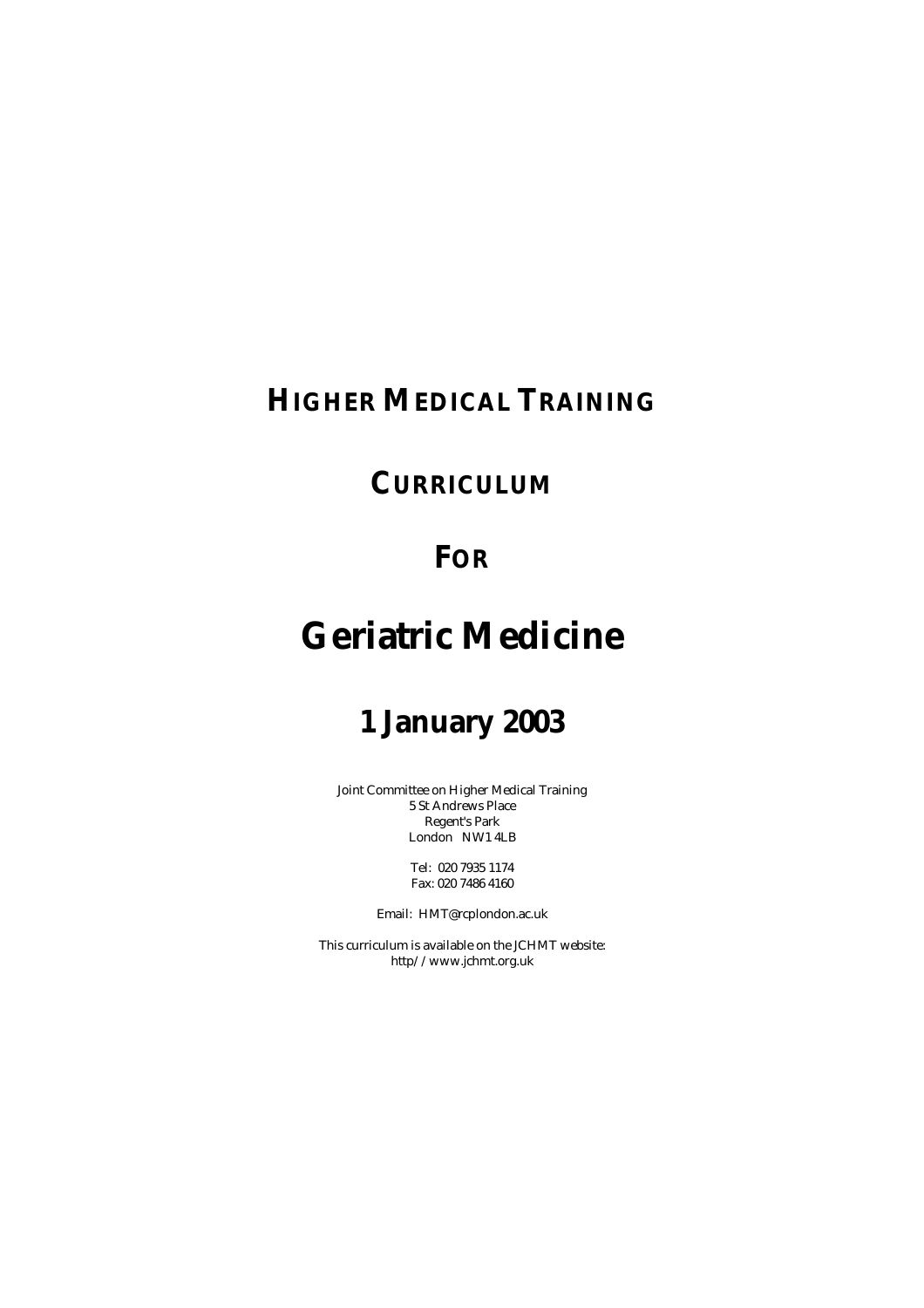## **TABLE of CONTENTS**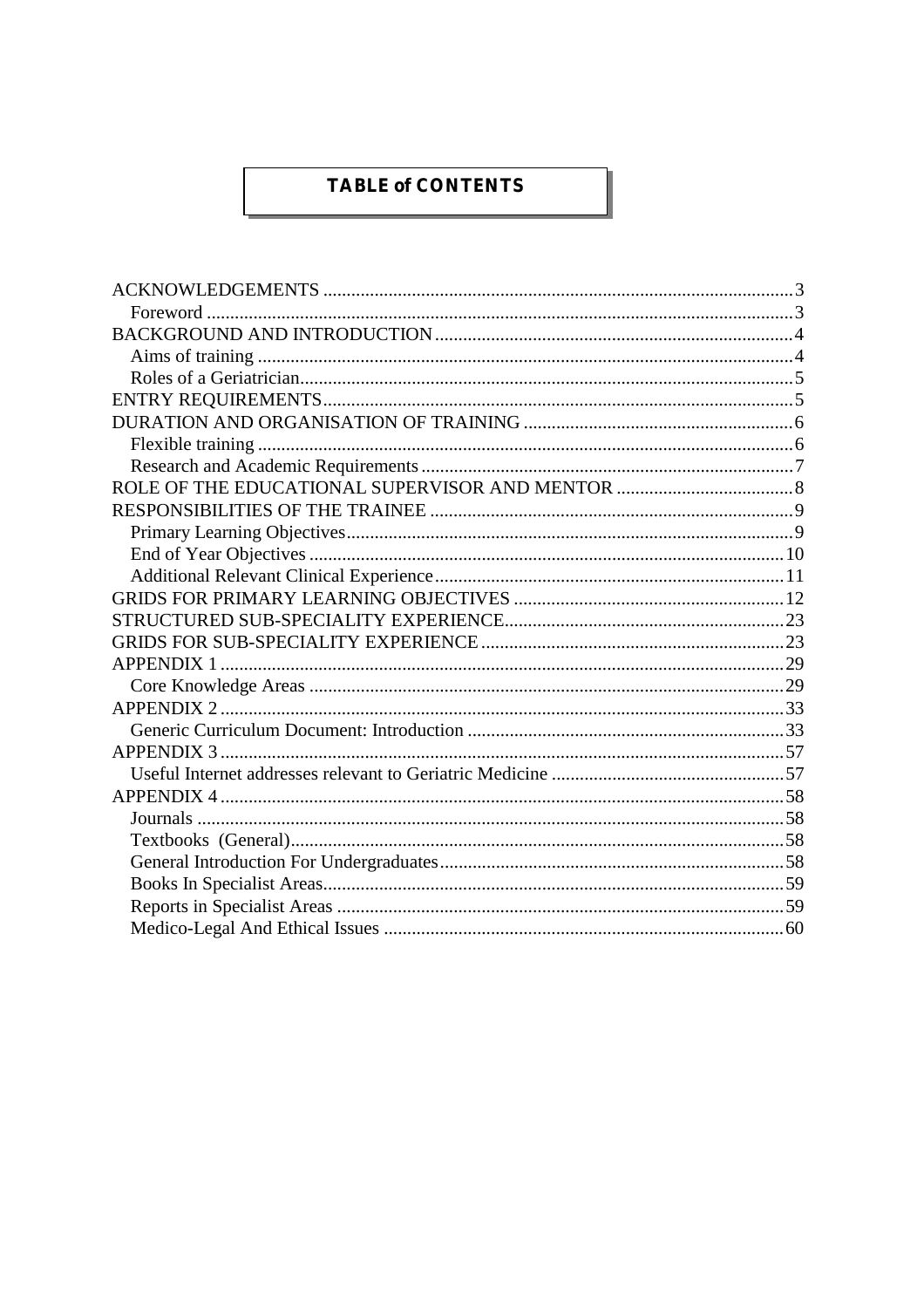## <span id="page-2-0"></span>**ACKNOWLEDGEMENTS**

We wish to express our thanks to the many colleagues who provided feedback on earlier drafts of this document. The consultation exercise was very wide and over 6 months. We are also indebted to the Training Committee of the British Geriatrics Society who provided detailed constructive criticism and widespread encouragement.

## **Foreword**

Within the speciality of geriatric medicine, major challenges lie ahead in how the discipline will adapt to the rising number of acute hospital admissions of elderly patients and to a greater emphasis on delivering care into the community. National initiatives such as the recently published National Service Framework (NSF) for Older People and the development of intermediate care approaches will require strategic shifts in the balance between hospital and community-based care. Whilst these represent exciting opportunities for our discipline to demonstrate flexibility and adaptability, we will wish to ensure that the quality of care delivered remains high.

Thus, geriatricians of the future must also be aware of the increasing importance of population medicine, disease prevention, and health promotion in order to positively intervene to reduce disability and other co-morbidities in our ageing society. The discipline of geriatric medicine is robust and has the largest number of consultants in medical specialities in the United Kingdom. Older people within our society constitute the largest sector of the healthcare workload. A continued expansion of consultant numbers and a reorganisation of specialist registrar training is essential to maintain an effective workforce to take on the challenges of modern healthcare.

In the European Union, there is an increased recognition by Member states that geriatric medicine should be identified as a separate and distinct speciality and national societies of geriatricians are being formed. The newly established European Union Geriatric Medicine Society will provide an important European dimension to healthcare of older people and will aim to foster the development of the speciality across a whole continent.

We hope that this extensive revision of the core curriculum in geriatric medicine combined with the generic curriculum will provide an important impetus for change in postgraduate education within our discipline and provide a framework for moving forward in producing highly motivated and expert geriatricians of the future.

## **Professor Alan J. Sinclair Chair, Specialist Advisory Committee for Geriatric Medicine**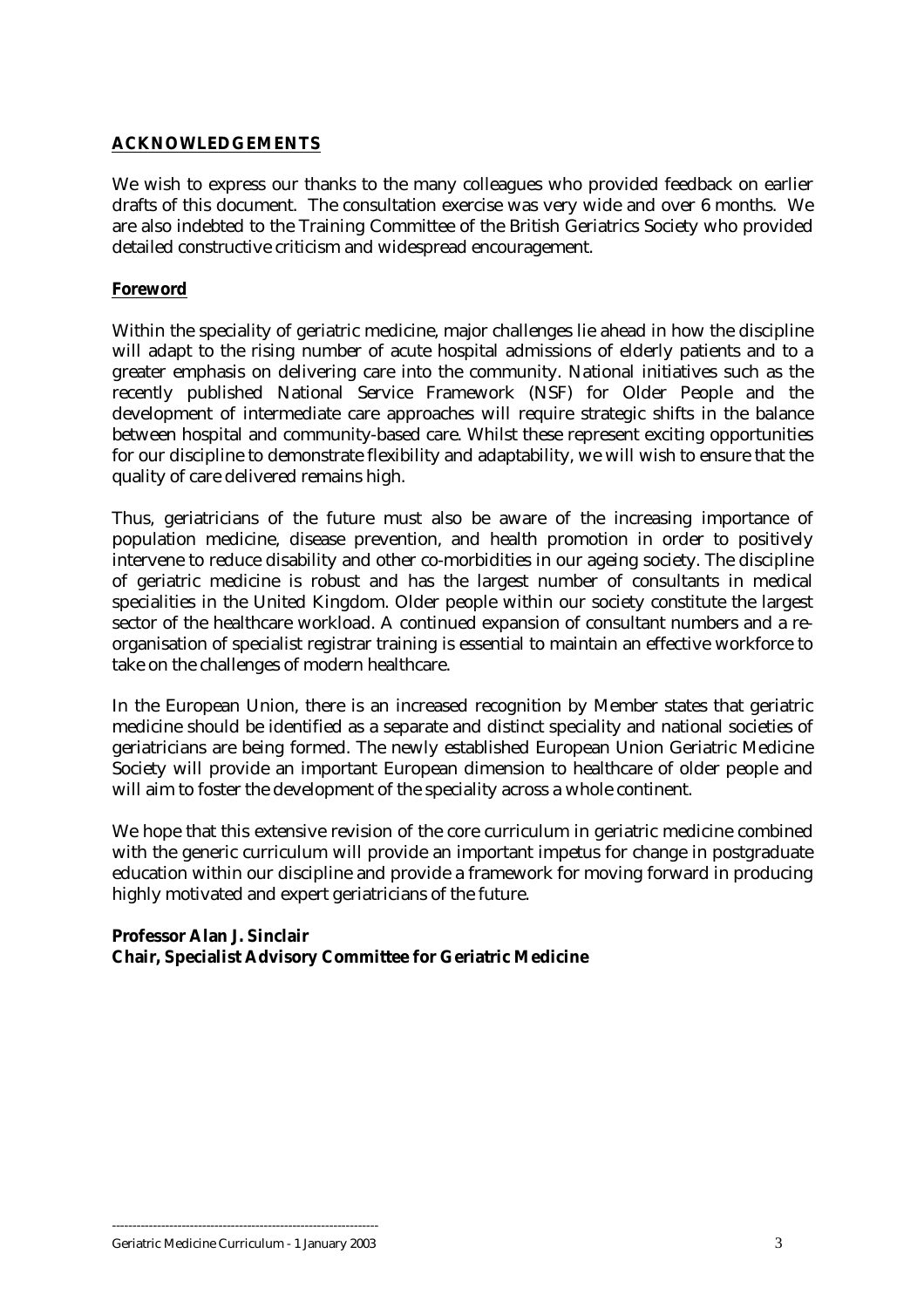## <span id="page-3-0"></span>**BACKGROUND AND INTRODUCTION**

There is an increasing need to modernise programmes of postgraduate education in medicine and to develop procedures of assessment which are both objective and ensure competence in clinical care and professional practice. These changes must demonstrate that medical specialists of the future practice according to a framework of professional standards not only during their training but also throughout their active careers. During the last five years there has been an increased emphasis on the importance of more critical evaluation of medical evidence to guide clinical decision-making not only to ensure that patients benefit from available effective treatments but that interventions are demonstrated to be costeffective as well. We now work within a climate of greater expectation from the public and individual patients in relation to the type and extent of healthcare delivered and this demands a greater emphasis on communication skills between the physician and patients, relatives, and other professional colleagues. These important developments must be reinforced by demonstrable positive changes in attitudes among clinicians to patient care and to working within the health service of the future.

A modern speciality curriculum must be established using valid educational principles. A curriculum which is designed around patient-centred learning should encourage best clinical practice amongst trainees which is stimulated by a process of reflective critical appraisal. Thus, in this revision, we have incorporated not only subject matter and a core knowledge framework, but also teaching and assessment methodology which allows an effective evaluation of clinical performance and competence. These are interdependent elements which are open to scrutiny and capable of effective translation into practice.

The primary purpose of this curriculum will be to provide detailed guidance for specialist registrars in obtaining the appropriate level of knowledge, clinical skills, and competence to be awarded a Certificate of Completion of Specialist Training (CCST) which is a prerequisite to a career as a consultant geriatrician working in hospital and/or community settings. This document will also enable postgraduate deans, regional speciality training committees, and educational supervisors to ensure that the required standards of clinical care are being met by having structured training programmes and objective assessment procedures within each region.

## **Aims of training**

The primary purpose of training is to promote the development of a physician who has the appropriate level of knowledge, skills and competence to work independently and effectively as a consultant in geriatric medicine. However, patient-centred approaches and team-working are also of vital importance so that geriatricians must also function interdependently. Some of these aims are repeated under *Roles of a Geriatrician*.

At the completion of training, the specialist registrar should have acquired the following knowledge, skills and attitudes to function as a consultant geriatrician:

The ability to establish a differential diagnosis for older patients presenting with specific and non-specific clinical features by appropriate use of history, clinical examination and investigation

The knowledge, skills, and experience to develop management plans for each patient including treatment, health promotion, disease prevention, and longer term management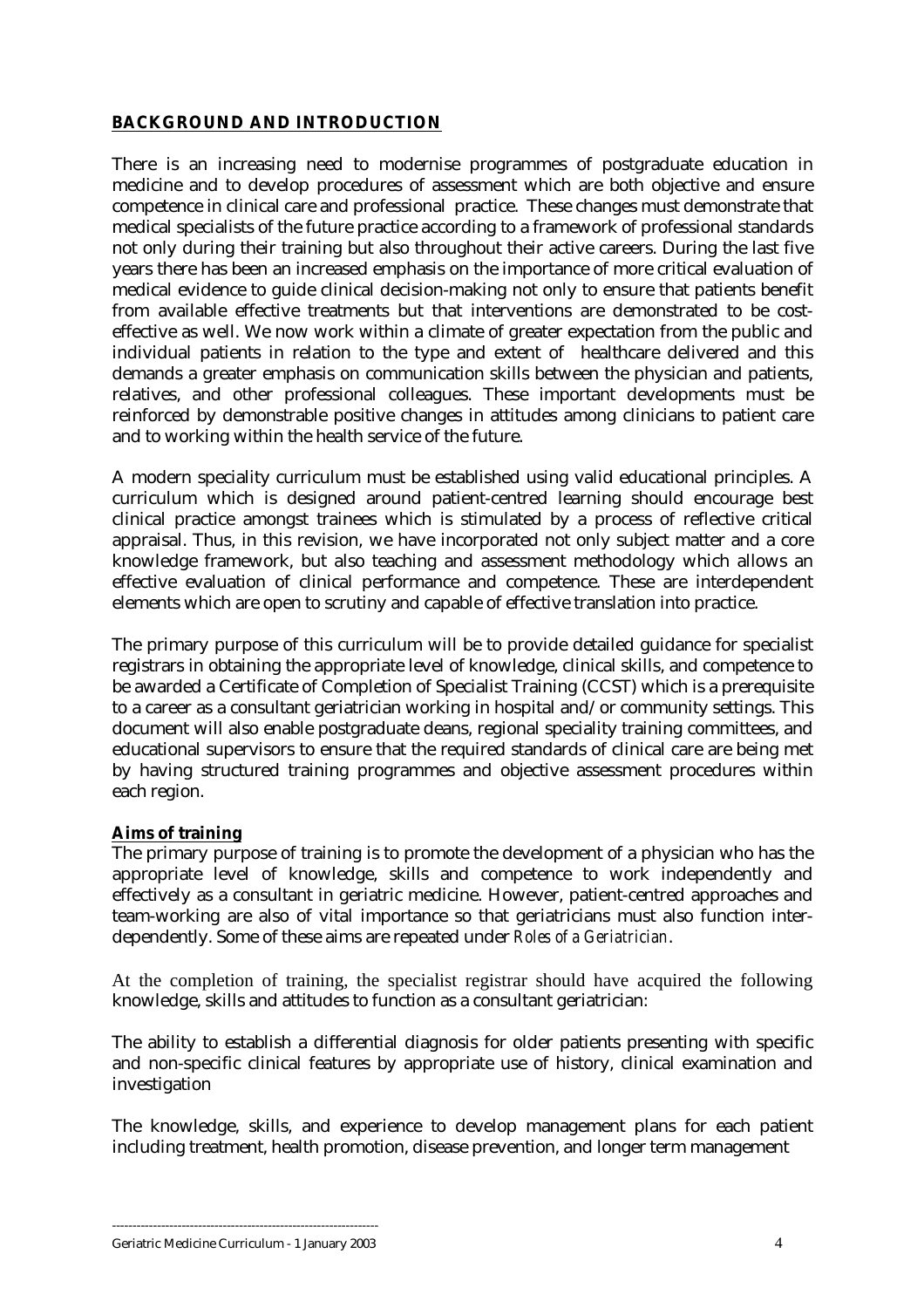<span id="page-4-0"></span>The appropriate attitudes and communication skills to deal effectively with patients and their families, and working colleagues

To work effectively within a multidisciplinary team to promote the optimal recovery of patients and plan their safe discharge.

## **Roles of a Geriatrician**

A geriatrician is concerned with the clinical, remedial, preventive, and social aspects of illness in the older adult, and can be defined as a physician with special expertise in:

- ! the comprehensive assessment and management of older people with acute and chronic illness in a wide variety of clinical settings, e.g. in hospital, outpatient department, day hospitals, continuing NHS care, care homes, and in the patient's own home.
- ! the diagnosis and treatment of acute illness where clinical presentation is non-specific and/or atypical, and may be insidious, or where co-morbidities are common.
- ! the diagnosis and management of the principal geriatric problems (syndromes) such as falls, acute confusion, mobility disorder or incontinence.
- ! the assessment of those older patients who present with complex management problems where psychosocial factors also play an important role.
- ! in working within multidisciplinary (interdisciplinary) environments with an essential role in the discharge process.
- ! the provision of rehabilitation and an in-depth understanding of the relationships between impairment, disability, and handicap (or impairment/activity limitation/participation restriction), and how this underpins the assessment process for those requiring rehabilitation.
- ! the major physiological changes that occur with ageing and how these changes may influence disease presentation, disease progression, and outcome of specific therapy.
- the principal classes of drugs used to treat acute and chronic illness in old age, and how ageing and disease (e.g. renal or hepatic impairment) affects the pharmacodynamics and pharmacokinetics of each drug, and in the common adverse reactions.

In addition, there is an increasing role for geriatricians in the management of frail elderly people and those with palliative care needs. A knowledge of comprehensive functional assessment, social and palliative care services, as well as direct and practical means of providing rehabilitation and medical care to these vulnerable individuals is perhaps one of the most satisfying aspects of working within the discipline. At all times, geriatricians will aim to maximise the functional independence of older people in their care.

## **ENTRY REQUIREMENTS**

Applicants for Higher Medical Training (HMT) should have completed a minimum of two years General Professional Training (GPT) in approved posts and obtained the MRCP (UK) or (Ireland). A period of experience in Geriatric Medicine at SHO grade is considered desirable, but not essential, before entry to HMT. GPT is defined as follows: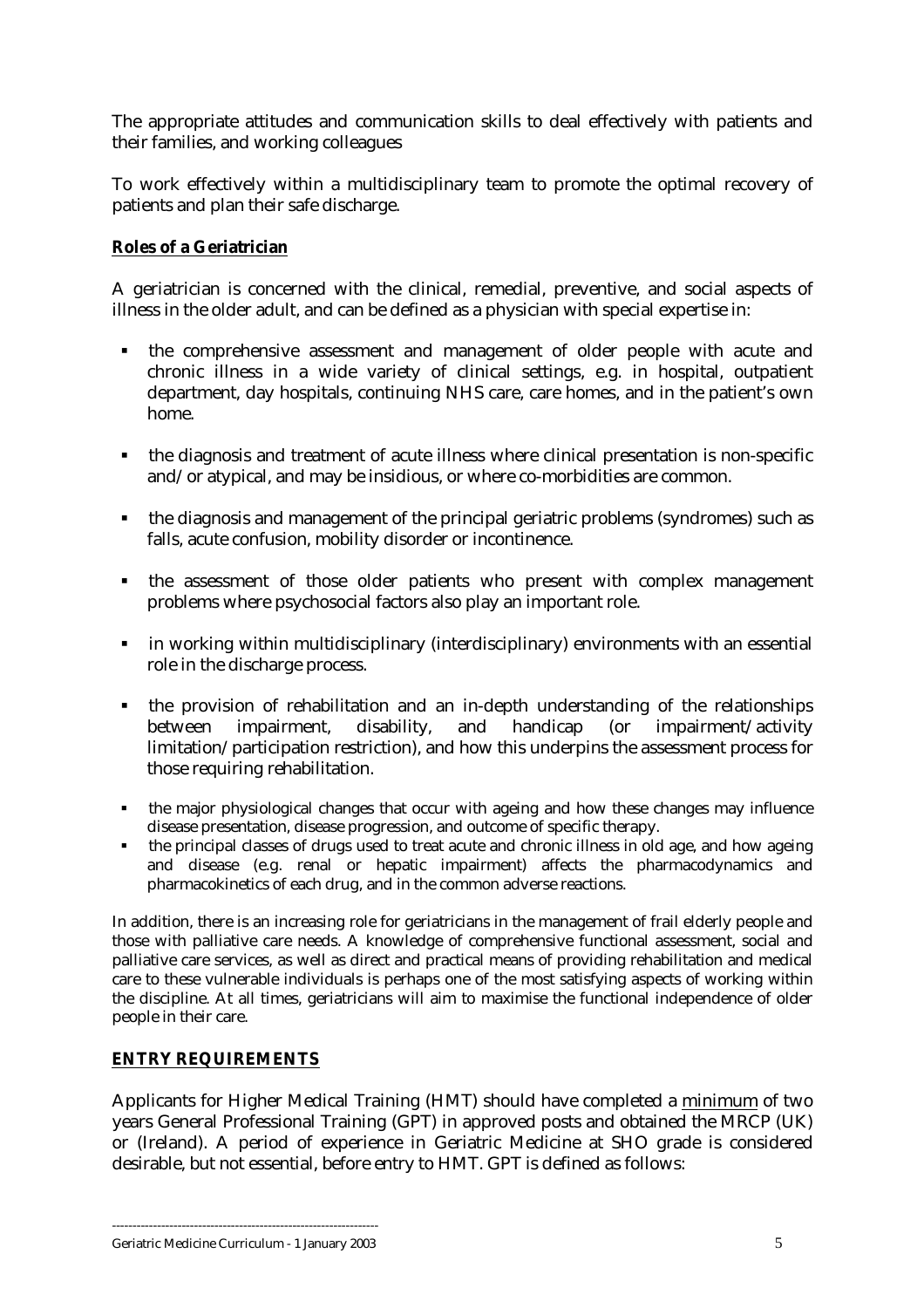- <span id="page-5-0"></span>• a minimum of two years in approved posts with direct involvement in patient care and offering a wide range of experience in a variety of medical specialities
- eighteen months of the two years must be spent in posts providing experience in the admission and early follow-up of acute emergencies
- at least six of these eighteen months must be spent in a service in which the emergency take is 'unselected'

'unselected take' is defined as acute medical intake encompassing the broad generality of medicine, i.e. not restricted to any single or small group of specialities. If any major component of acute medicine (e.g. patients with stroke or myocardial infarction) is excluded from the take, this experience must be obtained in other posts. During the period on 'unselected take' trainees should have an on-call commitment which averages no less than four takes per month.

Non-UK graduates without the MRCP who compete for HMT posts must provide alternative evidence of appropriate knowledge, training and experience, particularly in the care of acute medical conditions.

## **DURATION AND ORGANISATION OF TRAINING**

The duration of HMT in Geriatric Medicine is four years. Those who wish to obtain dual certification with General (Internal) Medicine, will require at least one extra year. However, at the time of writing, the JCHMT are currently considering proposals for re-organising training in general internal medicine. Specialist registrars may be given the opportunity to acquire a CCST in general internal medicine at a much earlier stage in their training and this will require a revision of the current training programmes established for dual certification in geriatric and general internal medicine.

HMT will require experience in both teaching hospital(s), or other major centres with academic activity, and District General Hospitals (DGHs). The programme to which the trainee is appointed will have named consultant Educational Supervisors for each slot in the programme. In addition, one consultant within the same region will act as Programme Director to the trainee.

There will be a written record of training (**the Training Record**) which will identify the components of training set out in the curriculum and will facilitate the recording of their completion and of the achievement of the prescribed competences. The record will be countersigned by trainers and it will play an important part in the process of annual assessment.

Details of training, to be supervised at all stages, are included in the section headed Curriculum. It will be used by the trainee, the trainer and the annual assessment panels to aid in the planning of the training programme and to ensure that the full content of speciality training has been completed before the application for certification.

## **Flexible training**

Trainees who are unable to work full-time are entitled to opt for flexible training programmes depending on regional availability and the appropriate postgraduate dean's approval. EC Directive 93/16/EEC requires that: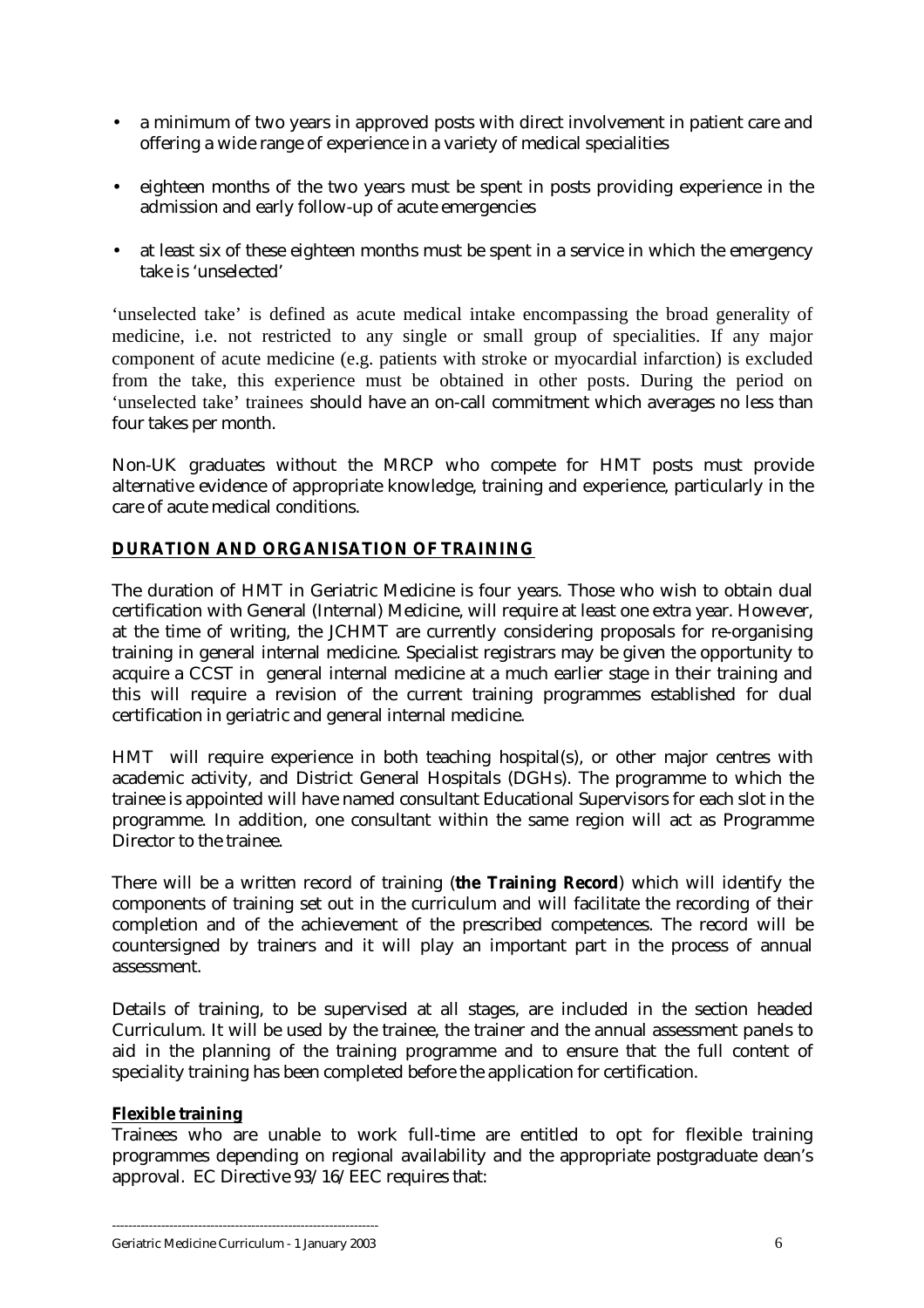<span id="page-6-0"></span>*Part-time training shall meet the same requirements as full-time training, from which it will differ only in the possibility of limiting participation in medical activities to a period of at least half of that provided for full-time trainees.* 

The competent authorities shall ensure that the total duration and quality of part-time training of specialists are not less than those of full-time trainees.

Flexible trainees should undertake a pro rata share of the out of hours duties (including oncall and other out of hours commitments) required of their full-time colleagues in the same programme and at the equivalent stage.

## **Research and Academic Requirements**

A period of supervised (clinical or laboratory) research of good quality is considered a highly desirable part of specialist registrar training in Geriatric Medicine. A relevant research period may contribute up to twelve months towards the total duration of the training programme. Some trainees may wish to spend two or three years in research, either before entering higher medical training or by stepping aside from clinical training after entering a programme. For those undertaking an extended period of research after entering a programme and obtaining their NTN, a limited amount of additional educational credit may be granted at the discretion of the SAC for clinical work relevant to the programme undertaken in the course of research beyond the initial year. This concession does not apply to those undertaking research before entry to a higher training programme.

A period of research at an academic centre abroad is encouraged but this requires prior approval from the SAC in Geriatric Medicine. Those wishing to undertake such a period should consult initially with their research and/or educational supervisor, and may wish to receive advice from their regional training and educational committee or regional specialty advisor (RSA).

As an adjunct to research undertaken without a period of time out of the programme, one year spent in another academic activity (e.g. relevant taught or partly taught higher degree course) may be acceptable as contributing one year (but no more) towards higher training in Geriatric Medicine but this will require pre-approval from the SAC in Geriatric Medicine. Specialist registrars may also take advantage of several well-designed MSc courses in Geriatric Medicine or Gerontology which provide useful experience of the principles and methodology of research and a postgraduate qualification.

Each trainee will be encouraged to have experience of participating in research whether it is laboratory-based (basic science) or clinical (health services) research. Ideally, this should be where the trainee plays an important role in the study design and interpretation of the results of their research. However, participation in larger clinical or multi-centre studies is also acceptable as long as the trainee receives useful clinical research experience as well as credit and recognition of their input. Attendance at one or more research methodology courses, experience in comprehensive literature searching, demonstrated knowledge of how research ethical committee submissions are made and reviewed, and sufficient knowledge of the ethical principles underlying research will be sought from each trainee. By the end of the training programme, it is highly desirable that each trainee should have presented at least one research paper at either a national or regional Specialist Society meeting (e.g.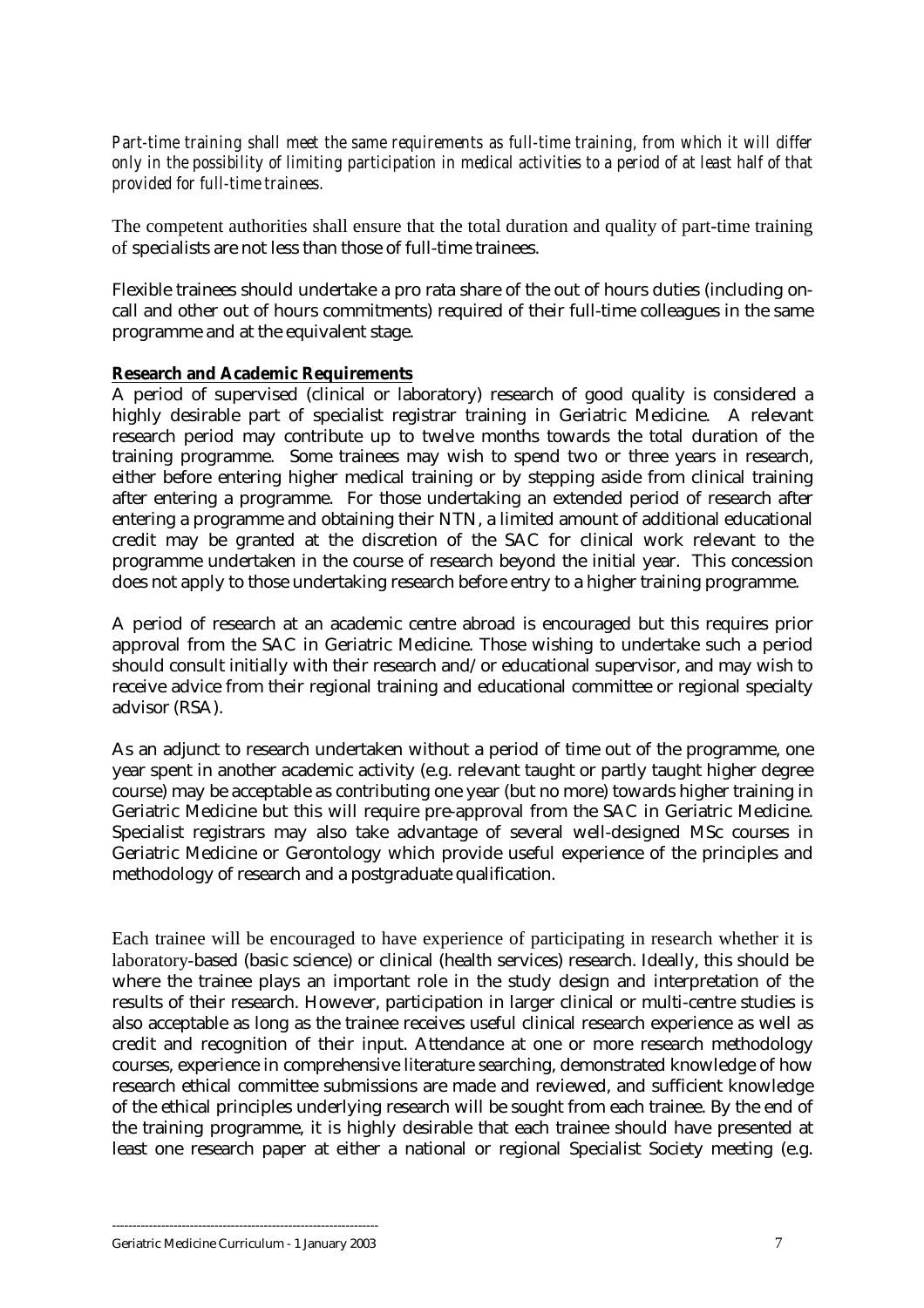<span id="page-7-0"></span>British Geriatrics Society), and acquired publications (e.g. 2-3 original papers/reviews) in peer-reviewed journals.

## **ROLE OF THE EDUCATIONAL SUPERVISOR AND MENTOR**

For each post throughout a training rotation, a trainee should have a named educational supervisor who has overall responsibility for the training in that post. This educational supervisor need not necessarily (but may be) the same individual consultant trainer with whom the trainee works directly. Each consultant supervisor's name should appear on the Specialist Register and should have been appointed by the Deanery Speciality Training Committee.

The educational supervisor is responsible for the implementation and coordination of a structured training programme agreed with the other geriatricians and Trust Management. S/he should also be in liaison with the Regional Specialty Advisor and Training Committee.

An individual trainee is likely to have several educational supervisors throughout the course of a training programme. They should also have a mentor, chosen by the trainee, who should be available for guidance with training and career development throughout the entire training programme.

The educational supervisor should also have the following duties:

## *Overseeing an induction programme for the trainee*

This includes introducing the duties and responsibilities of the post along with the educational opportunities of that post. Ideally there should be provision of a written description of a post prior to the trainee taking up a particular appointment.

## *Conducting an initial appraisal interview*

This should be an important opportunity to agree the trainee's individual goals, and to explore potential training opportunities to improve any shortcomings possessed by the trainee. This interview should lead to a written training agreement signed by the trainee and educational supervisor.

## *Conducting in-training appraisal*

This should take place at least every three months during the period of training. It can be based on progress in meeting the objectives of the training agreement and should include formal appraisal of the trainee's knowledge, skills and attitudes relevant to their current practice. Appraisal should be non threatening and can be done via various methods, including observation of the trainee conducting a ward round, chairing a team meeting or interviewing a relative. The educational supervisor should have suitable training in appraisal techniques.

## *Preparing the trainee for annual assessment*

The educational supervisor is responsible for assessing the trainee's competence according to the standards laid out in this curriculum. They will be responsible for submitting a report that will form part of the trainee's annual assessment (RITA or PYA). They will also be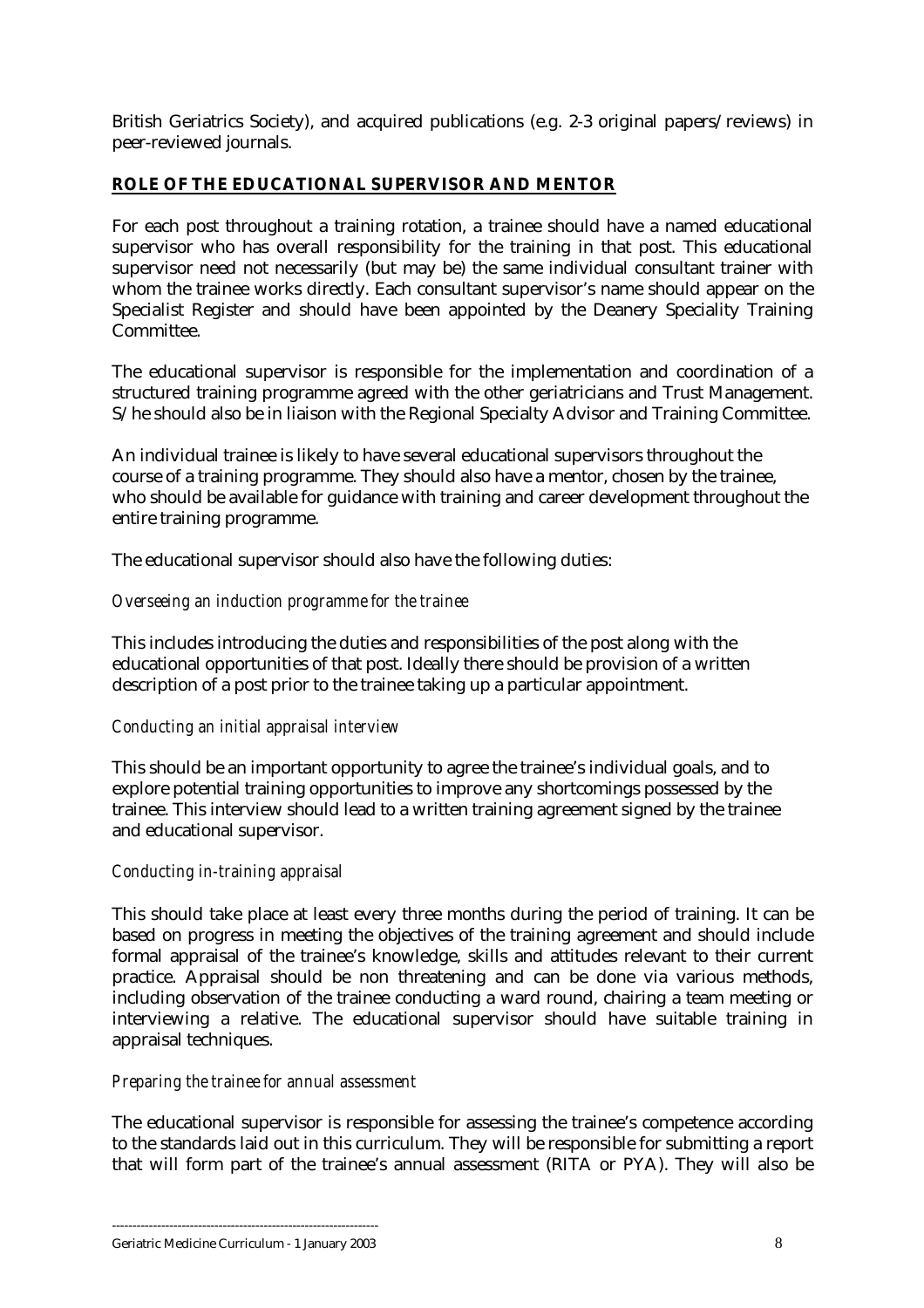<span id="page-8-0"></span>responsible for validating sections of the training record completed by the trainee, and ensuring that the required training documentation is complete.

## *Appraising the training programme*

The educational supervisor will also be responsible for ensuring that their posts meet the standards required for suitable training. They should ensure that there are sufficient facilities available for postgraduate education and opportunities for research and audit. They should use formal feedback from trainees to enhance the quality of future training.

## **RESPONSIBILITIES OF THE TRAINEE**

The person ultimately responsible for an individual's training in geriatric medicine is the trainee him/herself. Although support and supervision will be available as outlined below, the trainee should feel that they own their training programme.

The trainee should be aware of the requirements for training as detailed in this curriculum and the DOH "Orange Book", which is sent to trainees after they receive their national training number and be aware of opportunities available both within and outside their particular training rotation. They should also be aware of whom their educational supervisor is for each post and their role as outlined above. The trainee should maintain an up-to-date logbook, and provide all necessary documentation for their Annual Assessment.

The trainee should grasp the opportunities that are available to them in order to enhance their training. It is essential that they attend local and regional training meetings, and should also attend at least one national or international geriatric meeting each year. Trainees are encouraged to join the British Geriatrics Society.

The trainee should also know whom to contact if problems arise: typically their educational supervisor followed by their Regional Speciality Advisor or alternatively their personal mentor with whom they should meet at least once per year. The trainee should also be aware of their regional trainees' representative.

## **Primary Learning Objectives**

The primary learning objectives represent a summary of what the trainee should be able to achieve at completion of SpR training. Each objective requires specific knowledge and skills which are provided in detail. It is also important that trainees demonstrate appropriate professional and personal skills and attitudes during their clinical work and these have been detailed in a separate generic curriculum provided in Appendix 2.

Assessment will be based on the demonstration that a trainee has achieved competence in these objectives. A series of competence assessment grids **are being produced for each speciality** which are designed to summarise the necessary level of performance required for each competency standard, and how they will be assessed. We have included suggestions in our current grids but these may differ from the final document.

The following are the primary learning objectives which will provide the trainee with the expertise to practice as a specialist in geriatric medicine: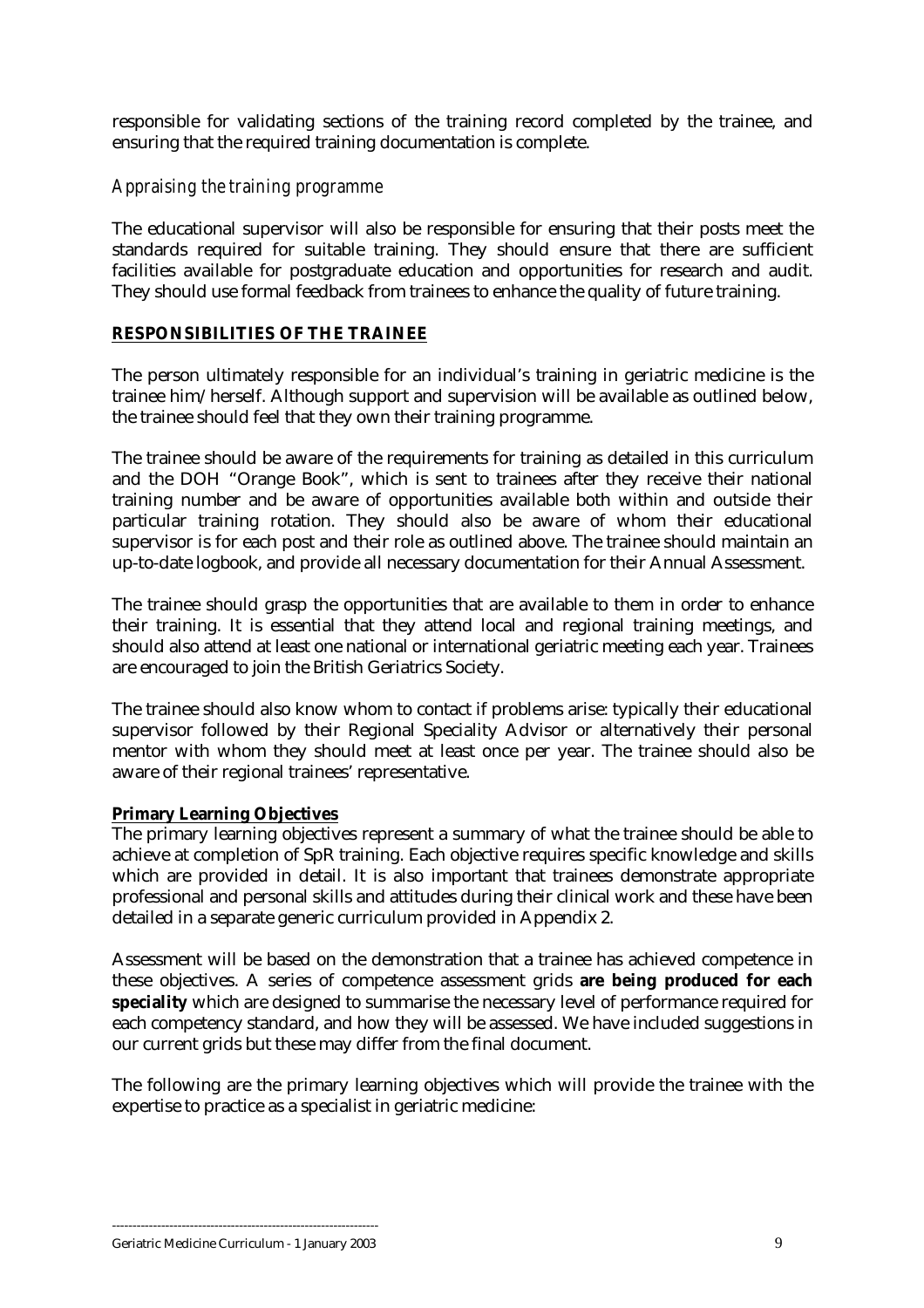- <span id="page-9-0"></span>1 Perform a **comprehensive assessment** of an older person, including mood and cognition, gait, nutrition and fitness for surgery in an in-patient, out-patient, day hospital or community setting
- 2 **Diagnose and manage acute illness** in old age in an in-patient setting and community setting where appropriate
- 3 **Diagnose and manage those with chronic disease and disability** in an in-patient, out-patient, day hospital and community setting
- 4 **Provide rehabilitation with the multidisciplinary team** to an older patient in an inpatient, out-patient, day hospital and community setting
- 5 **Plan the discharge** of frail older patients from hospital
- 6 Assess a patient's suitability for and provide appropriate care to those in **long term (continuing care)** in the NHS or community
- 7 Assess and manage older patients presenting with the common **Geriatric problems (syndromes)** in an in- or out-patient setting (or where appropriate, in a community setting)**:**

**falls** with or without **fracture delirium incontinence poor mobility**

- 8 To demonstrate an appropriate level of competence in the following **sub-specialties**: **Palliative care Orthogeriatrics Old Age Psychiatry Specialist Stroke care**
- 9 To be familiar with basic research methodology, ethical principles of research, comprehensive scrutiny of medical literature and preferably to have personal experience of involvement in basic science or clinical (health services) **research**

Expertise in some areas will develop throughout training, while others such as subspeciality experience may require specific full time or sessional attachments to achieve the appropriate level of knowledge and skills.

## **End of Year Objectives**

It is suggested that trainees should achieve specific objectives each year relevant to the type of training programme being undertaken. Current proposals to restructure general internal medicine training may affect the following recommendations and require alteration to these objectives:

**Year 1** will include a greater emphasis on General Internal Medicine (GIM). During **Years 1- 3,** registrars will be expected to achieve a level of competence which aims to satisfy the first five primary learning objectives. **Years 4 and 5** will be spent consolidating this experience, but with greater emphasis on acquiring the skills and experience to achieve the remaining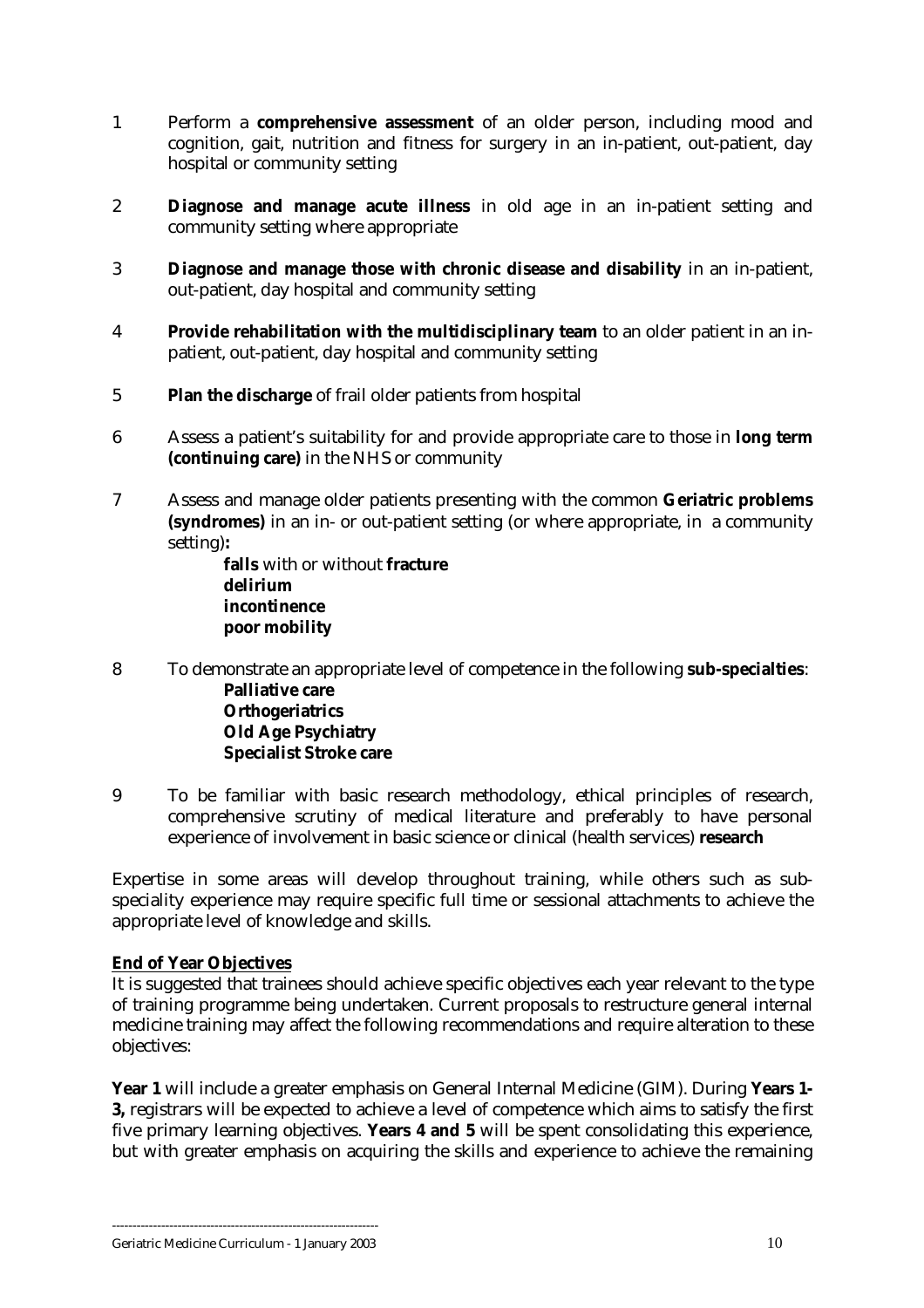<span id="page-10-0"></span>learning objectives which include subspeciality experience. There is also likely to be further training in General Internal Medicine during this period.

Research will be encouraged throughout training but it is likely that publications will not arise until years 4 and 5, unless specific research time out is undertaken in the early part of the programme.

## **Additional Relevant Clinical Experience**

Geriatricians of the future are likely to have an increased emphasis on delivering geriatric and rehabilitative care in settings outside hospitals such as care homes, intermediate care sites, and outreach clinics. In order to be fully competent in providing this specialist care additional clinical experience outside hospitals is desirable.

Trainees in Geriatric Medicine may therefore, as an option, request permission to experience a clinical attachment in up to two of the following disciplines: Primary Care (General Practice), Public Health Medicine, Rheumatology, Dermatology, and Rehabilitation medicine. Short-term attachments in other specialities such as neurology or diabetes may be allowable by agreement with the educational supervisor following discussion with the regional speciality adviser. These may be full-time but it is suggested that they are restricted to the final two years of training and be no more than 4 weeks in duration. For those planning a research period during Year 4, some of this additional clinical experience may be gained earlier in Year 3. In each case, training objectives and an assessment method must be agreed before the period of attachment commences.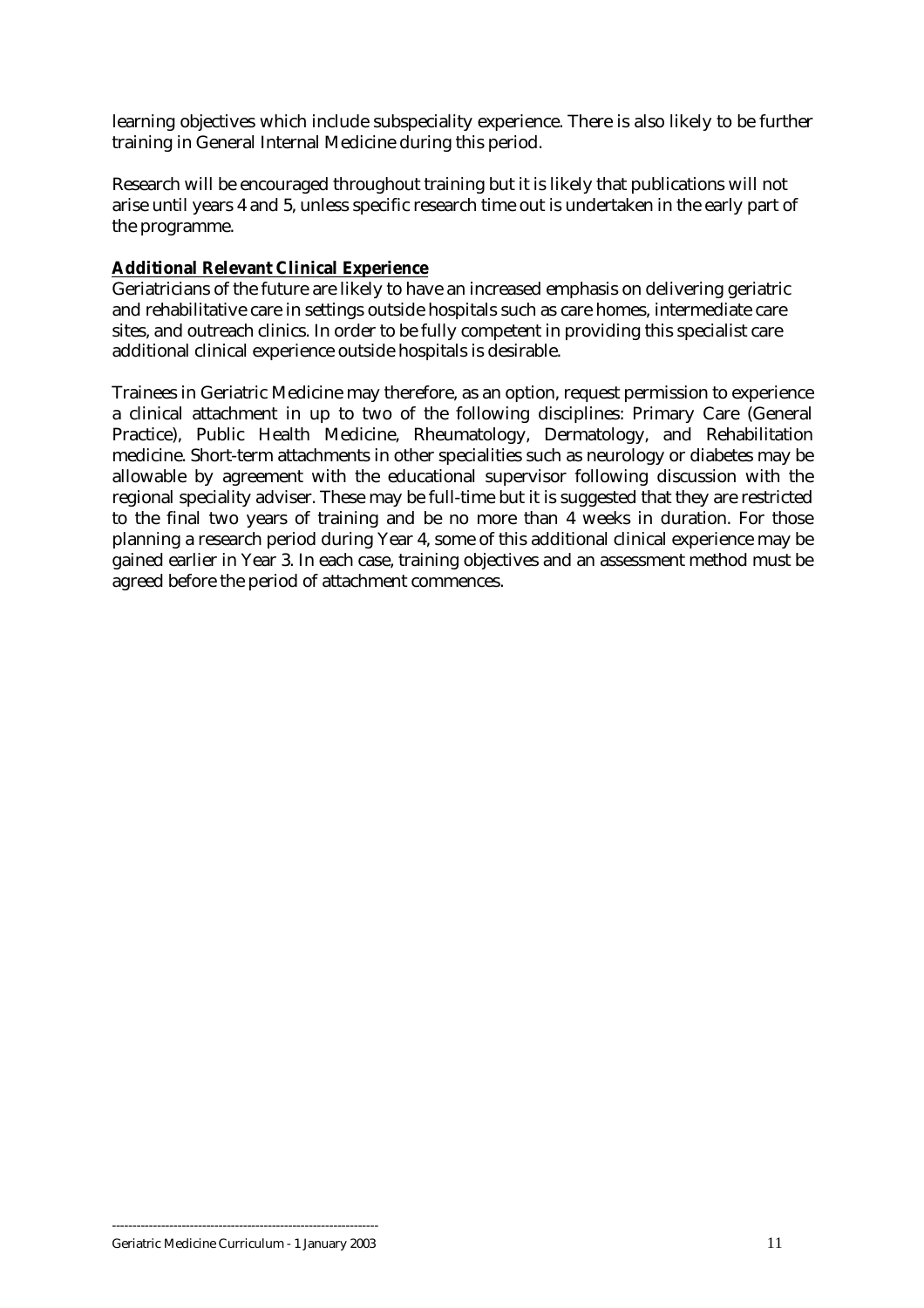## <span id="page-11-0"></span>**GRIDS FOR PRIMARY LEARNING OBJECTIVES**

#### **1. COMPREHENSIVE GERIATRIC ASSESSMENT**

| <b>OBJECTIVE</b>                                         | <b>SUBJECT MATTER</b>                                                                                                                                                                                                                                                                                                                                                                                                                                                                                                                                                                                                                                                                         | <b>TEACHING/LEARNING</b>                                                                                                                                                                                                                                                                                                                            | <b>ASSESSMENT</b>                                                                                                                                                                                                                                                                                                                                                                                                                               | <b>EVIDENCE OF COMPETENCE</b>                                                                                                                                                                                                                                                                                           |
|----------------------------------------------------------|-----------------------------------------------------------------------------------------------------------------------------------------------------------------------------------------------------------------------------------------------------------------------------------------------------------------------------------------------------------------------------------------------------------------------------------------------------------------------------------------------------------------------------------------------------------------------------------------------------------------------------------------------------------------------------------------------|-----------------------------------------------------------------------------------------------------------------------------------------------------------------------------------------------------------------------------------------------------------------------------------------------------------------------------------------------------|-------------------------------------------------------------------------------------------------------------------------------------------------------------------------------------------------------------------------------------------------------------------------------------------------------------------------------------------------------------------------------------------------------------------------------------------------|-------------------------------------------------------------------------------------------------------------------------------------------------------------------------------------------------------------------------------------------------------------------------------------------------------------------------|
|                                                          |                                                                                                                                                                                                                                                                                                                                                                                                                                                                                                                                                                                                                                                                                               | <b>METHOD</b>                                                                                                                                                                                                                                                                                                                                       |                                                                                                                                                                                                                                                                                                                                                                                                                                                 | TO BE INCLUDED IN RECORD                                                                                                                                                                                                                                                                                                |
| To perform a<br>comprehensive<br>geriatric<br>assessment | Knowledge<br><b>Factors influencing</b><br>health status in older<br>people<br>Measures employed in<br>$\bullet$<br>measuring health status<br>and outcome<br>Understanding of the<br>$\bullet$<br>concept of frailty<br><b>Skills</b><br><b>Functional status</b><br>$\bullet$<br>evaluation including<br>assessment of basic ADL<br>and IADL, social<br>support, mental health<br>and cognitive status,<br>mobility including gait<br>and balance, and<br>nutritional evaluation<br>Interpretation of results<br>$\bullet$<br>in the context of health<br>planning, quality of life<br>assessment, and<br>appropriate use of<br>available health-related<br>and social-related<br>resources | Observation and<br>$\bullet$<br>discussion with senior<br>medical and<br>multidisciplinary staff<br>On the job training with<br>$\bullet$<br>feedback from senior staff<br>"Shadowing "of other<br>health and social care<br>professionals during the<br>assessment process<br>Personal study<br>$\bullet$<br>Attendance at<br>postgraduate courses | Accurate and<br>$\bullet$<br>thorough history and<br>examination<br>Tabulate a priority list<br>of diagnoses, health-<br>related and social<br>related needs<br>Comprehensive<br>evaluation of<br>functional status<br>using validated tools<br>Team-working skills<br>Produce a<br>management plan<br>based on needs<br>assessment and<br>rehabilitation<br>Ability to explain<br>plan of treatment and<br>care to both patients<br>and carers | Observation and case note<br>review by an independent<br>reviewer<br>Satisfactory trainer's report<br>$\bullet$<br>Satisfactory report from<br>$\bullet$<br>members of the healthcare<br>multidisciplinary team<br>Satisfactory scores on web-<br>based knowledge testing<br>Satisfactory log-book entries<br>$\bullet$ |

Geriatric Medicine Curriculum - 1 January 2003 12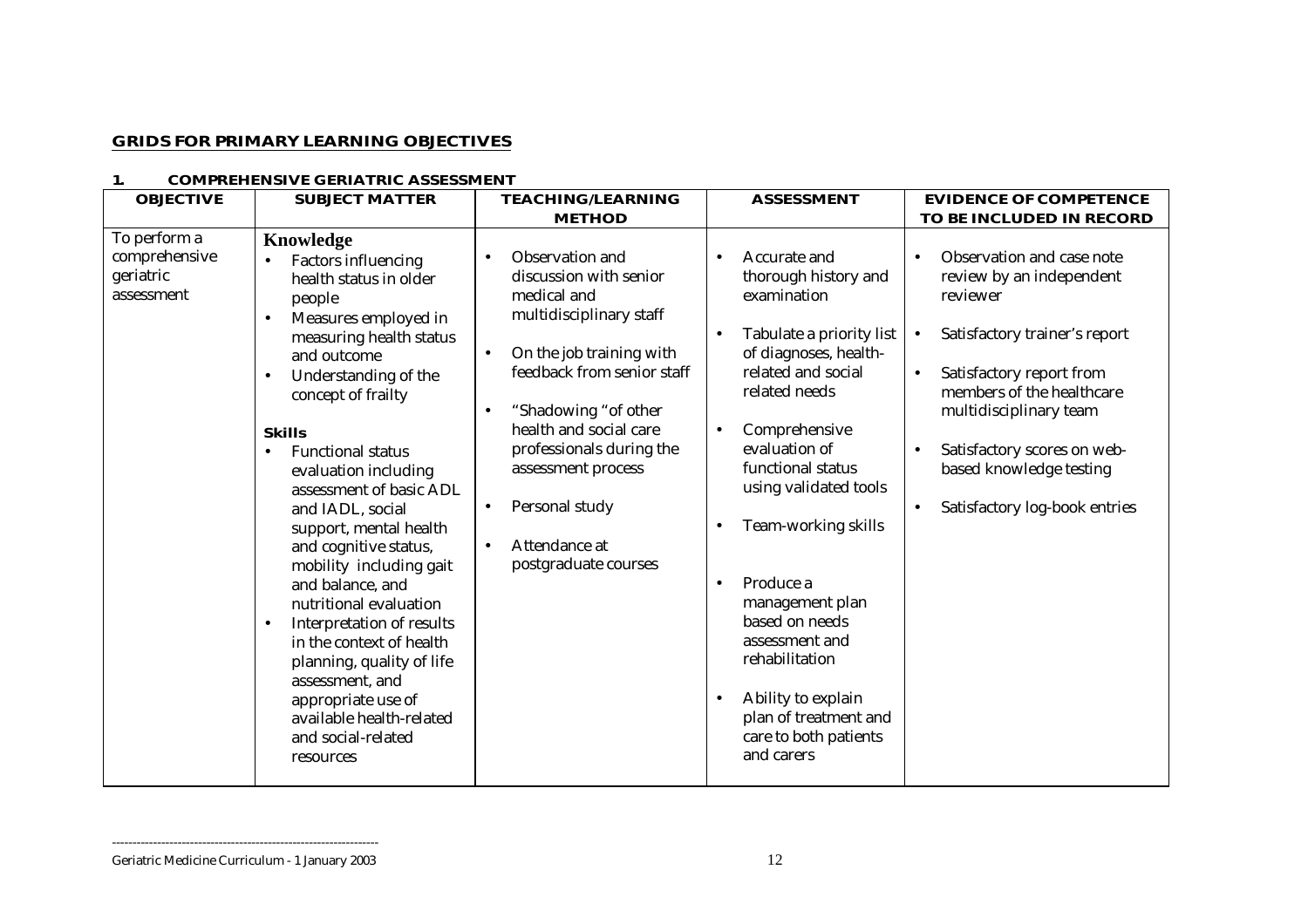## **2. (a) DIAGNOSIS OF ACUTE ILLNESS**

| <b>OBJECTIVE</b>                                                                                                                     | <b>SUBJECT MATTER</b>                                                                                                                                                                                                                                                                                                                                                                                             | <b>TEACHING/ LEARNING</b>                                                                                                                                                                                                                                                                               | <b>ASSESSMENT</b>                                                                                                                                                                                                                                                                                                                                                                              | <b>EVIDENCE OF</b>                                                                                                                                                                                                       |
|--------------------------------------------------------------------------------------------------------------------------------------|-------------------------------------------------------------------------------------------------------------------------------------------------------------------------------------------------------------------------------------------------------------------------------------------------------------------------------------------------------------------------------------------------------------------|---------------------------------------------------------------------------------------------------------------------------------------------------------------------------------------------------------------------------------------------------------------------------------------------------------|------------------------------------------------------------------------------------------------------------------------------------------------------------------------------------------------------------------------------------------------------------------------------------------------------------------------------------------------------------------------------------------------|--------------------------------------------------------------------------------------------------------------------------------------------------------------------------------------------------------------------------|
|                                                                                                                                      |                                                                                                                                                                                                                                                                                                                                                                                                                   | <b>METHOD</b>                                                                                                                                                                                                                                                                                           |                                                                                                                                                                                                                                                                                                                                                                                                | <b>COMPETENCE TO BE</b><br><b>INCLUDED IN RECORD</b>                                                                                                                                                                     |
| To provide the<br>trainee with the<br>knowledge and<br>skills to diagnose<br>acute illness in old<br>age in an in-patient<br>setting | Knowledge<br><b>Major Geriatric</b><br>syndromes and illnesses<br>Acute geriatric medicine<br>and basic gerontology<br>Pharmacology<br><b>Skills</b><br>History taking from<br>patient and carer<br>Diagnostic skills<br>Physical examination<br>Cognitive assessment<br>$\bullet$<br>Appropriate investigation<br>and interpretation of<br>results<br><b>Practical procedures</b><br><b>Communication skills</b> | Observation of and<br>$\bullet$<br>discussion with senior staff<br>On-the-job training with<br>$\bullet$<br>feedback from senior staff<br>Post-take ward rounds<br>$\bullet$<br>(supervised and<br>unsupervised)<br>Personal study<br>$\bullet$<br>Formal postgraduate<br>$\bullet$<br>education course | Ability to perform an<br>accurate and thorough<br>history and examination<br>Ability to formulate an<br>accurate and thorough<br>diagnosis or diagnoses by<br>appropriate investigation<br>Ability to provide a<br>satisfactory explanation at an<br>appropriate level to patient<br>Ability to write a legible and<br>thorough record<br>Ability to give a clear and<br>concise verbal report | Observation and case note<br>review by an independent<br>observer<br>Satisfactory trainer's<br>report<br>Satisfactory scores on<br>$\bullet$<br>formal web-based<br>knowledge testing<br>Satisfactory logbook<br>records |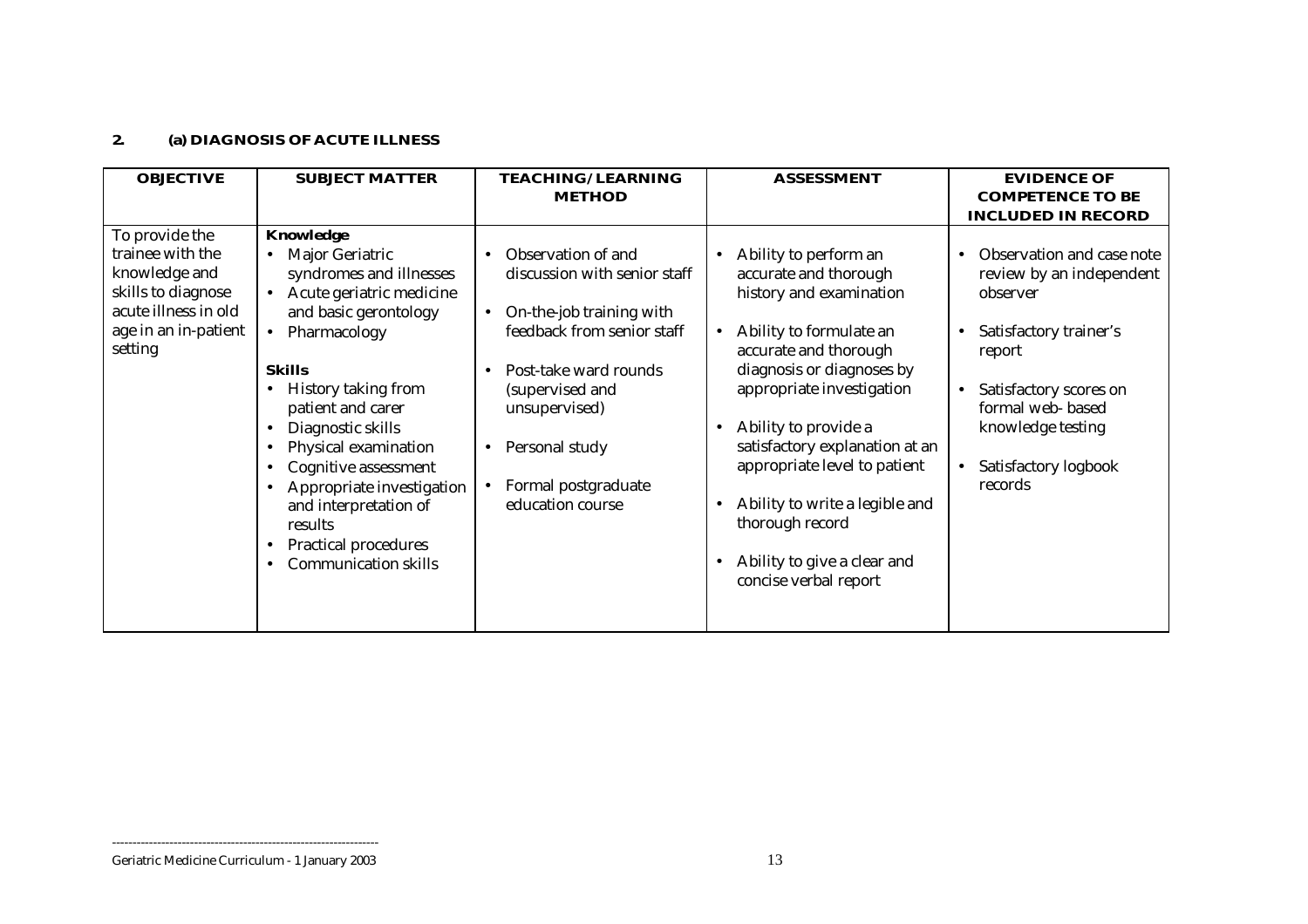## **2. (b) MANAGEMENT OF ACUTE ILLNESS**

| <b>OBJECTIVE</b>                                                                                                                           | <b>SUBJECT MATTER</b>                                                                                                                                                                                                                                                                                                                                             | <b>TEACHING /LEARING</b><br><b>METHOD</b>                                                                                                                                                           | <b>ASSESSMENT</b>                                                                                                                                                                                                                                                                                                                                      | <b>EVIDENCE OF</b><br><b>COMPETENCE FOR</b><br><b>INCLUSION IN RECORD</b>                                                                                                                                             |
|--------------------------------------------------------------------------------------------------------------------------------------------|-------------------------------------------------------------------------------------------------------------------------------------------------------------------------------------------------------------------------------------------------------------------------------------------------------------------------------------------------------------------|-----------------------------------------------------------------------------------------------------------------------------------------------------------------------------------------------------|--------------------------------------------------------------------------------------------------------------------------------------------------------------------------------------------------------------------------------------------------------------------------------------------------------------------------------------------------------|-----------------------------------------------------------------------------------------------------------------------------------------------------------------------------------------------------------------------|
| To provide the<br>trainee with the<br>knowledge and<br>skills to manage<br>acute illness in an<br>older person in an<br>in-patient setting | Knowledge<br>Acute geriatric medicine<br>and basic gerontology<br>Major Geriatric<br>$\bullet$<br>syndromes and illnesses<br>Pharmacology<br>Ethics<br><b>Skills</b><br>Drug and non-drug<br>interventions<br><b>Practical procedures</b><br>Appropriate referral to<br>other specialists<br>Teamwork and<br>rehabilitation skills<br><b>Communication skills</b> | Observation of and<br>$\bullet$<br>discussion with senior staff<br>On-the-job training with<br>$\bullet$<br>feedback from senior staff<br>Personal study<br>Formal postgraduate<br>education course | Ability to formulate and<br>$\bullet$<br>pursue an appropriate<br>management plan<br>Ability to write a clear and<br>$\bullet$<br>concise record of the plan<br>Ability to provide a<br>$\bullet$<br>satisfactory explanation at<br>an appropriate level to<br>patient<br>Ability to make appropriate<br>referrals to other specialists<br>as required | Observation and case note<br>$\bullet$<br>review by an independent<br>observer<br>Satisfactory trainer's report<br>Satisfactory scores on<br>formal web-based<br>knowledge testing<br>Satisfactory logbook<br>records |

Geriatric Medicine Curriculum - 1 January 2003 14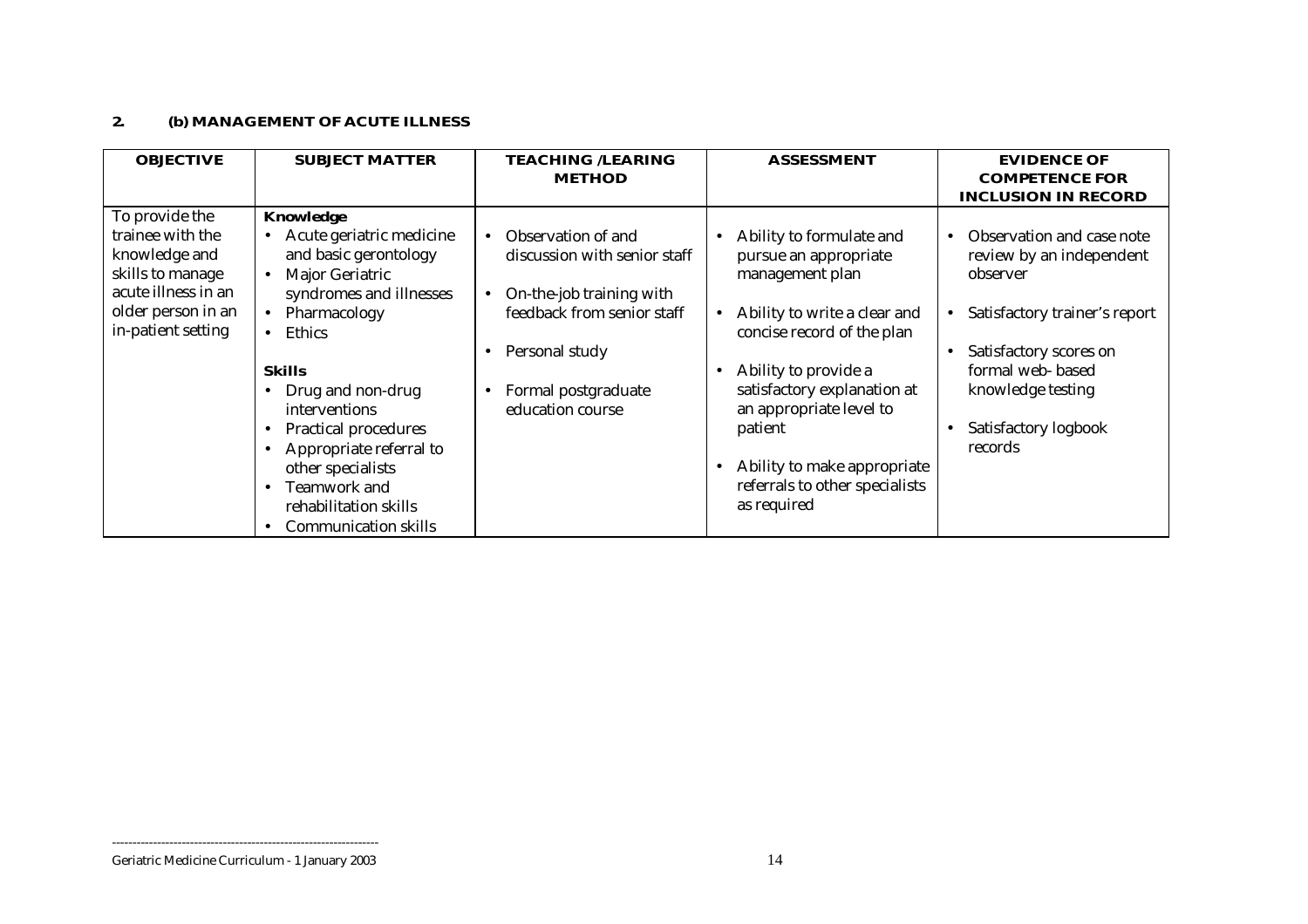#### **3. DIAGNOSIS AND MANAGEMENT OF CHRONIC DISEASE AND DISABILITY**

| <b>OBJECTIVE</b>                                                                                                                                                                                                            | <b>SUBJECT MATTER</b>                                                                                                                                                                                                                                                                                                                                                                                                                                                                                                                                                                                                                                                                                           | <b>TEACHING/LEARNING</b>                                                                                                                                                                                                                                | <b>ASSESSMENT</b>                                                                                                                                                                                                                                                                                                                                                                                                                                                                                                                                                                                                                                      | <b>EVIDENCE OF</b>                                                                                                                                                                                                                                                                                                                                |
|-----------------------------------------------------------------------------------------------------------------------------------------------------------------------------------------------------------------------------|-----------------------------------------------------------------------------------------------------------------------------------------------------------------------------------------------------------------------------------------------------------------------------------------------------------------------------------------------------------------------------------------------------------------------------------------------------------------------------------------------------------------------------------------------------------------------------------------------------------------------------------------------------------------------------------------------------------------|---------------------------------------------------------------------------------------------------------------------------------------------------------------------------------------------------------------------------------------------------------|--------------------------------------------------------------------------------------------------------------------------------------------------------------------------------------------------------------------------------------------------------------------------------------------------------------------------------------------------------------------------------------------------------------------------------------------------------------------------------------------------------------------------------------------------------------------------------------------------------------------------------------------------------|---------------------------------------------------------------------------------------------------------------------------------------------------------------------------------------------------------------------------------------------------------------------------------------------------------------------------------------------------|
|                                                                                                                                                                                                                             |                                                                                                                                                                                                                                                                                                                                                                                                                                                                                                                                                                                                                                                                                                                 | <b>METHOD</b>                                                                                                                                                                                                                                           |                                                                                                                                                                                                                                                                                                                                                                                                                                                                                                                                                                                                                                                        | <b>COMPETENCE TO BE</b>                                                                                                                                                                                                                                                                                                                           |
|                                                                                                                                                                                                                             |                                                                                                                                                                                                                                                                                                                                                                                                                                                                                                                                                                                                                                                                                                                 |                                                                                                                                                                                                                                                         |                                                                                                                                                                                                                                                                                                                                                                                                                                                                                                                                                                                                                                                        | <b>INCLUDED IN RECORD</b>                                                                                                                                                                                                                                                                                                                         |
| To provide the<br>trainee with the<br>knowledge and<br>skills to diagnose<br>and manage those<br>with chronic<br>disease and<br>disability in in-<br>patient, out-<br>patient, day<br>hospital and<br>community<br>settings | Knowledge<br><b>Major Geriatric</b><br>syndromes and illnesses<br><b>Basic Gerontology</b><br>$\bullet$<br>Pharmacology<br>$\bullet$<br>Rehabilitation<br>Ethics<br>$\bullet$<br><b>Health Promotion</b><br>$\bullet$<br><b>Skills</b><br><b>History taking</b><br>Clinical examination<br>$\bullet$<br>Cognitive and mood<br>$\bullet$<br>assessment<br><b>Gait assessment</b><br>$\bullet$<br>Nutritional assessment<br>$\bullet$<br>Investigation and<br>$\bullet$<br>Interpretation of results<br>Drug and non-drug<br>$\bullet$<br>interventions<br>Health promotion and<br>$\bullet$<br>disease prevention<br><b>Communication skills</b><br>$\bullet$<br>Team work and<br>$\bullet$<br>leadership skills | Observation of and<br>discussion with senior staff<br>On-the-job training<br>$\bullet$<br>including participation in<br>multi-disciplinary<br>meetings, with feedback<br>from senior staff<br>Personal study<br>Formal postgraduate<br>education course | Ability to perform an<br>$\bullet$<br>accurate and thorough<br>history and examination<br>Ability to formulate an<br>accurate and thorough<br>diagnosis or diagnoses by<br>appropriate investigation<br>Ability to plan and pursue an<br>appropriate management<br>plan<br>Ability to thoroughly and<br>$\bullet$<br>accurately assess the need for<br>rehabilitation with the multi -<br>disciplinary team<br>Ability to provide a<br>$\bullet$<br>satisfactory explanation at an<br>appropriate level to the<br>patient<br>Ability to write a legible and<br>$\bullet$<br>thorough record and<br>communication to the<br><b>General Practitioner</b> | Observation and case note<br>$\bullet$<br>review by an independent<br>observer in an out-patient<br>setting<br>Satisfactory trainer's<br>$\bullet$<br>report which takes<br>account of the multi-<br>disciplinary team's views<br>Satisfactory scores on<br>$\bullet$<br>formal web-based<br>knowledge testing<br>Satisfactory logbook<br>records |

Geriatric Medicine Curriculum - 1 January 2003 15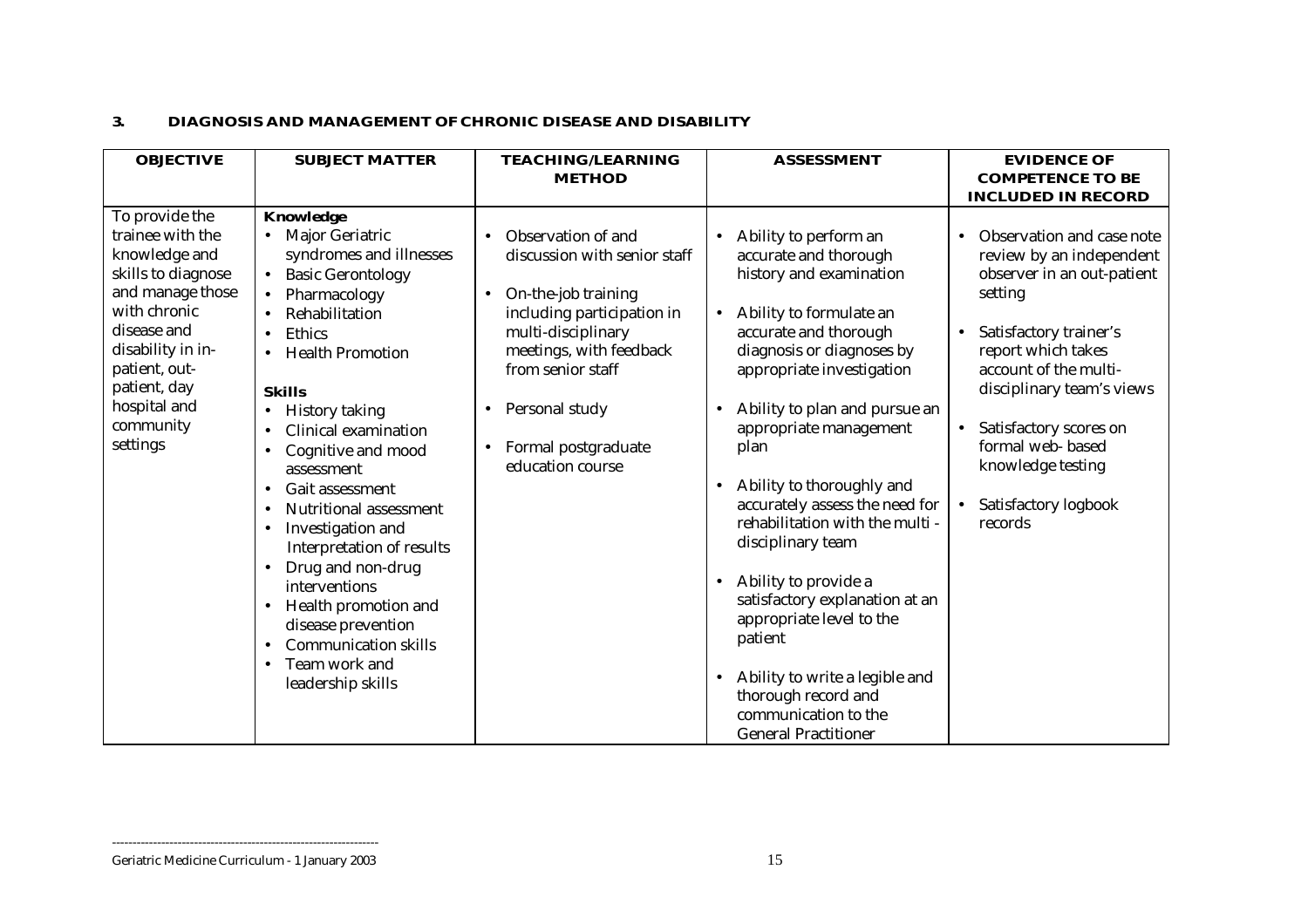#### **4. REHABILITATION AND MULTIDISCIPLINARY TEAM WORKING**

| <b>OBJECTIVE</b>                                                                                                                            | <b>SUBJECT MATTER</b>                                                                                                                                      | <b>TEACHING/LEARNING</b>                                                                                                              | <b>ASSESSMENT</b>                                                                                                   | <b>EVIDENCE OF COMPETENCE</b>                                                                                                                  |
|---------------------------------------------------------------------------------------------------------------------------------------------|------------------------------------------------------------------------------------------------------------------------------------------------------------|---------------------------------------------------------------------------------------------------------------------------------------|---------------------------------------------------------------------------------------------------------------------|------------------------------------------------------------------------------------------------------------------------------------------------|
|                                                                                                                                             |                                                                                                                                                            | <b>METHOD</b>                                                                                                                         |                                                                                                                     | <b>FOR LOGBOOK</b>                                                                                                                             |
| To provide the<br>trainee with the<br>knowledge and<br>skills to provide<br>rehabilitation to an<br>older patient in an<br>in-patient, out- | Knowledge<br><b>Basic Gerontology</b><br>Principles of<br>$\bullet$<br>rehabilitation and<br>comprehensive<br>assessment<br>Assessment scales<br>$\bullet$ | Observation and discussion<br>with consultant trainer and<br>other members of the<br>multidisciplinary team<br>Supervised chairing of | Ability to lead team<br>$\bullet$<br>Thorough and realistic<br>$\bullet$<br>goal setting<br>Satisfactory discussion | Observation and case note<br>review by an independent<br>observer in at least one setting<br>(ideally a multidisciplinary case<br>conference). |
| patient, day<br>hospital and<br>community-based<br>settings                                                                                 | Roles and expertise of<br>$\bullet$<br>different members of<br>interdisciplinary team<br>Scope and nature of<br>$\bullet$                                  | team meetings, goal setting<br>and communication with<br>patients in all settings                                                     | and explanation of<br>goals at an appropriate<br>level to patient                                                   | Satisfactory trainer's reports<br>٠<br>which take account of opinions<br>of team members                                                       |
|                                                                                                                                             | intermediate care<br>approaches                                                                                                                            | Working in liaison with<br>primary care                                                                                               | Accurate record<br>$\bullet$<br>keeping of team<br>meeting outcomes                                                 | Satisfactory scores on formal<br>knowledge testing                                                                                             |
|                                                                                                                                             | <b>Skills</b>                                                                                                                                              | Personal study                                                                                                                        |                                                                                                                     | Satisfactory logbook records<br>$\bullet$                                                                                                      |
|                                                                                                                                             | Team skills<br>$\bullet$                                                                                                                                   |                                                                                                                                       |                                                                                                                     |                                                                                                                                                |
|                                                                                                                                             | Leadership skills<br>$\bullet$                                                                                                                             | Formal postgraduate                                                                                                                   |                                                                                                                     |                                                                                                                                                |
|                                                                                                                                             | <b>Communication skills</b><br>$\bullet$                                                                                                                   | courses                                                                                                                               |                                                                                                                     |                                                                                                                                                |
|                                                                                                                                             | Drug and non-drug<br>$\bullet$<br>interventions                                                                                                            |                                                                                                                                       |                                                                                                                     |                                                                                                                                                |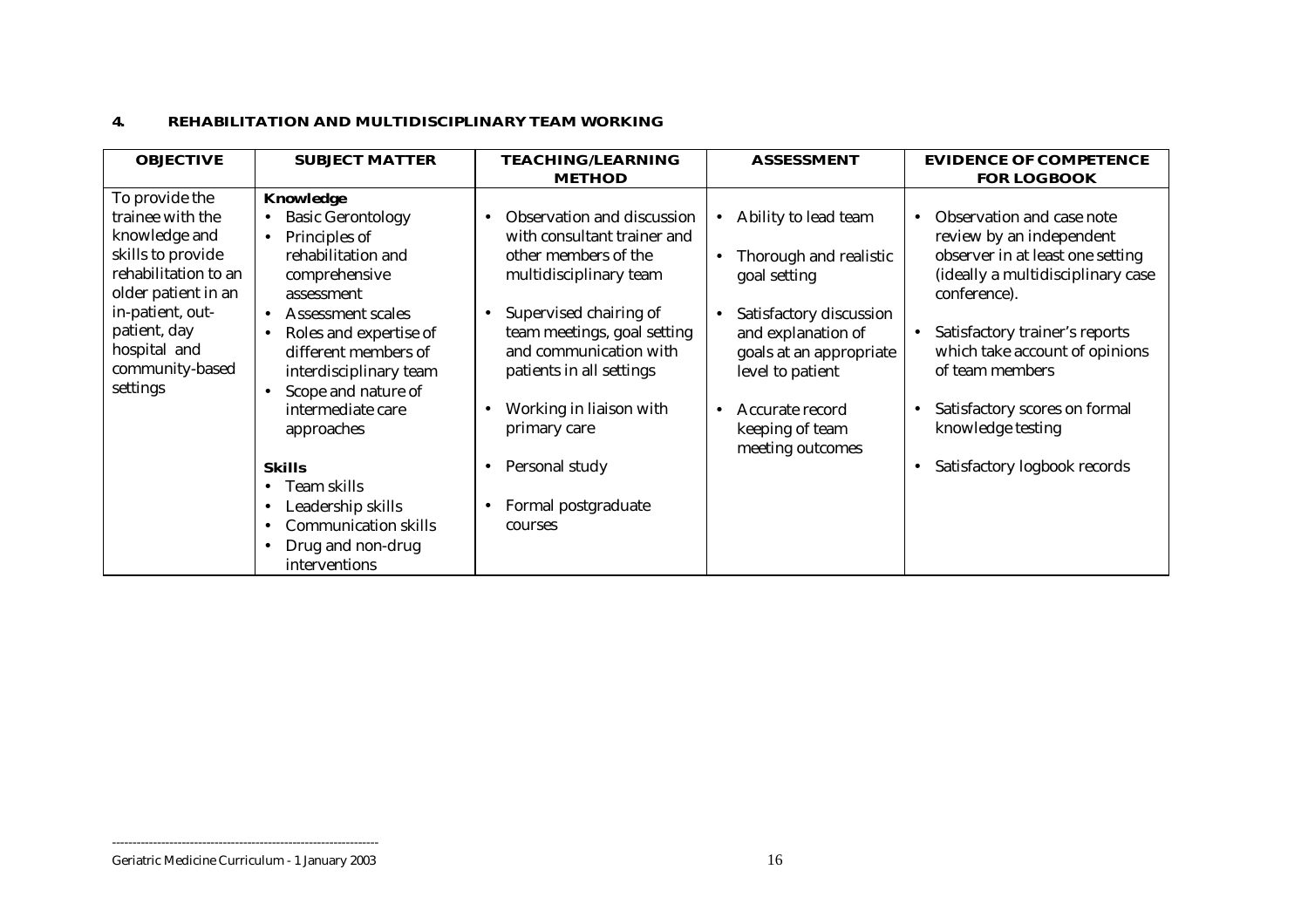#### **5. DISCHARGE PLANNING**

| <b>OBJECTIVE</b>                                                                                                       | <b>SUBJECT MATTER</b>                                                                                                                       | <b>TEACHING/LEARNING</b>                                                                                     | <b>ASSESSMENT</b>                                                                                                               | <b>EVIDENCE OF COMPETENCE</b>                                                                                       |
|------------------------------------------------------------------------------------------------------------------------|---------------------------------------------------------------------------------------------------------------------------------------------|--------------------------------------------------------------------------------------------------------------|---------------------------------------------------------------------------------------------------------------------------------|---------------------------------------------------------------------------------------------------------------------|
|                                                                                                                        |                                                                                                                                             | <b>METHOD</b>                                                                                                |                                                                                                                                 | TO BE INCLUDED I N RECORD                                                                                           |
| To provide the<br>trainee with the<br>knowledge and<br>skills to plan the<br>discharge of frail<br>older patients from | Knowledge<br>The resources available<br>for the care of older<br>people outwith the health<br>service e.g. community<br>care, respite care, | Observation and discussion<br>with senior staff<br>Supervised chairing of<br>$\bullet$<br>team meetings, and | Formulation of a<br>$\bullet$<br>thorough discharge<br>plan with other team<br>members                                          | Observation and case note<br>review by an independent<br>observer<br>Satisfactory trainer's report                  |
| hospital                                                                                                               | institution-based long<br>term care facilities,<br>voluntary agencies, and<br>intermediate care<br>provision.<br>The criteria for Health    | communication with<br>patients (and families<br>where appropriate)<br>Personal study<br>$\bullet$            | Discussion and<br>explanation of plans at<br>an appropriate level to<br>patient<br>Involvement of family                        | which takes account of opinions<br>of team members<br>Satisfactory scores on formal<br>web- based knowledge testing |
|                                                                                                                        | service-based long term<br>care<br><b>Skills</b><br>Team skills<br><b>Communication skills</b><br>Leadership skills<br>$\bullet$            | Formal postgraduate<br>$\bullet$<br>courses                                                                  | Communication with<br>primary care including<br><b>General Practitioner</b><br>Accurate record<br>keeping of discharge<br>plans | Satisfactory logbook records                                                                                        |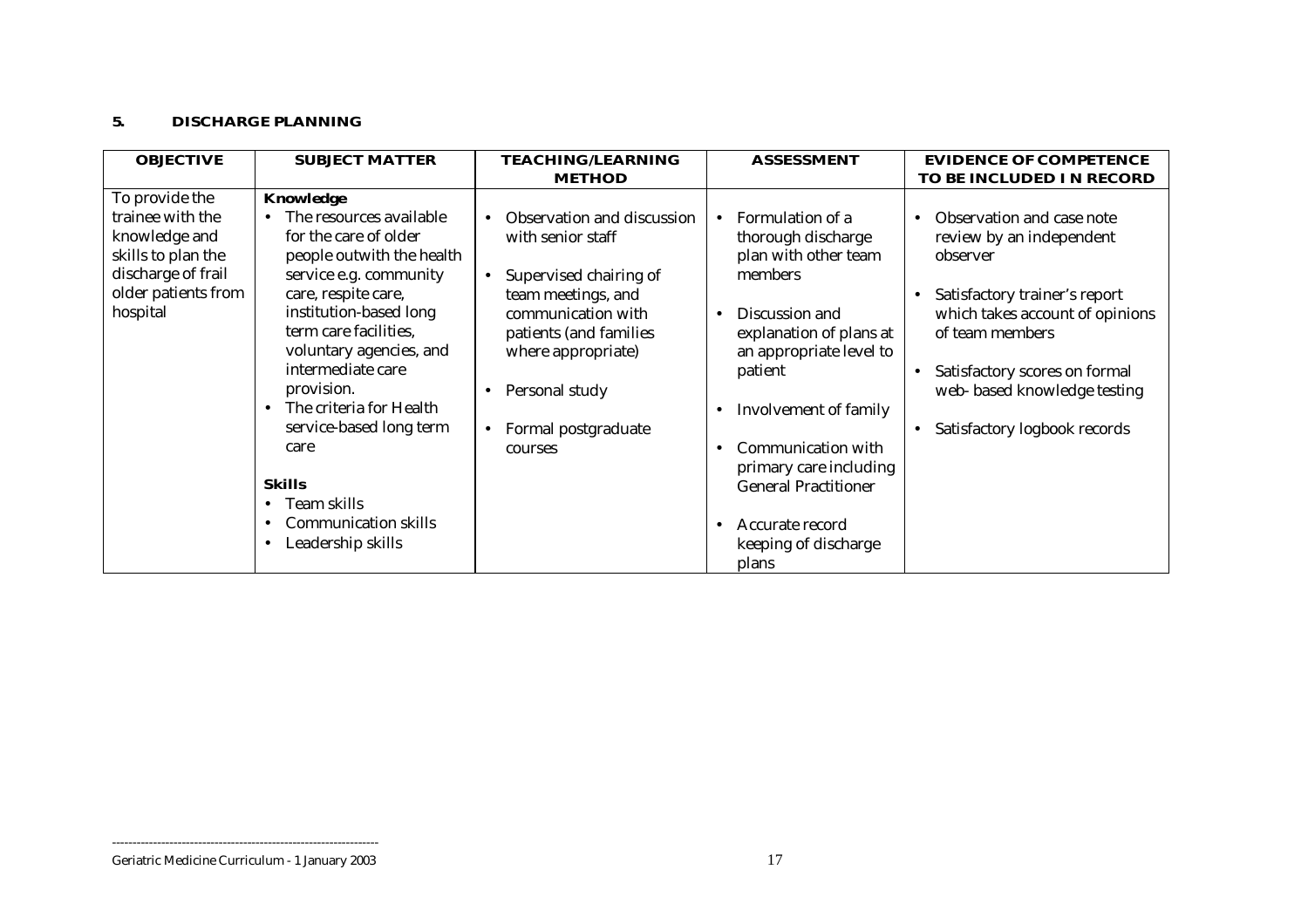## **6. LONG TERM (CONTINUING) CARE**

| <b>OBJECTIVE</b>                                                                                                                                                                                                  | <b>SUBJECT MATTER</b>                                                                                                                                                                                                                                                                                                                                                                                                                | <b>TEACHING/LEARNING</b>                                                                                                                                                                                            | <b>ASSESSMENT</b>                                                                                                                                                                                                                                                                                                                                                                                                                                                                                                                                      | <b>EVIDENCE OF</b>                                                                                                                                                                                                                              |
|-------------------------------------------------------------------------------------------------------------------------------------------------------------------------------------------------------------------|--------------------------------------------------------------------------------------------------------------------------------------------------------------------------------------------------------------------------------------------------------------------------------------------------------------------------------------------------------------------------------------------------------------------------------------|---------------------------------------------------------------------------------------------------------------------------------------------------------------------------------------------------------------------|--------------------------------------------------------------------------------------------------------------------------------------------------------------------------------------------------------------------------------------------------------------------------------------------------------------------------------------------------------------------------------------------------------------------------------------------------------------------------------------------------------------------------------------------------------|-------------------------------------------------------------------------------------------------------------------------------------------------------------------------------------------------------------------------------------------------|
|                                                                                                                                                                                                                   |                                                                                                                                                                                                                                                                                                                                                                                                                                      | <b>METHOD</b>                                                                                                                                                                                                       |                                                                                                                                                                                                                                                                                                                                                                                                                                                                                                                                                        | <b>COMPETENCE TO BE</b>                                                                                                                                                                                                                         |
|                                                                                                                                                                                                                   |                                                                                                                                                                                                                                                                                                                                                                                                                                      |                                                                                                                                                                                                                     |                                                                                                                                                                                                                                                                                                                                                                                                                                                                                                                                                        | <b>INCLUDED IN RECORD</b>                                                                                                                                                                                                                       |
| To provide the<br>trainee with the<br>knowledge and<br>skills to assess a<br>patient's suitability<br>to and provide<br>appropriate care to<br>those in long term<br>care in the NHS or<br>a community<br>setting | Knowledge<br><b>Basic Gerontology</b><br>$\bullet$<br>Major Geriatric<br>syndromes and illnesses<br>Pharmacology<br>$\bullet$<br>Ethics<br>Medico-legal issues<br>Relevant national<br>publications and<br><b>Community Care Act</b><br><b>Skills</b><br><b>Communication skills</b><br>Diagnostic skills<br>$\bullet$<br>Drug and non drug<br>interventions<br>Team and leadership<br>$\bullet$<br>skills<br>Palliative care skills | Observation and discussion<br>with senior staff<br>On-the-job training in long<br>$\bullet$<br>term care settings, with<br>feedback from senior staff<br>Personal study<br>Formal postgraduate<br>education courses | Ability to accurately assess a<br>patient's long term care<br>needs<br>Ability to provide systematic<br>$\bullet$<br>patient review in long term<br>care<br>Ability to thoroughly assess<br>symptoms and to provide<br>effective interventions<br>tailored to individual cases<br>Ability to recognise when an<br>$\bullet$<br>intervention would be futile<br>and to provide effective<br>palliative care<br>Ability to work with other<br>professions in long term care<br>Ability to communicate<br>effectively with patients and<br>their families | <b>Satisfactory Trainer's</b><br>$\bullet$<br>report which takes<br>account of the opinions of<br>nursing staff<br>Satisfactory scores on<br>$\bullet$<br>formal web-based<br>knowledge testing<br>Satisfactory logbook<br>$\bullet$<br>records |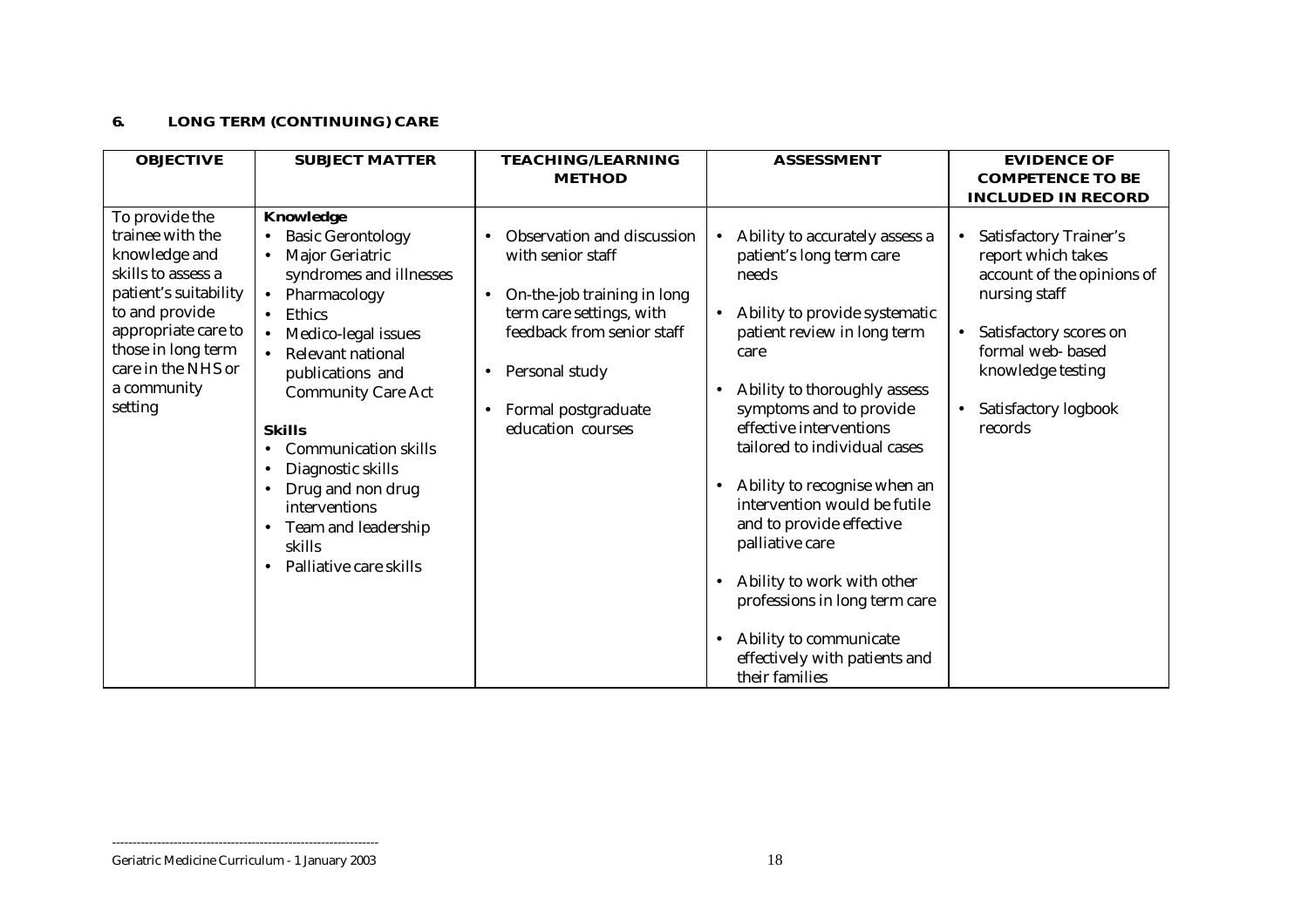## **7(a) FALLS**

| <b>OBJECTIVE</b>                                                                                                                                                                                       | <b>SUBJECT MATTER</b>                                                                                                                                                                                                                                                                                                                                                                                                        | <b>TEACHING/LEARNING</b>                                                                                                                                                                                                                                                                                                              | <b>ASSESSMENT</b>                                                                                                                                                                                                                                                                                                                                                                                                                                                                                                                                                                            | <b>EVIDENCE OF</b>                                                                                                                                                                                                                                                                  |
|--------------------------------------------------------------------------------------------------------------------------------------------------------------------------------------------------------|------------------------------------------------------------------------------------------------------------------------------------------------------------------------------------------------------------------------------------------------------------------------------------------------------------------------------------------------------------------------------------------------------------------------------|---------------------------------------------------------------------------------------------------------------------------------------------------------------------------------------------------------------------------------------------------------------------------------------------------------------------------------------|----------------------------------------------------------------------------------------------------------------------------------------------------------------------------------------------------------------------------------------------------------------------------------------------------------------------------------------------------------------------------------------------------------------------------------------------------------------------------------------------------------------------------------------------------------------------------------------------|-------------------------------------------------------------------------------------------------------------------------------------------------------------------------------------------------------------------------------------------------------------------------------------|
|                                                                                                                                                                                                        |                                                                                                                                                                                                                                                                                                                                                                                                                              | <b>METHOD</b>                                                                                                                                                                                                                                                                                                                         |                                                                                                                                                                                                                                                                                                                                                                                                                                                                                                                                                                                              | <b>COMPETENCE TO BE</b>                                                                                                                                                                                                                                                             |
|                                                                                                                                                                                                        |                                                                                                                                                                                                                                                                                                                                                                                                                              |                                                                                                                                                                                                                                                                                                                                       |                                                                                                                                                                                                                                                                                                                                                                                                                                                                                                                                                                                              | <b>INCLUDED IN RECORD</b>                                                                                                                                                                                                                                                           |
| To provide the<br>trainee with the<br>knowledge and<br>skills to assess and<br>manage older<br>patients presenting<br>with falls (with or<br>without fracture) in<br>an in- or out-<br>patient setting | Knowledge<br><b>Basic Gerontology</b><br>Causes of and risk factors for<br>falls<br>Drug and neurovascular<br>causes of falls and syncope<br>Interventions to prevent falls<br><b>Skills</b><br><b>Communication skills</b><br>$\bullet$<br>Gait assessment<br>$\bullet$<br>Diagnostic skills<br>$\bullet$<br>Drug and non-drug<br>interventions<br>Team and leadership skills<br>$\bullet$<br>Health promotion<br>$\bullet$ | Observation and<br>$\bullet$<br>discussion with senior<br>staff<br>On-the-job training<br>$\bullet$<br>including tilt testing, other<br>specialist procedures, and<br>multi-disciplinary team<br>meetings, with feedback<br>from senior staff<br>Personal study<br>$\bullet$<br>Formal postgraduate<br>$\bullet$<br>education courses | Ability to perform an<br>$\bullet$<br>accurate history and<br>examination<br>Ability to accurately identify<br>the causes of and risk factors<br>for falls in different<br>individuals<br>Ability to formulate an<br>$\bullet$<br>appropriate investigation<br>and management plan<br>Ability to pursue the<br>$\bullet$<br>management plan along<br>with the multi-disciplinary<br>team<br>Ability to provide a<br>$\bullet$<br>satisfactory explanation to<br>the patient<br>Ability to write a clear<br>$\bullet$<br>record and communication<br>to the patient's General<br>Practitioner | Observation and case<br>$\bullet$<br>note review by an<br>independent observer<br>Satisfactory trainer's<br>report, including the<br>views of the multi-<br>disciplinary team<br>Satisfactory scores on<br>formal web-based<br>knowledge testing<br>Satisfactory logbook<br>records |

#### Geriatric Medicine Curriculum - 1 January 2003 19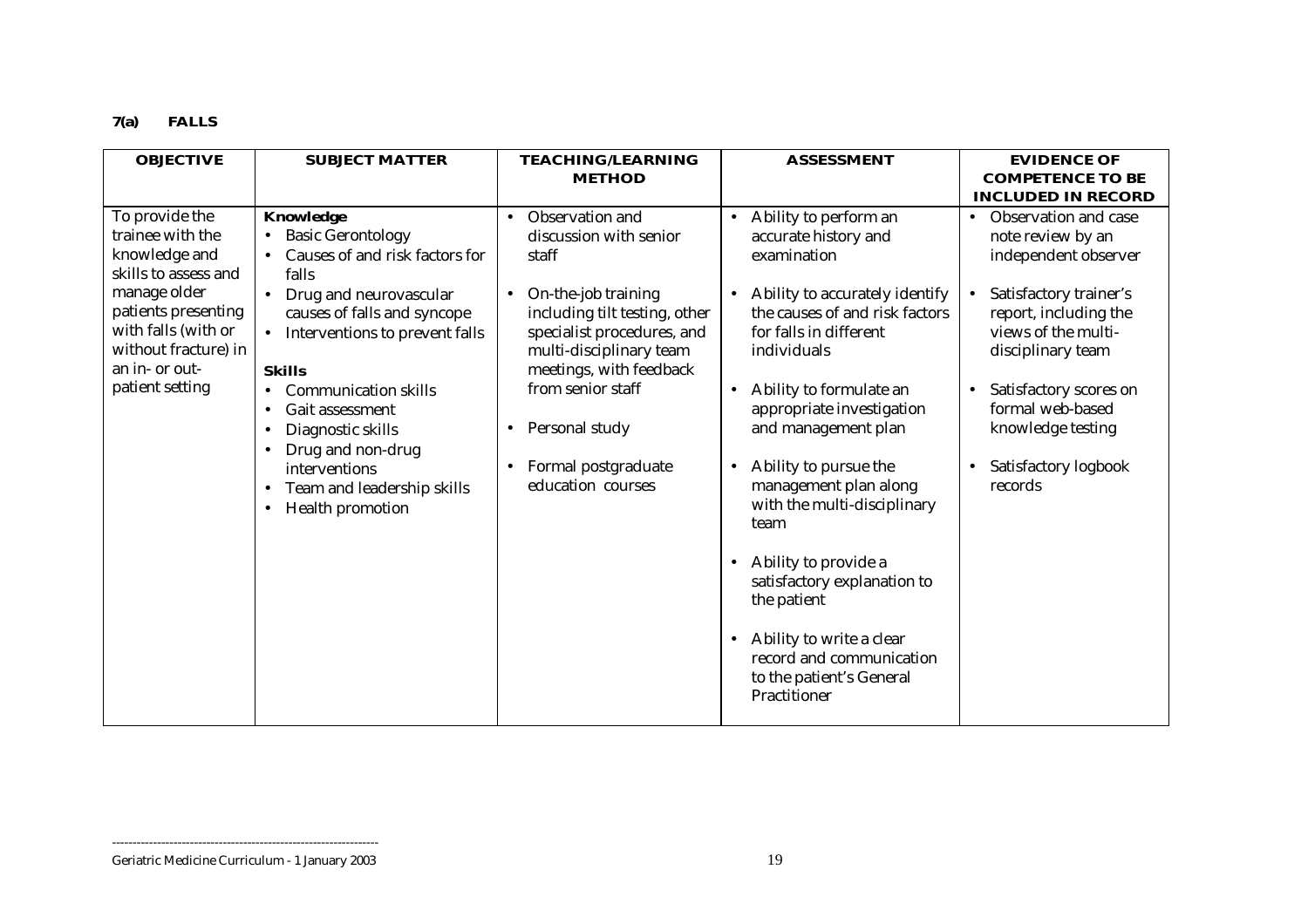## **7(b). DELIRIUM**

| <b>OBJECTIVE</b>                                 | <b>SUBJECT MATTER</b>                                                                                                                       | <b>TEACHING/LEARNING</b>                               | <b>ASSESSMENT</b>                                                    | <b>EVIDENCE OF COMPETENCE</b>                                      |
|--------------------------------------------------|---------------------------------------------------------------------------------------------------------------------------------------------|--------------------------------------------------------|----------------------------------------------------------------------|--------------------------------------------------------------------|
| To recognise,                                    | Knowledge                                                                                                                                   | <b>METHOD</b><br>Observation of and<br>$\bullet$       | Accurate and<br>$\bullet$                                            | TO BE INCLUDED IN RECORD<br>Observation and case note<br>$\bullet$ |
| diagnose and<br>manage a state of<br>delirium    | Diagnostic criteria for<br>delirium<br>Relationship of delirium<br>$\bullet$                                                                | discussion with senior<br>medical staff                | thorough history and<br>examination                                  | review by an independent<br>observer                               |
| presenting both<br>acutely or sub-<br>acutely in | with dementia<br>syndromes<br>Appropriate<br>$\bullet$                                                                                      | On the job training with<br>feedback from senior staff | Accurate and<br>$\bullet$<br>thorough formulation<br>of differential | Satisfactory trainer's report                                      |
| hospitalised or<br>community<br>settings         | standardised measures<br>of cognitive status<br>Severity indices in                                                                         | Personal study                                         | diagnoses<br>Detailed account of at                                  | Satisfactory scores on formal<br>web-based knowledge testing       |
|                                                  | delirium<br>Risk factors and<br>$\bullet$<br>principal causes                                                                               | Formal postgraduate<br>education course                | least 3 case histories<br>with a comprehensive<br>management plan in | Satisfactory logbook records<br>$\bullet$                          |
|                                                  | Main outcomes observed<br>$\bullet$                                                                                                         |                                                        | each case                                                            |                                                                    |
|                                                  | <b>Skills</b><br>To recognise the<br>$\bullet$                                                                                              |                                                        | Satisfactory use of<br>measures of cognitive                         |                                                                    |
|                                                  | principal features of<br>delirium in acute and<br>sub-acute illness states<br>To be familiar with the<br>$\bullet$<br>standardised measures |                                                        | status appropriate to<br>use in patients with<br>delirium            |                                                                    |
|                                                  | of assessing cognitive<br>status in delirious states<br>To be competent in<br>$\bullet$<br>managing the full<br>delirious patient           |                                                        |                                                                      |                                                                    |
|                                                  | including the underlying<br>physical illness and the<br>accompanying distressed<br>mental state                                             |                                                        |                                                                      |                                                                    |

Geriatric Medicine Curriculum - 1 January 2003 20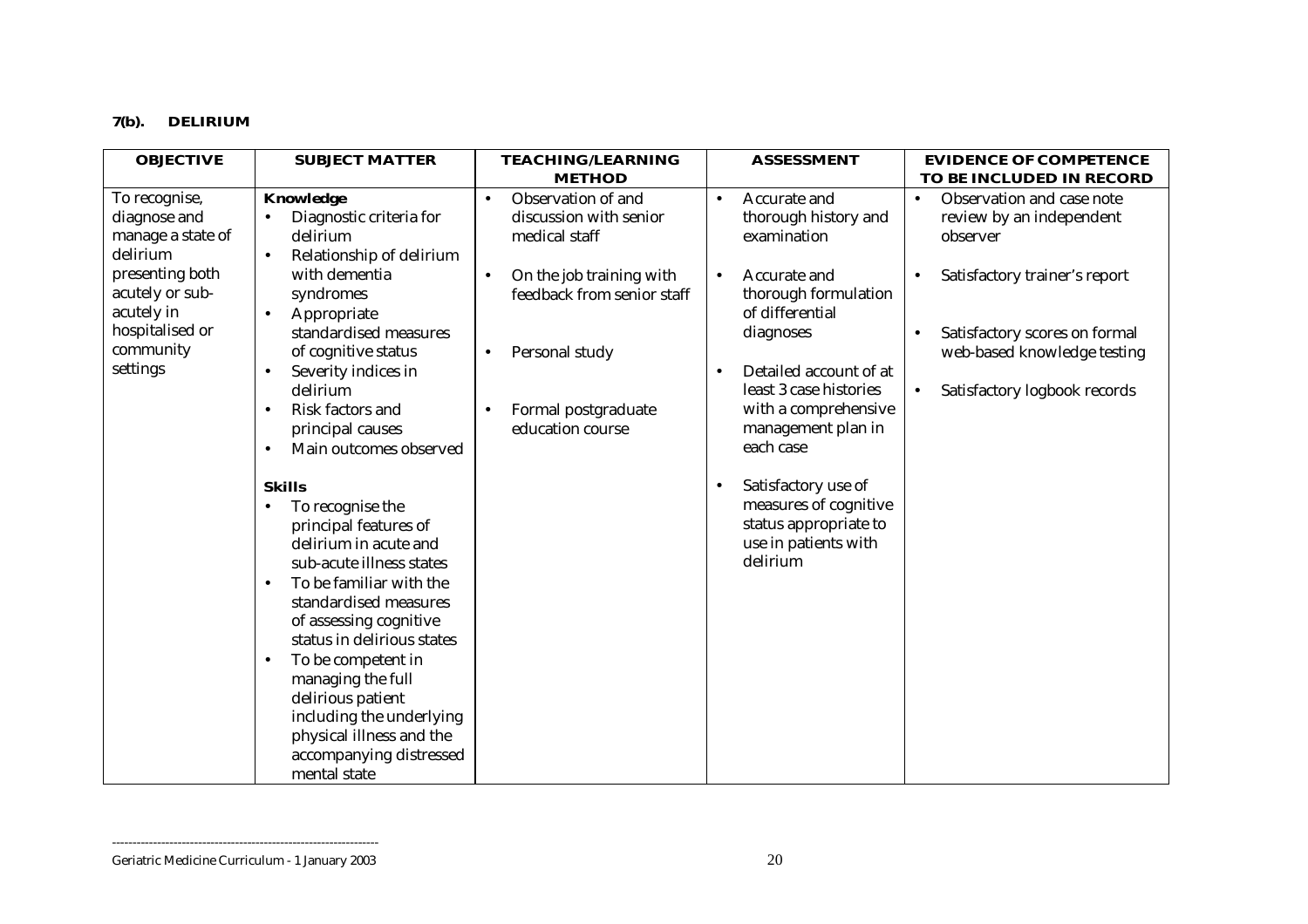## **7(c) INCONTINENCE**

| <b>OBJECTIVE</b>                                                                                                                                                                              | <b>SUBJECT MATTER</b>                                                                                                                                                                                                                                                                                                                                                                                                                       | <b>TEACHING/LEARNING</b>                                                                                                                                                                                     | <b>ASSESSMENT</b>                                                                                                                                                                                                                                                                                                                        | <b>EVIDENCE OF COMPETENCE</b>                                                                                                                                                                                                                                                                  |
|-----------------------------------------------------------------------------------------------------------------------------------------------------------------------------------------------|---------------------------------------------------------------------------------------------------------------------------------------------------------------------------------------------------------------------------------------------------------------------------------------------------------------------------------------------------------------------------------------------------------------------------------------------|--------------------------------------------------------------------------------------------------------------------------------------------------------------------------------------------------------------|------------------------------------------------------------------------------------------------------------------------------------------------------------------------------------------------------------------------------------------------------------------------------------------------------------------------------------------|------------------------------------------------------------------------------------------------------------------------------------------------------------------------------------------------------------------------------------------------------------------------------------------------|
|                                                                                                                                                                                               |                                                                                                                                                                                                                                                                                                                                                                                                                                             | <b>METHOD</b>                                                                                                                                                                                                |                                                                                                                                                                                                                                                                                                                                          | <b>FOR LOGBOOK</b>                                                                                                                                                                                                                                                                             |
| To provide the<br>trainee with the<br>knowledge and<br>skills to<br>successfully<br>manage the basics<br>of urinary and<br>faecal incontinence,<br>and access relevant<br>sources of referral | Knowledge<br><b>Basic Gerontology</b><br>Risk factors and causes of<br>incontinence<br>Investigations available<br>$\bullet$<br>Management including<br>the role of physiotherapy,<br>drugs and surgery<br>Aids and equipment<br>$\bullet$<br>The role of the continence<br>nurse specialist<br><b>Skills</b><br><b>History taking</b><br>Physical examination<br>Interpretation of<br>investigations<br>Drug and non-drug<br>interventions | Observation and discussion<br>with senior staff<br>Attendance at specialist<br>$\bullet$<br>clinics<br>Attendance at urodynamic<br>sessions<br>Personal study<br>$\bullet$<br>Formal postgraduate<br>courses | Ability to perform an<br>$\bullet$<br>accurate history and<br>examination<br>Ability to accurately<br>$\bullet$<br>identify the causes and<br>risk factors for<br>incontinence in<br>different individuals<br>Ability to formulate an<br>appropriate<br>investigation and<br>management plan<br>Ability to pursue the<br>management plan | Observation and case note<br>review by an independent<br>observer in at least one setting<br>Satisfactory trainer's report<br>which takes account of opinions<br>of team members<br>Satisfactory scores on formal<br>web- based knowledge testing<br>Satisfactory logbook records<br>$\bullet$ |
|                                                                                                                                                                                               |                                                                                                                                                                                                                                                                                                                                                                                                                                             |                                                                                                                                                                                                              | Ability to discuss and<br>$\bullet$<br>explain the goals at an<br>appropriate level to<br>patient                                                                                                                                                                                                                                        |                                                                                                                                                                                                                                                                                                |
|                                                                                                                                                                                               |                                                                                                                                                                                                                                                                                                                                                                                                                                             |                                                                                                                                                                                                              | Satisfactory attendance<br>$\bullet$<br>at continence sessions<br>Written case reports                                                                                                                                                                                                                                                   |                                                                                                                                                                                                                                                                                                |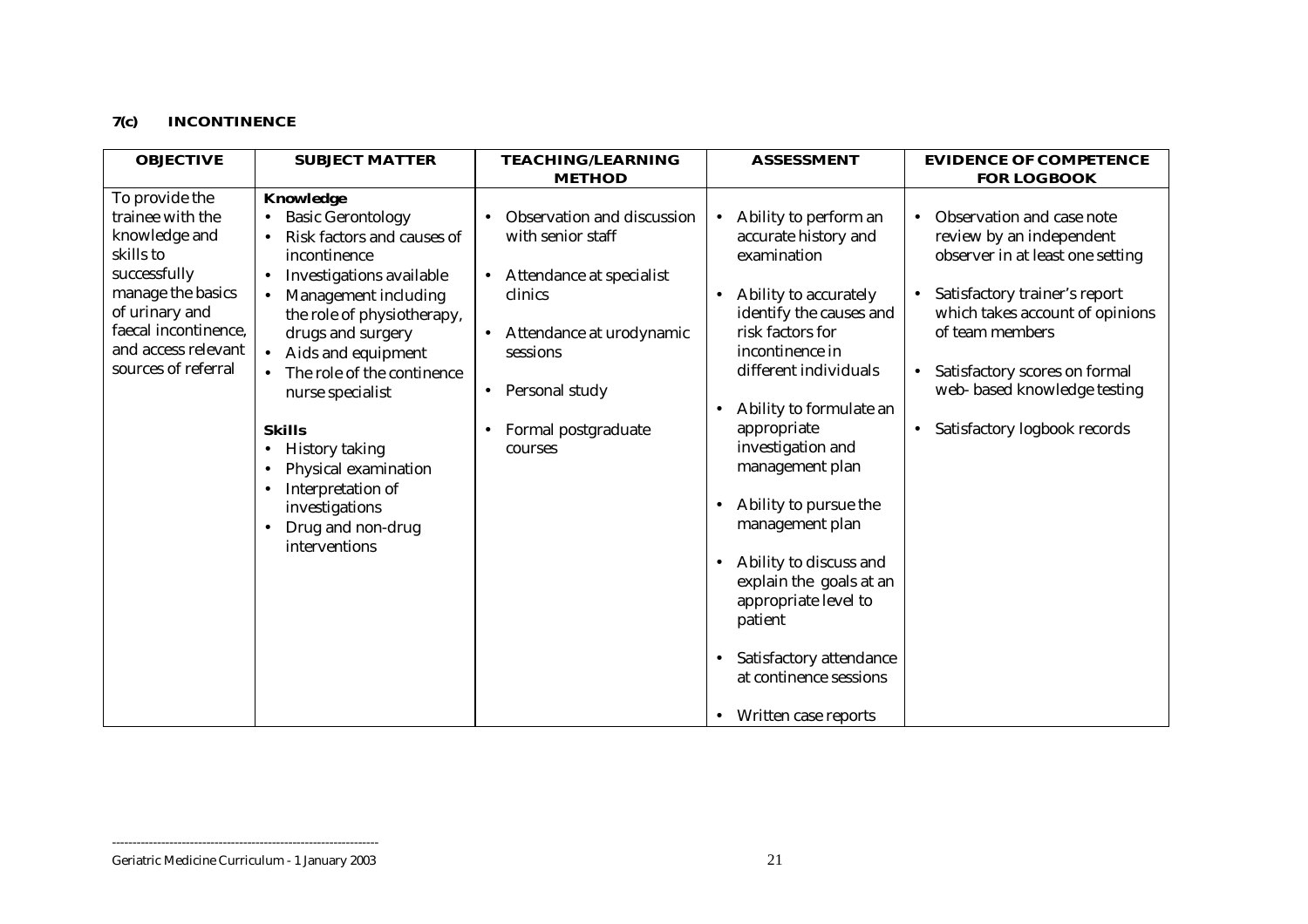## **7(d) POOR MOBILITY**

| <b>OBJECTIVE</b>                                                                                                                                                      | <b>SUBJECT MATTER</b>                                                                                                                                                                                                                                                                                                                                                                                                                                | <b>TEACHING/LEARNING</b>                                                                                                                                                                                                                   | <b>ASSESSMENT</b>                                                                                                                                                                                                                                                                                                                                                                                                                                                                                                                                              | <b>EVIDENCE OF COMPETENCE</b>                                                                                                                                                                                                                                                                               |
|-----------------------------------------------------------------------------------------------------------------------------------------------------------------------|------------------------------------------------------------------------------------------------------------------------------------------------------------------------------------------------------------------------------------------------------------------------------------------------------------------------------------------------------------------------------------------------------------------------------------------------------|--------------------------------------------------------------------------------------------------------------------------------------------------------------------------------------------------------------------------------------------|----------------------------------------------------------------------------------------------------------------------------------------------------------------------------------------------------------------------------------------------------------------------------------------------------------------------------------------------------------------------------------------------------------------------------------------------------------------------------------------------------------------------------------------------------------------|-------------------------------------------------------------------------------------------------------------------------------------------------------------------------------------------------------------------------------------------------------------------------------------------------------------|
|                                                                                                                                                                       |                                                                                                                                                                                                                                                                                                                                                                                                                                                      | <b>METHOD</b>                                                                                                                                                                                                                              |                                                                                                                                                                                                                                                                                                                                                                                                                                                                                                                                                                | <b>FOR LOGBOOK</b>                                                                                                                                                                                                                                                                                          |
| To provide the<br>trainee with the<br>knowledge and<br>skills to assess the<br>cause of<br>immobility and aid<br>its management<br>(NB also see grids<br>$1,4$ and 5) | Knowledge<br><b>Basic Gerontology</b><br>$\bullet$<br>Risk factors and causes of<br>immobility<br>Principles of<br>$\bullet$<br>rehabilitation<br>Interventions to improve<br>$\bullet$<br>mobility<br><b>Skills</b><br><b>History taking</b><br>$\bullet$<br>Physical examination<br>$\bullet$<br>Gait assessment<br><b>Team skills</b><br>$\bullet$<br><b>Communication skills</b><br>$\bullet$<br>Drug and non-drug<br>$\bullet$<br>interventions | Observation and discussion<br>with senior staff<br>Supervised out-patient<br>clinic assessments<br>Attendance at specialist<br>$\bullet$<br>clinics (eg Parkinson's<br>disease clinic)<br>Personal study<br>Formal postgraduate<br>courses | Ability to perform an<br>$\bullet$<br>accurate history and<br>examination<br>Ability to accurately<br>identify the causes of<br>risk factors for<br>immobility in different<br>individuals<br>Ability to formulate an<br>appropriate<br>investigation and<br>management plan<br>Ability to pursue the<br>$\bullet$<br>management plan with<br>the multidisciplinary<br>team<br>Ability to discuss and<br>$\bullet$<br>explain goals at an<br>appropriate level to<br>patient<br>Accurate record<br>$\bullet$<br>keeping and<br>communication with<br>referrers | Observation and case note<br>$\bullet$<br>review by an independent<br>observer in at least one setting<br>Satisfactory trainer's report<br>which takes account of opinions<br>of team members<br>Satisfactory scores on formal<br>web- based knowledge testing<br>Satisfactory logbook records<br>$\bullet$ |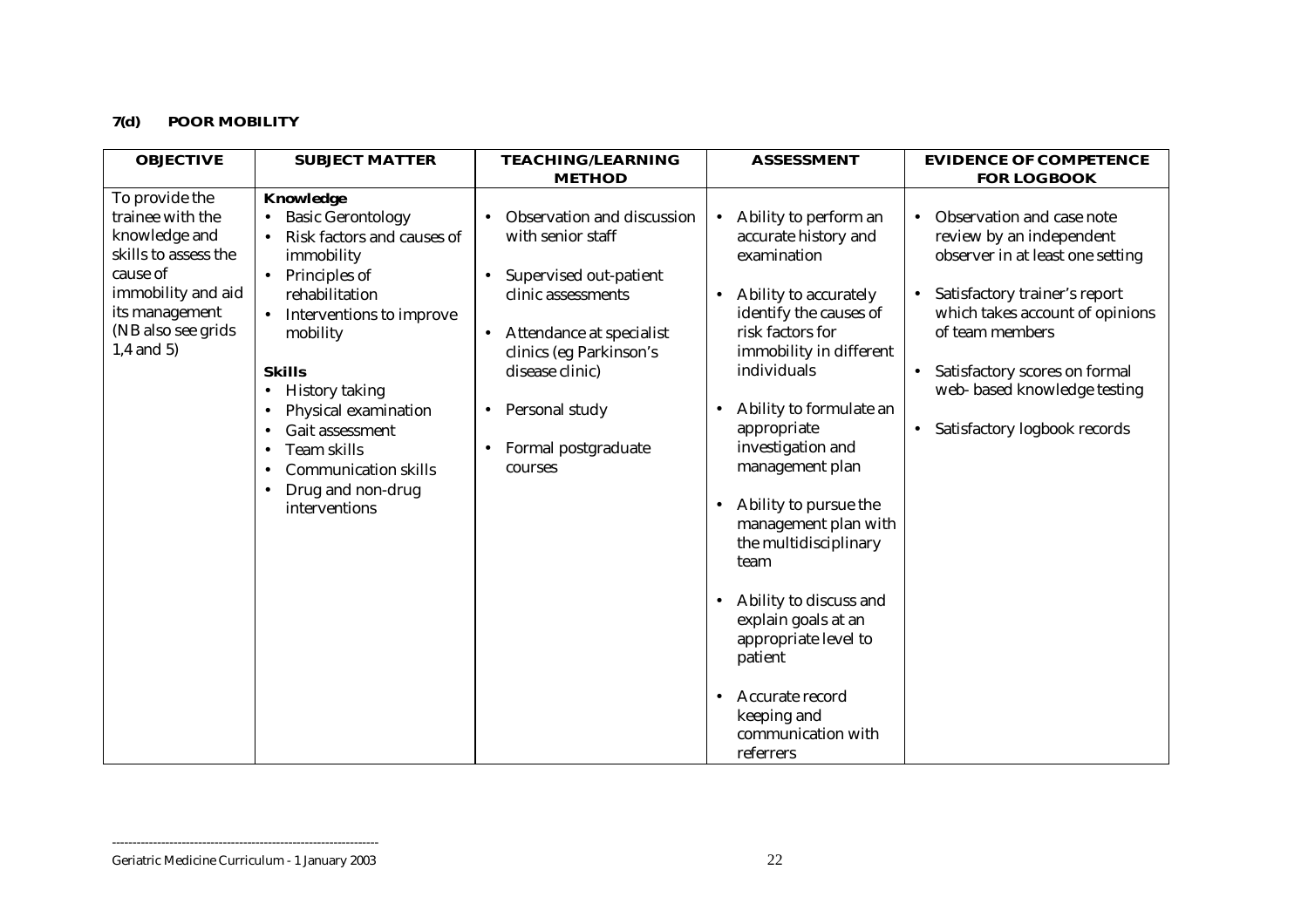## <span id="page-22-0"></span>**STRUCTURED SUB-SPECIALITY EXPERIENCE**

It is now recognised that experience in various sub-specialities is a mandatory requirement for completion of training in Geriatric Medicine and the following are designated as high priority sub-speciality training areas: palliative care, orthogeriatrics, old age psychiatry, and specialist stroke care. We recommend a full-time attachment of 4 weeks in each of the subspecialities of orthogeriatrics, palliative care, old age psychiatry and specialist stroke care. Sessional experience over 3 months is also acceptable as long as training objectives at the start of the period of attachment are agreed and progress is reviewed according to the assessment grids below. Where trainees wish to offer an additional subspeciality interest at consultant level (e.g. stroke medicine), the opportunity to gain additional experience and training in **one** subspeciality area only up to a maximum of 6 months should be offered where possible. This must be with the agreement of the educational supervisor and Regional Speciality Adviser and follow supervised training and learning objectives. It is likely that this additional period will take place alongside continued but less intense exposure to geriatric medicine training, and that additional training after the award of the CCST in geriatric medicine will be necessary..

## **GRIDS FOR SUB-SPECIALITY EXPERIENCE**

The following represent assessment grids for subspecialty training and should be discussed with your supervising consultant before (preferably) or at the start of the attachment.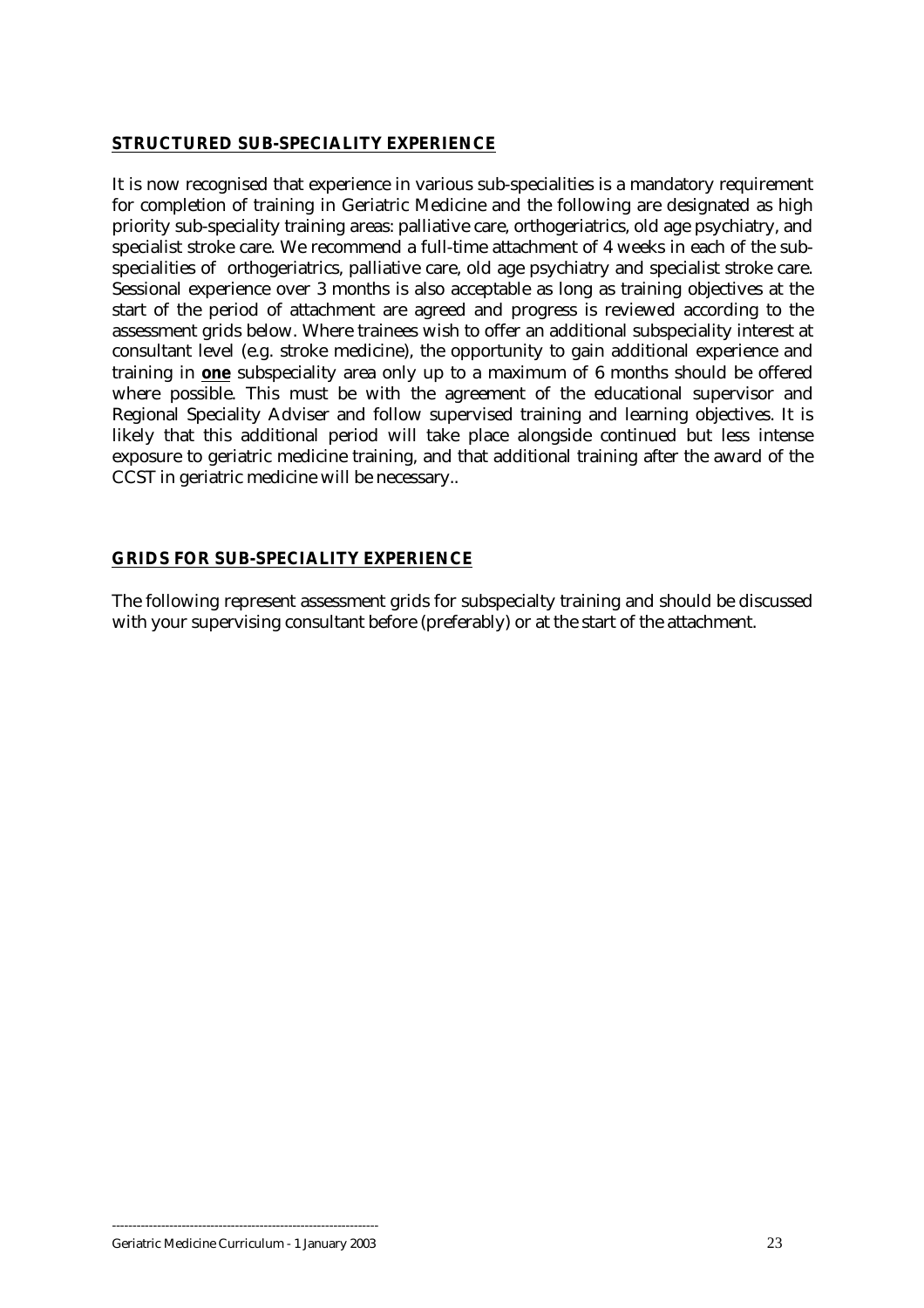## **8(a). PALLIATIVE CARE**

| <b>OBJECTIVE</b>                                                                                                                                     | <b>SUBJECT MATTER</b>                                                                                                                                                                                                                                                                                                                                                                                                                                                                                                                                                                                                                                                                                                                                                                                                                                                                                   | <b>TEACHING/LEARNING</b>                                                                                                                                                                                                                                                                                                                                                                                                                                                           | <b>ASSESSMENT</b>                                                                                                                                                                                                                                                                                                                                                                                                                                           | <b>EVIDENCE OF COMPETENCE</b>                                                                                                                                                                                                                                                                                   |
|------------------------------------------------------------------------------------------------------------------------------------------------------|---------------------------------------------------------------------------------------------------------------------------------------------------------------------------------------------------------------------------------------------------------------------------------------------------------------------------------------------------------------------------------------------------------------------------------------------------------------------------------------------------------------------------------------------------------------------------------------------------------------------------------------------------------------------------------------------------------------------------------------------------------------------------------------------------------------------------------------------------------------------------------------------------------|------------------------------------------------------------------------------------------------------------------------------------------------------------------------------------------------------------------------------------------------------------------------------------------------------------------------------------------------------------------------------------------------------------------------------------------------------------------------------------|-------------------------------------------------------------------------------------------------------------------------------------------------------------------------------------------------------------------------------------------------------------------------------------------------------------------------------------------------------------------------------------------------------------------------------------------------------------|-----------------------------------------------------------------------------------------------------------------------------------------------------------------------------------------------------------------------------------------------------------------------------------------------------------------|
|                                                                                                                                                      |                                                                                                                                                                                                                                                                                                                                                                                                                                                                                                                                                                                                                                                                                                                                                                                                                                                                                                         | <b>METHOD</b>                                                                                                                                                                                                                                                                                                                                                                                                                                                                      |                                                                                                                                                                                                                                                                                                                                                                                                                                                             | TO BE INCLUDED IN RECORD                                                                                                                                                                                                                                                                                        |
| To provide the<br>trainee with the<br>knowledge, skills,<br>and most<br>appropriate<br>attitudes to deliver<br>palliative care to a<br>dying patient | Knowledge<br>Symptom profiles in<br>$\bullet$<br>terminally ill patients<br>Pathophysiology of pain<br>and specialist inter-<br>ventions such as nerve<br>blocks, TENS,<br>acupuncture<br>Management of<br>emergencies in palliative<br>care, e.g. acute pain,<br>hypercalcaemia,<br>haemorrhage, spinal<br>cord compression<br>Issues around hydration<br>$\bullet$<br>and nutrition<br>Modern approaches to<br>$\bullet$<br>bereavement care<br><b>Skills</b><br>Assessment of the<br>$\bullet$<br>problems and needs of<br>patients requiring<br>palliative care<br>Ability to develop an<br>$\bullet$<br>appropriate management<br>plan which also<br>anticipates future<br>problems<br>Assessment of prognosis<br>$\bullet$<br>and quality of life issues<br>with patients and carers<br>Compassionate<br>$\bullet$<br>understanding of a dying<br>person's wishes<br>Good communication<br>skills | Observation of and<br>$\bullet$<br>discussion with senior<br>medical and nursing staff<br>On the job training with<br>$\bullet$<br>feedback from senior<br>medical and nursing staff<br>6-8 week attachment at a<br>$\bullet$<br>local hospice or with a<br>Palliative Care consultant<br>Domiciliary visits with<br>$\bullet$<br>local palliative care team<br>Attendance at palliative<br>pain clinics<br>Personal study<br>$\bullet$<br>Formal postgraduate<br>education course | Accurate and<br>$\bullet$<br>thorough assessment<br>of symptoms in those<br>with terminal illness<br>Thorough<br>$\bullet$<br>management of<br>symptoms by drug<br>and non-drug<br>methods<br>Breaking bad news in<br>$\bullet$<br>a humane way that<br>takes account of the<br>patient's wishes and<br>understanding<br>Supportive<br>counseling of the<br>dying and their<br>families<br>Allow death to occur<br>$\bullet$<br>with dignity and<br>comfort | Observation and case note<br>$\bullet$<br>review by an independent<br>observer<br>Satisfactory trainer's report<br>which takes account of opinions<br>of Palliative Care Consultant<br>and palliative care team<br>Satisfactory scores on formal<br>web-based knowledge testing<br>Satisfactory logbook records |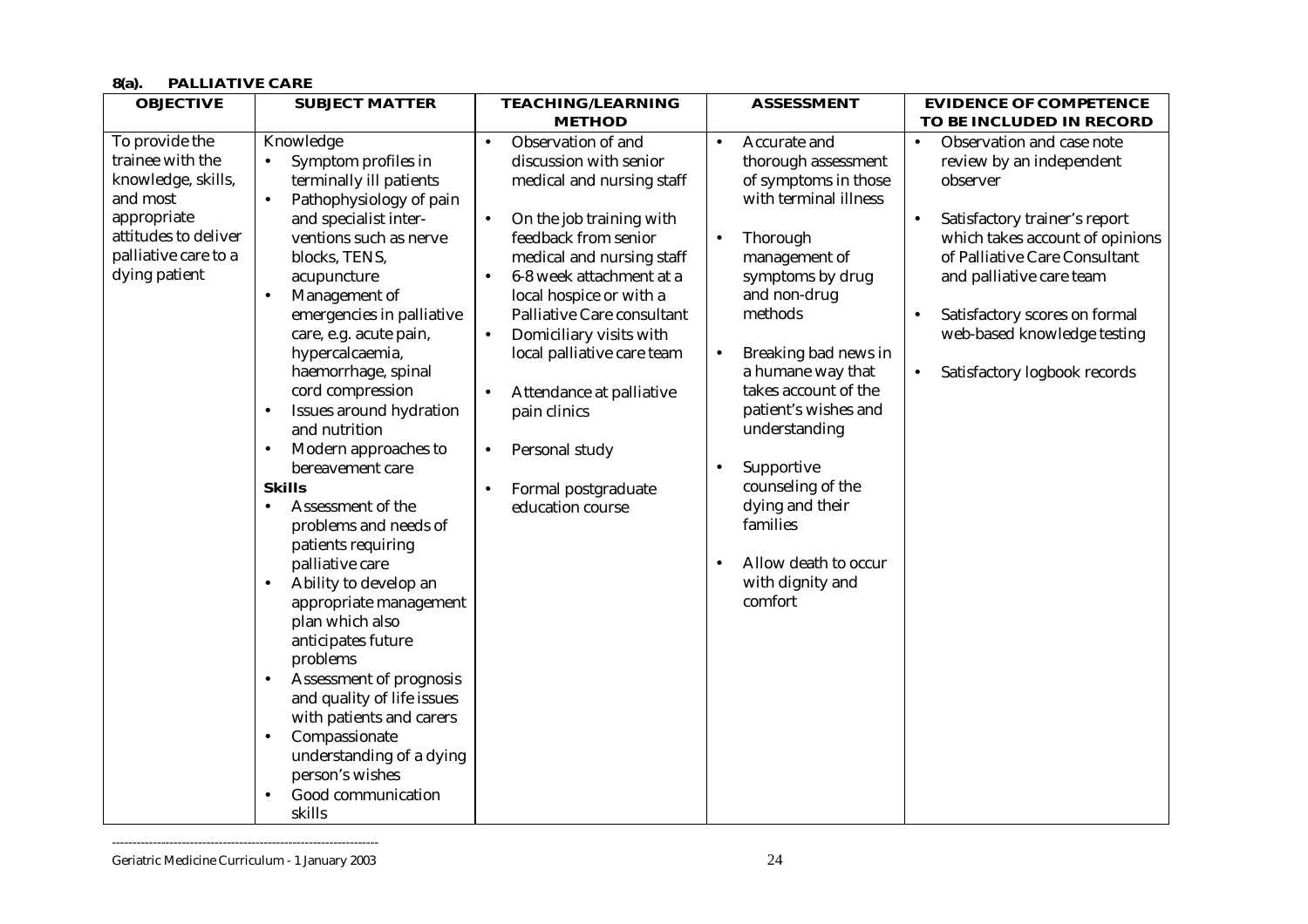#### **8(b) ORTHOGERIATRICS**

| <b>OBJECTIVE</b>                                                                                                                                                                                                       | <b>SUBJECT MATTER</b>                                                                                                                                                                                                                                                                                                                                                                                                                                                                                                                         | <b>TEACHING/LEARNING</b>                                                                                                                                                                                                                                                                                                          | <b>ASSESSMENT</b>                                                                                                                                                                                                                                                                                                                                                                                                                                                                          | <b>EVIDENCE OF COMPETENCE</b>                                                                                                                                                                                                                                                                                                                              |
|------------------------------------------------------------------------------------------------------------------------------------------------------------------------------------------------------------------------|-----------------------------------------------------------------------------------------------------------------------------------------------------------------------------------------------------------------------------------------------------------------------------------------------------------------------------------------------------------------------------------------------------------------------------------------------------------------------------------------------------------------------------------------------|-----------------------------------------------------------------------------------------------------------------------------------------------------------------------------------------------------------------------------------------------------------------------------------------------------------------------------------|--------------------------------------------------------------------------------------------------------------------------------------------------------------------------------------------------------------------------------------------------------------------------------------------------------------------------------------------------------------------------------------------------------------------------------------------------------------------------------------------|------------------------------------------------------------------------------------------------------------------------------------------------------------------------------------------------------------------------------------------------------------------------------------------------------------------------------------------------------------|
|                                                                                                                                                                                                                        |                                                                                                                                                                                                                                                                                                                                                                                                                                                                                                                                               | <b>METHOD</b>                                                                                                                                                                                                                                                                                                                     |                                                                                                                                                                                                                                                                                                                                                                                                                                                                                            | <b>FOR LOGBOOK</b>                                                                                                                                                                                                                                                                                                                                         |
| To provide the<br>trainee with the<br>knowledge and<br>skills to provide<br>assessment of<br>acutely ill<br>orthopaedic<br>patients and<br>rehabilitation for<br>these patients (NB<br>also see grids 2,5,6<br>and 9a) | Knowledge<br><b>Basic Gerontology</b><br>Major Geriatric<br>$\bullet$<br>syndromes and illnesses<br>Causes and management<br>$\bullet$<br>of osteoporosis and falls<br>Surgical and anaesthetic<br>issues<br>Different models of ortho-<br>$\bullet$<br>geriatric care<br><b>Skills</b><br><b>History taking</b><br>٠<br>Physical examination<br>$\bullet$<br>Team skills<br>$\bullet$<br>Leadership skills<br>$\bullet$<br><b>Communication skills</b><br>$\bullet$<br>Drug and non-drug<br>interventions<br>Discharge planning<br>$\bullet$ | Observation and discussion<br>with senior staff<br>On-the-job training in<br>$\bullet$<br>surgical liaison and<br>orthogeriatric rehabilitation<br>with feedback from senior<br>staff<br>Goal setting and<br>communication with<br>patients in all settings<br>Personal study<br>٠<br>Formal postgraduate<br>$\bullet$<br>courses | Ability to assess<br>$\bullet$<br>medical and functional<br>problems in patients<br>with fracture<br>Ability to formulate an<br>appropriate<br>management plan<br>Ability to formulate<br>realistic rehabilitation<br>goals<br>Ability to plan<br>$\bullet$<br>prevention of future<br>falls and fracture<br>Ability to lead team<br>٠<br>Ability to discuss and<br>$\bullet$<br>explain goals at an<br>appropriate level to<br>patient<br>Accurate record<br>$\bullet$<br>keeping of team | Observation and case note<br>review by an independent<br>observer in at least one setting<br>(usually ward round or<br>multidisciplinary team meeting)<br>Satisfactory trainer's report<br>which takes account of opinions<br>of team members<br>Satisfactory scores on formal<br>$\bullet$<br>web-based knowledge testing<br>Satisfactory logbook records |
|                                                                                                                                                                                                                        |                                                                                                                                                                                                                                                                                                                                                                                                                                                                                                                                               |                                                                                                                                                                                                                                                                                                                                   | meeting outcomes                                                                                                                                                                                                                                                                                                                                                                                                                                                                           |                                                                                                                                                                                                                                                                                                                                                            |

Geriatric Medicine Curriculum - 1 January 2003 25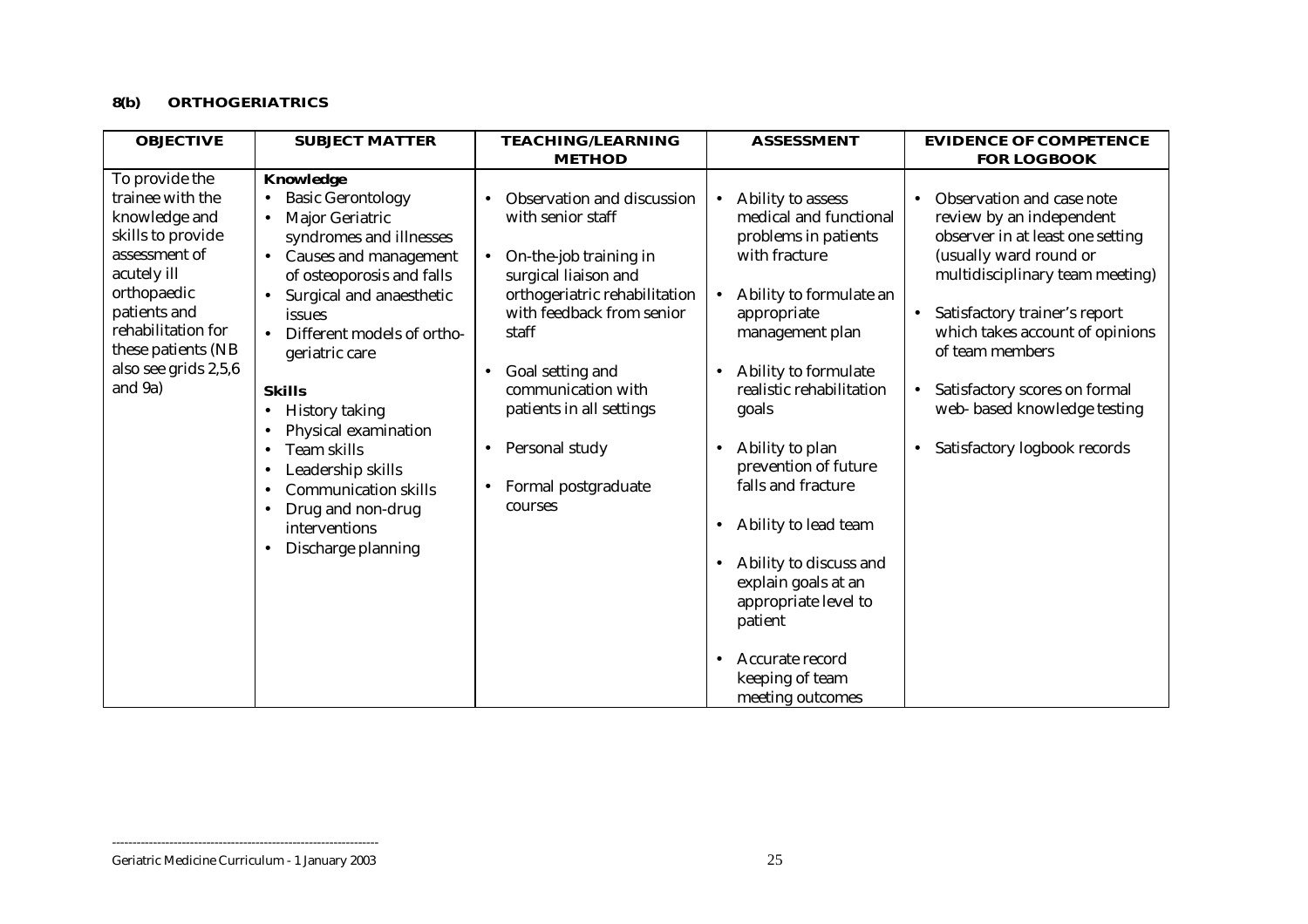## **8(c) OLD AGE PSYCHIATRY**

| <b>OBJECTIVE</b>                                                                                                                                                                                                     | <b>SUBJECT MATTER</b>                                                                                                                                                                                                                                                                | <b>TEACHING/LEARNING</b>                                                                                                                                                                                                                                                                                           | <b>ASSESSMENT</b>                                                                                                                                                                                                                                               | <b>EVIDENCE OF</b>                                                                                                                                                                                                                                                                      |
|----------------------------------------------------------------------------------------------------------------------------------------------------------------------------------------------------------------------|--------------------------------------------------------------------------------------------------------------------------------------------------------------------------------------------------------------------------------------------------------------------------------------|--------------------------------------------------------------------------------------------------------------------------------------------------------------------------------------------------------------------------------------------------------------------------------------------------------------------|-----------------------------------------------------------------------------------------------------------------------------------------------------------------------------------------------------------------------------------------------------------------|-----------------------------------------------------------------------------------------------------------------------------------------------------------------------------------------------------------------------------------------------------------------------------------------|
|                                                                                                                                                                                                                      |                                                                                                                                                                                                                                                                                      | <b>METHOD</b>                                                                                                                                                                                                                                                                                                      |                                                                                                                                                                                                                                                                 | <b>COMPETENCE TO BE</b>                                                                                                                                                                                                                                                                 |
|                                                                                                                                                                                                                      |                                                                                                                                                                                                                                                                                      |                                                                                                                                                                                                                                                                                                                    |                                                                                                                                                                                                                                                                 |                                                                                                                                                                                                                                                                                         |
| To provide the<br>trainee with the<br>knowledge and<br>skills to assess and<br>manage older<br>patients presenting<br>with the common<br>psychiatric<br>conditions, and to<br>know when to seek<br>specialist advice | Knowledge<br>Major psychiatric<br>conditions: depression,<br>delirium, dementia,<br>anxiety and paranoid<br>states<br>Pharmacology<br>$\bullet$<br>Medico-legal issues<br>$\bullet$<br><b>Skills</b><br><b>Communication skills</b><br>Cognitive and mood<br>$\bullet$<br>assessment | Sessional or full-time<br>$\bullet$<br>attachment with an Old<br>Age Psychiatry team, to<br>include experience in out-<br>patients, domiciliary<br>assessments, Day Hospital,<br>CPN visits, in-patient ward<br>rounds and medical liaison,<br>under the educational<br>supervision of an Old Age<br>Psychiatrist* | Ability to identify and initiate<br>treatment for depression<br>Ability to identify dementia<br>and to understand the issues<br>surrounding modern drug<br>therapy<br>Ability to investigate and<br>$\bullet$<br>manage delirium<br>Ability to make appropriate | <b>INCLUDED IN RECORD</b><br>Observation and case<br>$\bullet$<br>note review by an<br>independent observer<br>Satisfactory report from<br>$\bullet$<br>an Old Age Psychiatrist<br>Satisfactory scores on<br>formal web-based<br>knowledge testing<br>Satisfactory logbook<br>$\bullet$ |
|                                                                                                                                                                                                                      | Drug and non-drug<br>$\bullet$<br>interventions<br>Appropriate referral to<br>$\bullet$<br>other specialists<br>Teamwork and leadership<br>skills                                                                                                                                    | Observation and discussion<br>with senior staff<br>Personal study<br>$\bullet$<br>Formal postgraduate<br>$\bullet$<br>education course                                                                                                                                                                             | requests for specialist advice<br>Understanding of liaison work<br>with the Old Age Psychiatry<br>team<br>Ability to apply the relevant<br>$\bullet$<br>legal issues as detailed in<br><b>Knowledge (Section I)</b>                                             | records                                                                                                                                                                                                                                                                                 |

\* It is envisaged that each region will set up an appropriate programme in collaboration with their Psychiatric colleagues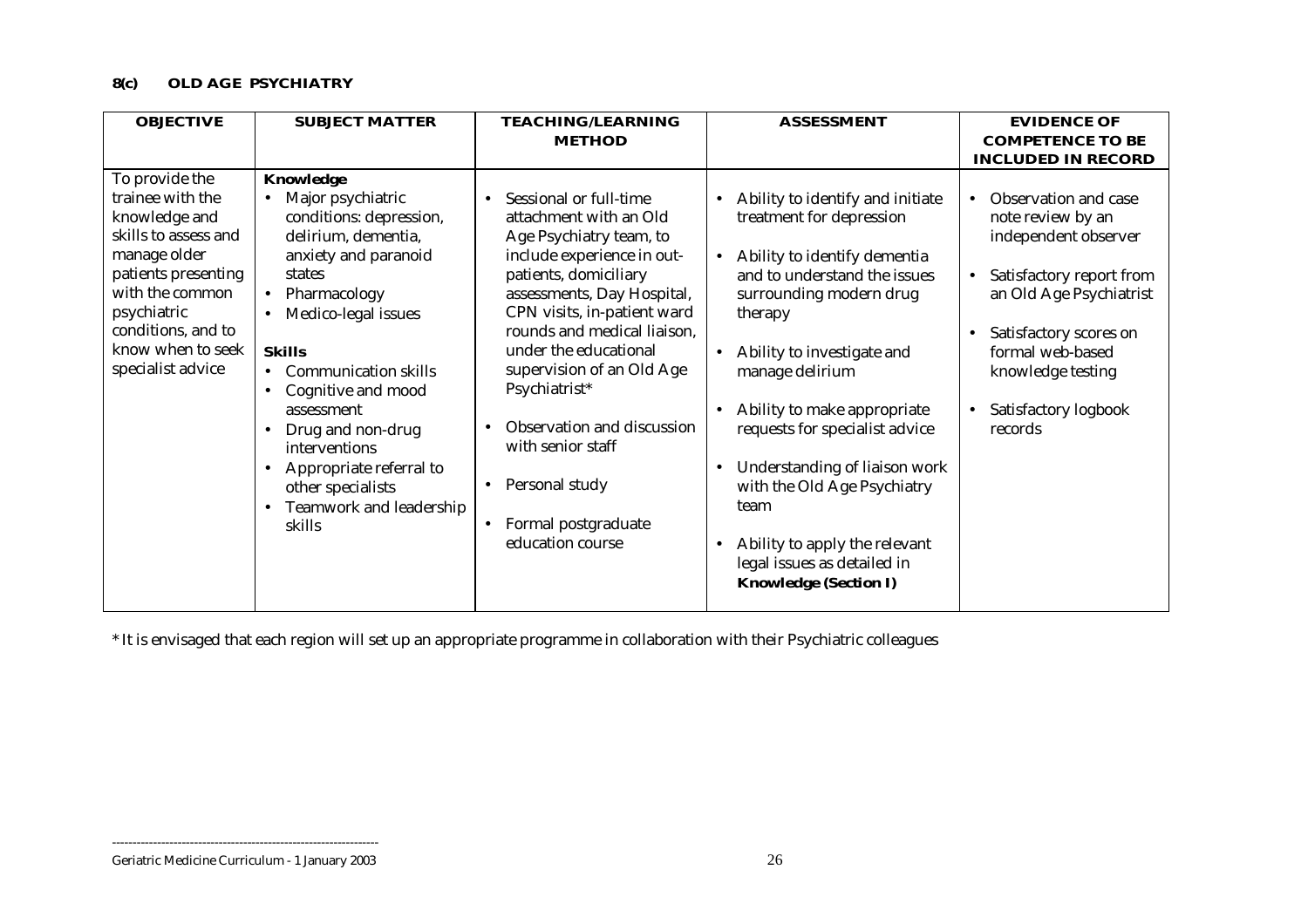## **8(d) STROKE CARE**

| <b>OBJECTIVE</b><br><b>SUBJECT MATTER</b>                                                                                                                                                                                                                                                                    |                                                                                                                                                                                                                                                                                                                                                                                                                                                 | <b>TEACHING/LEARNING</b>                                                                                                                                                                                                                                                                                                                                                                                                 | <b>ASSESSMENT</b>                                                                                                                                                                                                                                                                                                                                                                                        | <b>EVIDENCE OF COMPETENCE</b>                                                                                                                                                                                                                                                                     |  |
|--------------------------------------------------------------------------------------------------------------------------------------------------------------------------------------------------------------------------------------------------------------------------------------------------------------|-------------------------------------------------------------------------------------------------------------------------------------------------------------------------------------------------------------------------------------------------------------------------------------------------------------------------------------------------------------------------------------------------------------------------------------------------|--------------------------------------------------------------------------------------------------------------------------------------------------------------------------------------------------------------------------------------------------------------------------------------------------------------------------------------------------------------------------------------------------------------------------|----------------------------------------------------------------------------------------------------------------------------------------------------------------------------------------------------------------------------------------------------------------------------------------------------------------------------------------------------------------------------------------------------------|---------------------------------------------------------------------------------------------------------------------------------------------------------------------------------------------------------------------------------------------------------------------------------------------------|--|
|                                                                                                                                                                                                                                                                                                              |                                                                                                                                                                                                                                                                                                                                                                                                                                                 | <b>METHOD</b>                                                                                                                                                                                                                                                                                                                                                                                                            |                                                                                                                                                                                                                                                                                                                                                                                                          | TO BE INCLUDED IN RECORD                                                                                                                                                                                                                                                                          |  |
| • To provide the<br>trainee with the<br>knowledge and<br>skills to provide<br>a<br>comprehensive<br>service for<br>patients with<br>acute stroke and<br>chronic stroke-<br>related<br>disability in<br>hospital and the<br>community<br>To ensure that<br>$\bullet$<br>the trainee is<br>competent in<br>the | Knowledge<br>Epidemiology of stroke<br>$\bullet$<br>Evidence of primary and<br>secondary prevention<br>measures<br>Acute stroke management<br>$\bullet$<br>Complications of stroke<br>Different rehabilitation<br>models in hospital and<br>community<br><b>Effects on carers</b><br>$\bullet$<br>Ethical and legal issues<br>relating to patient with<br>severe disability<br><b>Skills</b><br>Assessment of patients<br>with acute stroke and | Experience working on an<br>$\bullet$<br>acute stroke unit, a stroke<br>rehabilitation unit, and a<br>neurovascular investigation<br>unit<br><b>Experience of community</b><br>$\bullet$<br>rehabilitation for stroke<br>Multidisciplinary working<br>$\bullet$<br>Assessment of patients with<br>suspected TIA and non-<br>disabling stroke (TIA clinic)<br>Visit to a centre with a<br>Comprehensive stroke<br>service | Accurate and<br>$\bullet$<br>thorough assessment<br>of a patient presenting<br>with acute stroke and<br>description of<br>management plan<br>Evaluation of a patient<br>$\bullet$<br>with stroke related<br>disability and<br>development of a<br>strategy for<br>rehabilitation and<br>secondary prevention<br>Audit of personal<br>$\bullet$<br>and/or local practices<br>Leadership of a<br>$\bullet$ | Satisfactory reports from junior<br>$\bullet$<br>medical staff and supervising<br>consultant<br>Satisfactory reports from<br>$\bullet$<br>members of interdisciplinary<br>team<br>Satisfactory scores on<br>$\bullet$<br>knowledge based examination<br>Satisfactory logbook records<br>$\bullet$ |  |
| management of<br>acute stroke                                                                                                                                                                                                                                                                                | chronic stroke-related<br>disability<br>Management of spasticity<br>$\bullet$<br>(including criteria for<br>botulinum toxin<br>administration)<br>Management of feeding<br>$\bullet$<br>problems<br>Organisation of<br>$\bullet$<br>rehabilitation and<br>leadership of a<br>multidisciplinary team                                                                                                                                             | Personal study including<br>$\bullet$<br>reading recent national<br>guidelines for stroke<br>management and<br>intervention trials                                                                                                                                                                                                                                                                                       | rehabilitation team                                                                                                                                                                                                                                                                                                                                                                                      |                                                                                                                                                                                                                                                                                                   |  |

#### Geriatric Medicine Curriculum - 1 January 2003 27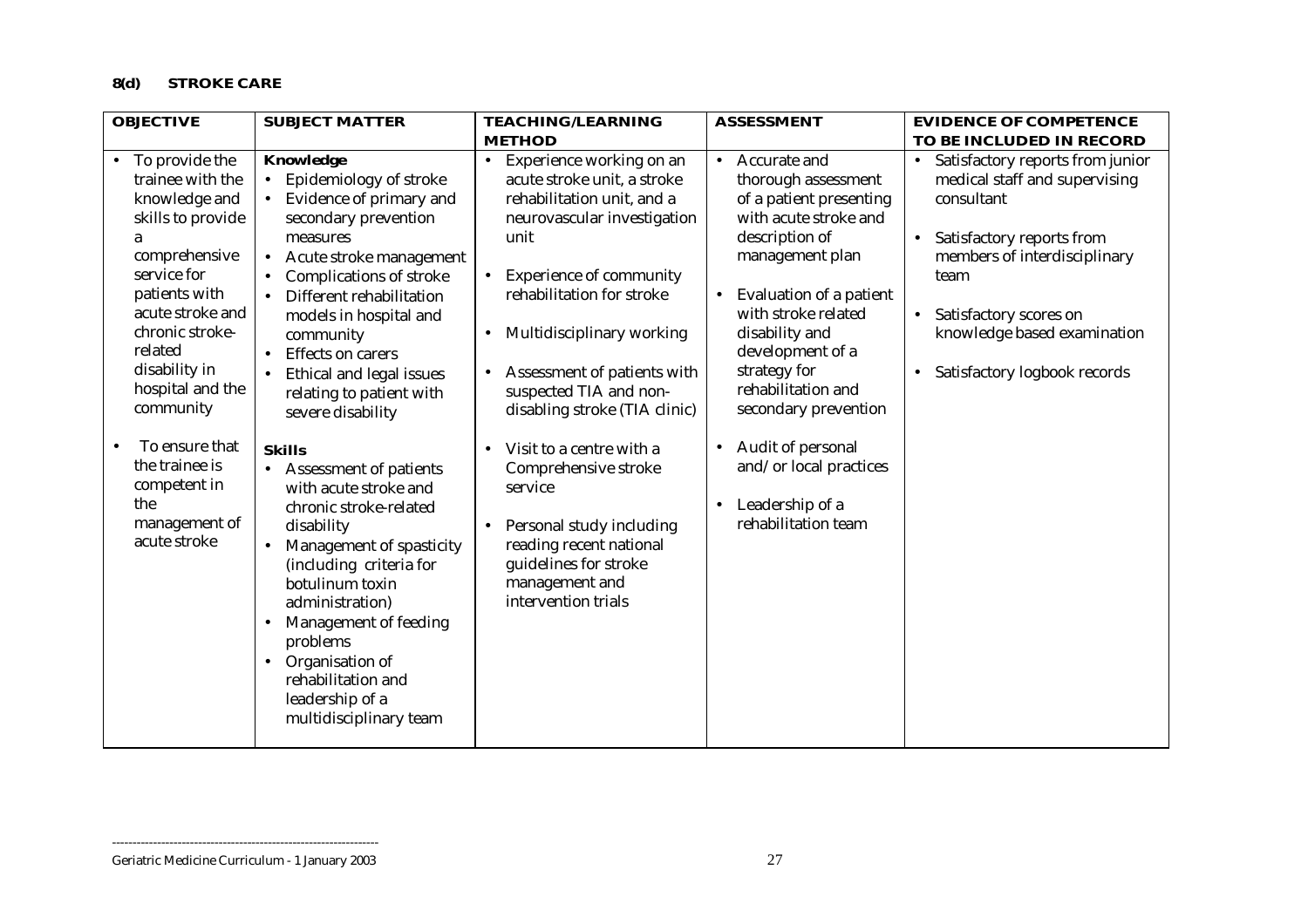#### **9. RESEARCH**

| <b>OBJECTIVE</b>                                                                                                                   | <b>SUBJECT MATTER</b>                                                                                                                                                                                                                                                                                                                                                                                                                                                                                                                                                                                                                                                                                                                                                                                                                                                                         | <b>TEACHING/LEARNING</b>                                                                                                                                                                                                                                                                                                                                                                                                                                                                                                                                                                                                                                                                   | <b>ASSESSMENT</b>                                                                                                                                                                                                                                                                                                                                                                                                                                                                                                                                                                   | <b>EVIDENCE OF COMPETENCE</b>                                                                                                                                                                                                                                                                                                                                                                         |  |
|------------------------------------------------------------------------------------------------------------------------------------|-----------------------------------------------------------------------------------------------------------------------------------------------------------------------------------------------------------------------------------------------------------------------------------------------------------------------------------------------------------------------------------------------------------------------------------------------------------------------------------------------------------------------------------------------------------------------------------------------------------------------------------------------------------------------------------------------------------------------------------------------------------------------------------------------------------------------------------------------------------------------------------------------|--------------------------------------------------------------------------------------------------------------------------------------------------------------------------------------------------------------------------------------------------------------------------------------------------------------------------------------------------------------------------------------------------------------------------------------------------------------------------------------------------------------------------------------------------------------------------------------------------------------------------------------------------------------------------------------------|-------------------------------------------------------------------------------------------------------------------------------------------------------------------------------------------------------------------------------------------------------------------------------------------------------------------------------------------------------------------------------------------------------------------------------------------------------------------------------------------------------------------------------------------------------------------------------------|-------------------------------------------------------------------------------------------------------------------------------------------------------------------------------------------------------------------------------------------------------------------------------------------------------------------------------------------------------------------------------------------------------|--|
|                                                                                                                                    |                                                                                                                                                                                                                                                                                                                                                                                                                                                                                                                                                                                                                                                                                                                                                                                                                                                                                               | <b>METHOD</b>                                                                                                                                                                                                                                                                                                                                                                                                                                                                                                                                                                                                                                                                              |                                                                                                                                                                                                                                                                                                                                                                                                                                                                                                                                                                                     | TO BE INCLUDED IN RECORD                                                                                                                                                                                                                                                                                                                                                                              |  |
| To have a sound<br>understanding of<br>the principles of<br>research and to<br>have personal<br>experience of<br>research activity | Knowledge<br>Principles of clinical and<br>health services research<br>Basic knowledge of<br>$\bullet$<br>subject selection and<br>study design<br>Methods of evaluating<br>$\bullet$<br>medical literature<br><b>Basic statistical methods</b><br>$\bullet$<br>Internet addresses for<br>$\bullet$<br>searching medical<br>literature<br>Ethical principles<br>$\bullet$<br>underlying research<br>including consent<br><b>Skills</b><br>To search for relevant<br>$\bullet$<br>medical literature using<br>internet methodology<br>To produce a protocol of<br>$\bullet$<br>study meeting the<br>necessary requirements<br>for scientific rigor<br>To participate in a study<br>$\bullet$<br>and be involved in data<br>collection and<br>interpretation<br>To apply basic statistical<br>$\bullet$<br>methods to analyse data<br>To prepare an Ethics<br>$\bullet$<br>Committee submission | Observation of and<br>$\bullet$<br>discussion with research<br>supervisor<br>Day to day participation<br>$\bullet$<br>with research activity with<br>feedback from research<br>supervisor and other<br>academic colleagues<br>A period of full-time<br>$\bullet$<br>research in a UK centre or<br>abroad where appropriate<br>Attendance at formal<br>statistical courses and IT<br>instruction classes<br>Attendance at<br>$\bullet$<br>Departmental research<br>meetings where present<br>Attendance at formal<br>$\bullet$<br>national and regional<br>scientific meetings<br>Preparation of scientific<br>٠<br>abstracts for regional or<br>national meetings of<br>specialist society | Each registrar should<br>strive to accomplish the<br>following:<br><b>Detailed literature</b><br>$\bullet$<br>searches on more than<br>3 research topics<br>Ethics committee<br>$\bullet$<br>submission<br>Results of a clinical<br>$\bullet$<br>study undertaken by<br>trainee<br>Preparation of at least<br>two scientific<br>abstracts for<br>presentation at a<br>regional or national<br>scientific meeting of<br>the specialist society<br>Presentation of at<br>$\bullet$<br>least one paper at a<br>regional or national<br>scientific meeting of<br>the specialist society | Observation and study report<br>$\bullet$<br>review by an independent<br>observer<br>Satisfactory research<br>supervisor's report<br>Attendance at a research<br>$\bullet$<br>methodology course<br>Satisfactory scores on formal<br>web-based knowledge testing<br>Satisfactory review by an<br>$\bullet$<br>independent reviewer of at<br>least one literature search, and<br>one research abstract |  |

#### Geriatric Medicine Curriculum - 1 January 2003 28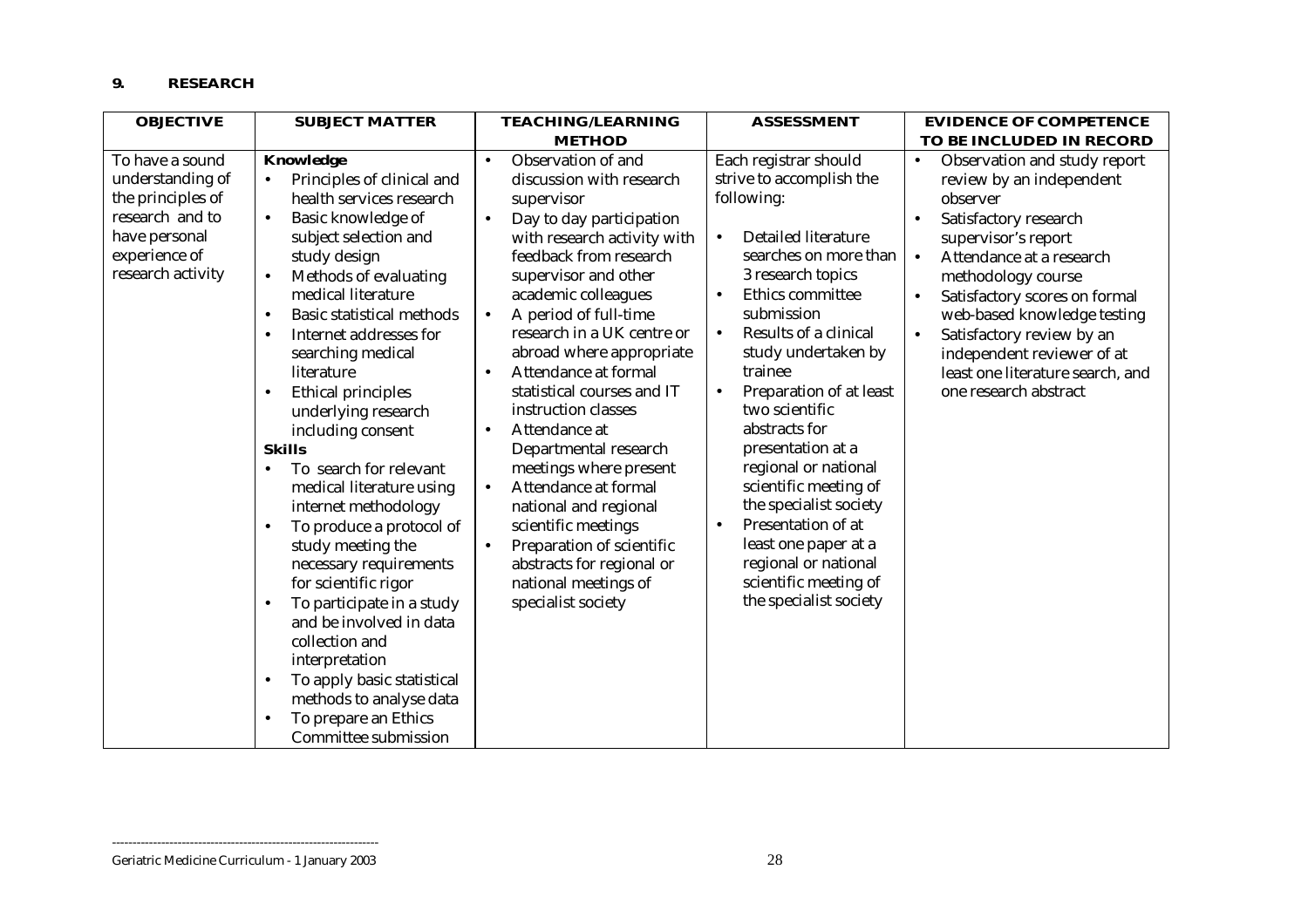## <span id="page-28-0"></span>**APPENDIX 1**

#### **Core Knowledge Areas**

The following list is intended to complement the primary learning objectives outlined above. They should act as a guide for areas specific to geriatric medicine in which trainees should gain experience during the course of their training:

#### **A Basic Science and Gerontology**

Trainees should be able to explain:

- The process of normal ageing in humans
- The effect of ageing on the different organ systems and homeostasis
- The effect of ageing on functional ability
- Demographic trends in UK society
- The basic elements of the psychology of ageing
- Changes in pharmacokinetics and pharmacodynamics in older people
- Ageism and strategies to counteract this

### **B Common Geriatric Problems (Syndromes)**

Trainees should be able to describe the types of multiple pathology encountered particularly in older people and the effect this has on the presentation (e.g. specific or non-specific) and management of illness in old age. This is of particular importance in the following areas where non-specific presentation may occur:

- Falls and syncope assessment including fractures and osteoporosis
- Immobility including locomotor disorders and Parkinson's disease
- Incontinence urinary and faecal
- Delirium and dementia

or where presentation may be more specific:

• Cerebrovascular disease - stroke and transient ischaemic attack (TIA)

#### **C Presentations of Other Illnesses in Older Persons**

Older people can present with a wide array of symptoms. Trainees should be able to define the causes, pathophysiology, clinical features, laboratory findings, treatments, prognosis and preventative measures for the following common problems and presentations in old age. This list is a suggested, but by no means exhaustive range of presentations that trainees should encounter during their training, and be able to demonstrate competence in their management.

- **Cardiovascular** e.g. chest pain, arrhythmias, hypertension, heart failure
- **Respiratory** e.g. dyspnoea, haemoptysis, infection
- **Gastrointestinal** e.g. dysphagia, vomiting, altered bowel habit, jaundice
- **Endocrine** e.g. hyperglycaemia, thyroid dysfunction, hypothermia
- **Renal** e.g. fluid and electrolyte imbalance, renal failure, infection, lower urinary tract symptoms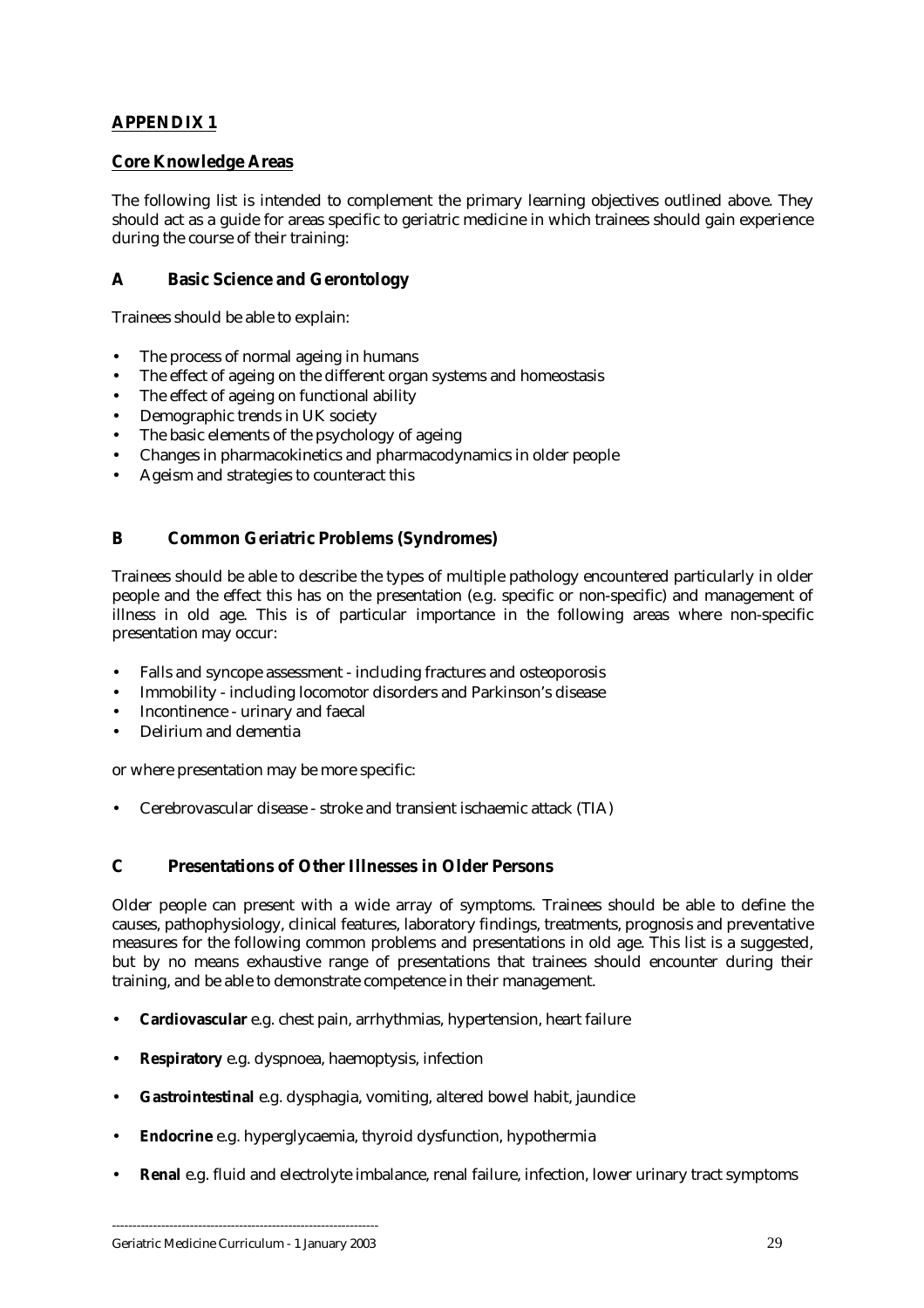- **Neurological** e.g. seizures, tremor, altered conscious level, movement disorders, speech disturbance
- **Sensory loss** e.g. impaired vision and hearing, neuropathy
- **Psychiatric** e.g. depression, delirium, anxiety, sleep disturbance
- **Dermatological** e.g. pruritus, rashes, leg ulcers and pressure sores
- **Musculoskeletal** e.g. joint pain and stiffness, degenerative joint disease
- **Non-specific** e.g. dizziness, fatigue, anaemia, weight loss, suspected abuse
- **Weight loss and Nutritional Disease**

#### **D Drug Therapy**

Trainees should be able to explain the indications, effectiveness, potential adverse effects, potential drug interactions and alternatives for medications commonly used in older patients. A working knowledge of the basic principles of therapeutics including adverse drug reactions, drug interactions, effects of disease states on drug pharmacokinetics is important. The following list provides examples of these but is not intended to be exhaustive:

| Analgesics                                    | Lipid-lowering agents      | Antibiotics       |
|-----------------------------------------------|----------------------------|-------------------|
| Drugs for urinary incontinence Anticoagulants |                            | Neuroleptics      |
| Antidepressants                               | Peptic-ulcer healing drugs | <b>Steroids</b>   |
| Anti-Parkinsonian drugs                       | Cardiovascular drugs       | <b>Vaccines</b>   |
| Drugs for thyroid disease                     | Oestrogen replacement      | <b>Diuretics</b>  |
| Vitamins/mineral supplements                  | <b>Bronchodilators</b>     | Laxatives         |
| Insulin/oral hypoglycaemic agents             | Drugs for dementia         | Antihypertensives |
| Antipsychotics                                | Anxiolytics                | Tranquillizers    |

## **E Rehabilitation in Older Persons**

Trainees should be able to explain the:

- Principles of rehabilitation in older people and importance of comprehensive geriatric assessment  $(CGA)$
- Different measures (assessment scales) used to assess functional status and outcome of rehabilitation and their limitations. To include objective evaluation of ADL ability and level of disability and handicap, cognitive status, and mood
- Requirements, roles and expertise of the different members of a multidisciplinary team
- Knowledge of the range of interventions such as physical treatments, aids, appliances and adaptations, and a knowledge of specialist rehabilitation services available
- Specific requirements of stroke and orthopaedic rehabilitation
- An appreciation of the medical and social models of disability

## **F Discharge Planning and Ongoing Care**

Trainees should be able to explain the:

• Determinants of successful discharge

----------------------------------------------------------------- Geriatric Medicine Curriculum - 1 January 2003 30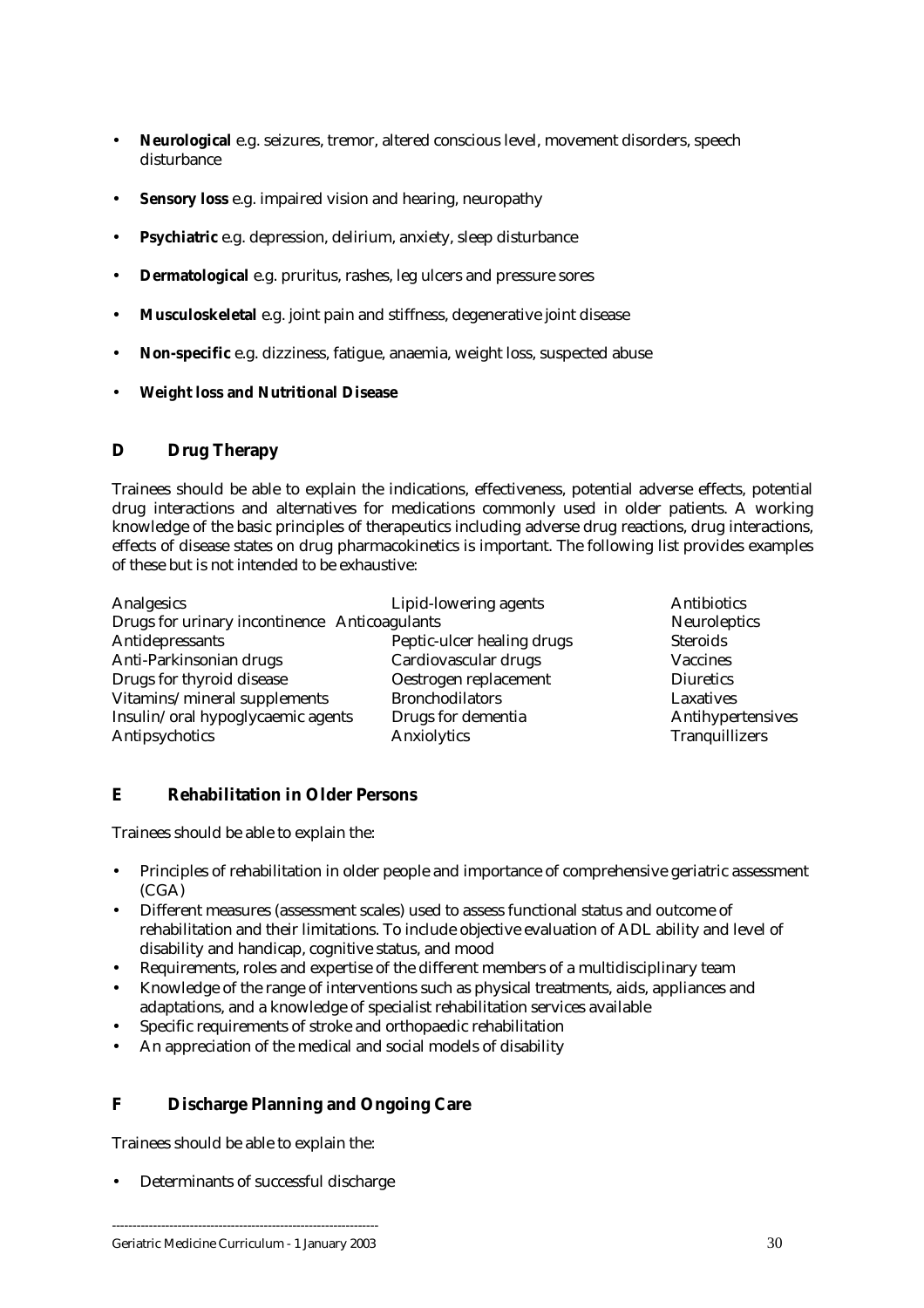- Suitability for different levels of care within the community
- Roles of the multidisciplinary team with regard to discharge planning
- Liaison with primary care and social services to facilitate successful discharge
- Legislation surrounding long and intermediate term care

#### **G Education**

Trainees should be able to explain the:

- Teaching and learning methods for junior staff, medical students and the paramedical professions relevant to geriatric medicine
- Need for and how to achieve personal lifelong education and continuing professional development

#### **H Research and Audit**

Trainees should be able to explain the:

- Principles of clinical research, including subject selection and study design
- Techniques used for literature searching
- Methods of critical appraisal of the medical literature
- Principles of clinical audit
- Principles of medical ethics relating to research

#### **I Ethical and Legal Issues**

Trainees should be able to explain:

- **Relevant medico-legal issues such as** 
	- Assessment of competence
	- Appointment of Power of Attorney
	- Appointment of Curator Bonis
	- Guardianship
	- Advance Directives
	- Procedure for sectioning under the Mental Health Act
	- In Scotland, The Adults with Mental Incapacity Act (2000)

#### • **Relevant ethical issues such as**

- Decisions regarding life sustaining therapies
- Resuscitation following cardio-respiratory arrest
- Consent procedures

#### **J Management**

Trainees should be able to explain the:

- Structure of the NHS, its financing and organisation
- Roles of NICE and HAS (Clinical Standards Board and SHAS in Scotland)
- Clinical governance and its relevance in geriatric medicine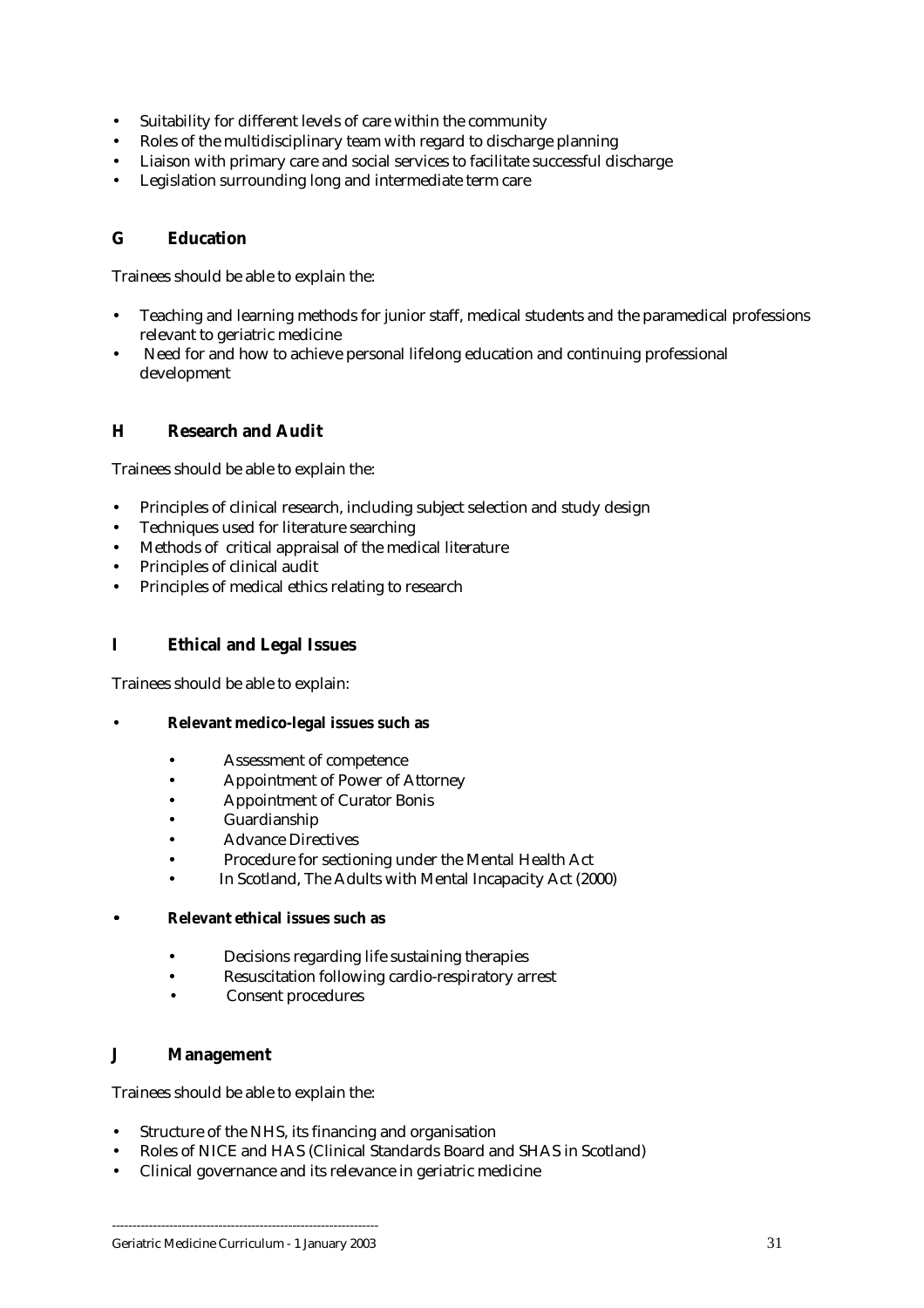- Principles of the appraisal process
- Administrative duties relevant to a consultant geriatrician; including the workings of committees, service development and relevant employee law
- Methods of dealing with complaints

## **K Health Promotion**

Trainees should be able to explain the:

- Benefits of a healthy lifestyle in older age, including adequate nutrition, exercise and smoking cessation
- Specific techniques for disease prevention in older persons
- Techniques of risk reduction for relevant syndromes (e.g. stroke)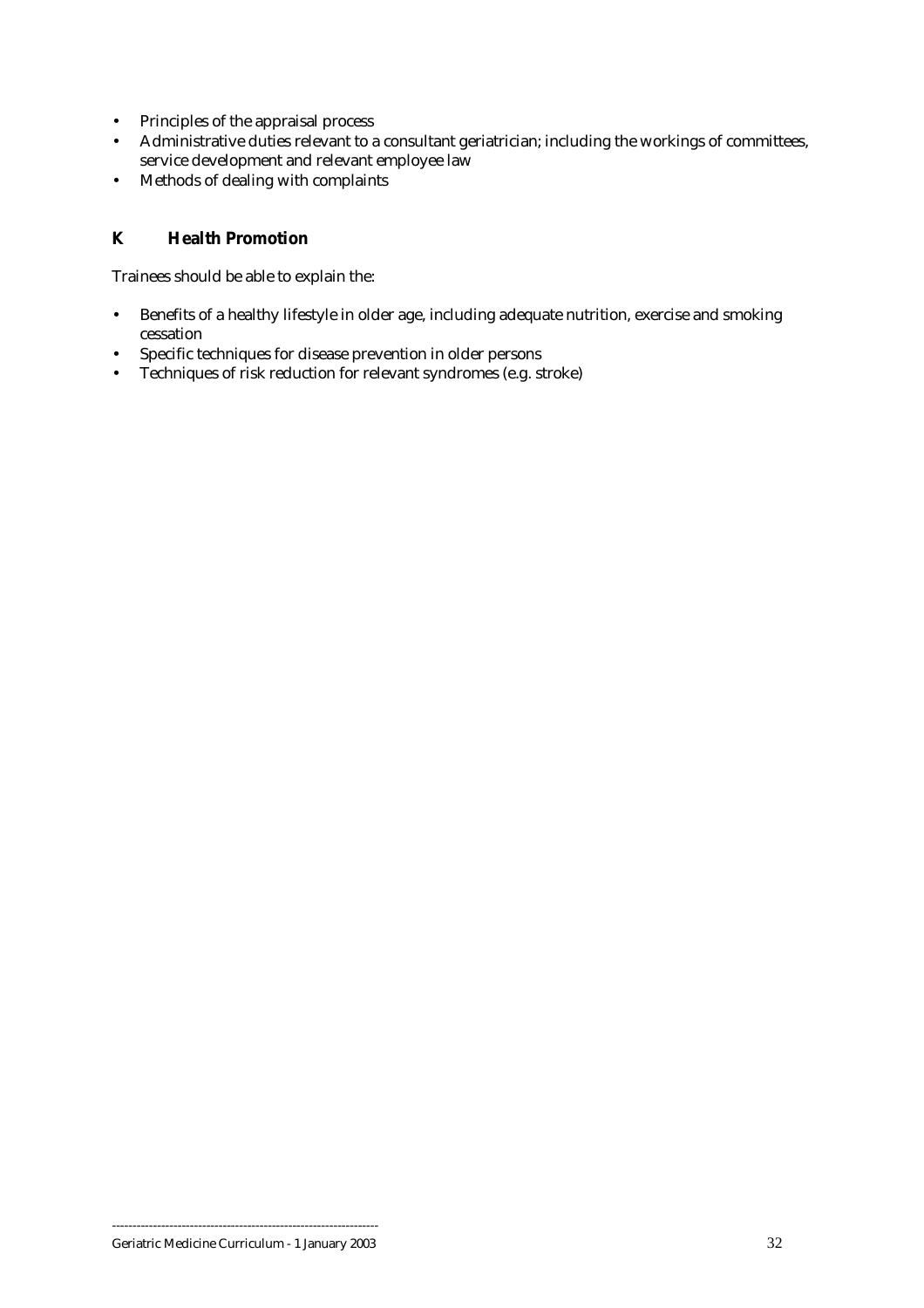## <span id="page-32-0"></span>**APPENDIX 2**

### **Generic Curriculum Document: Introduction**

Defining the objectives of the generic skills of the SpRs in training in any of the medical specialties has relied on two documents; the first is "Good Medical Practice" produced by the GMC; the second is the generic curriculum being developed for the SHOs. We have set out the generic knowledge skills and attitudes (or, more readily assessed, behaviour) that we believe are common to all of the medical specialties. It is intended that the document should be included at the front of all specialty curricula, amended if appropriate to individual specialty requirements. All SpRs must be able to meet these objectives. No time scale is offered for these competencies but they must all be attested for before completion of training. However failure to achieve satisfactory progress in meeting many of these objectives at an early stage would be cause for concern about the SpRs ability to be adequately trained.

The generic curriculum has been set out in the following headings:

#### 1. **Good clinical care**

- a) History, Examination, Investigations, Treatment (therapeutics) and **Correspondence**
- b) Managing chronic disease
- c) Time management and decision making

#### **2 Communication skills.**

#### 3. **Maintaining good medical practice.**

a) Learning

#### 4. **Maintaining trust**

- a) Professional behaviour
- b) Ethics and Legal Issues
- c) Patient education and disease prevention
- 5. **Working with Colleagues**

#### 6. **Team working and Leadership skills**

- **7. Teaching**
- **8. Research**

#### **9. Clinical Governance**

- a) Risk management
- b) Evidence, Audit & Guidelines

#### **10. Structure and Principles of management**

#### **11. Information use and management**

**12. Cross specialty skills**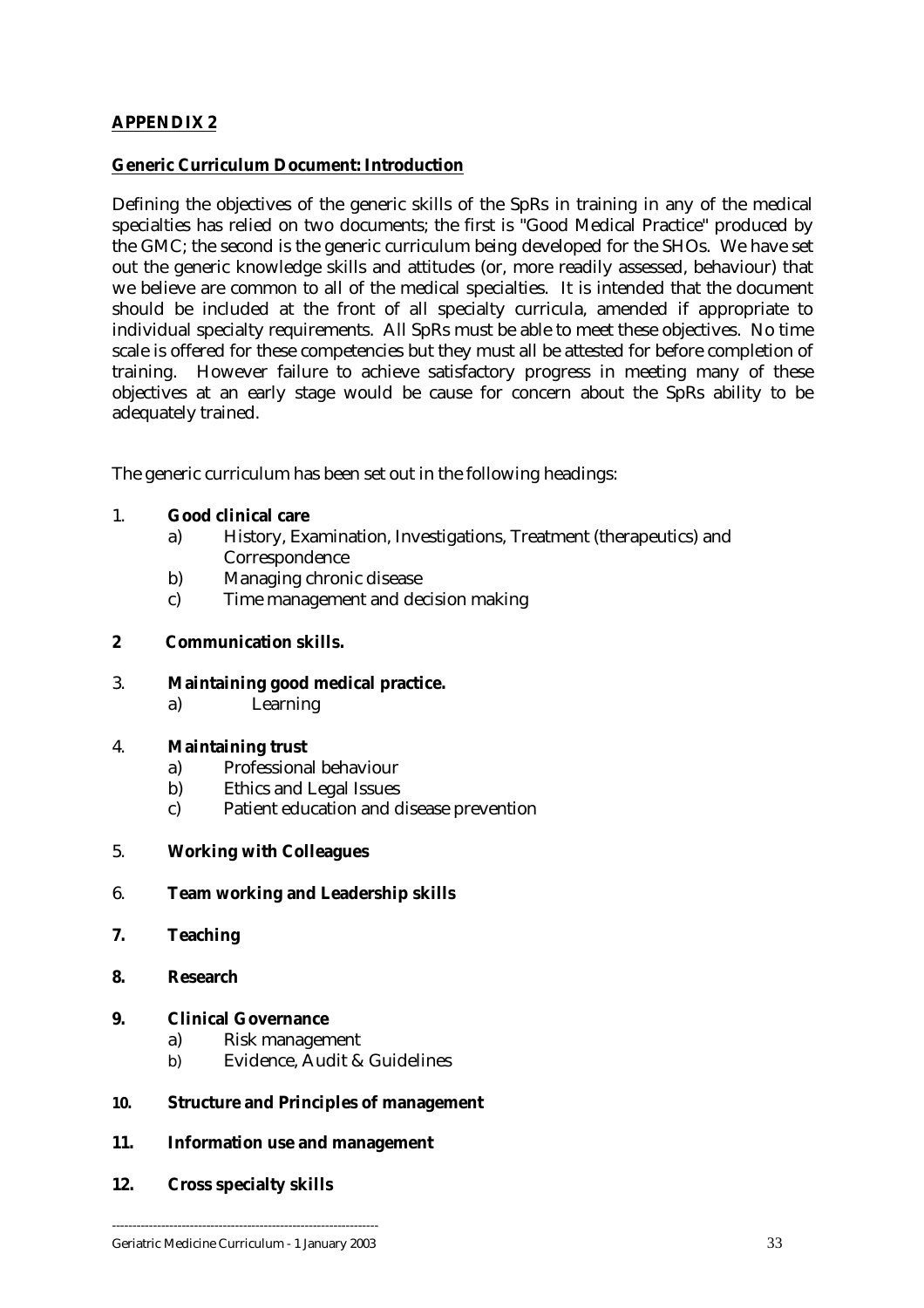- a) Admissions and discharges
- b) Discharge planning
- c) Resuscitation
	- d) Nutrition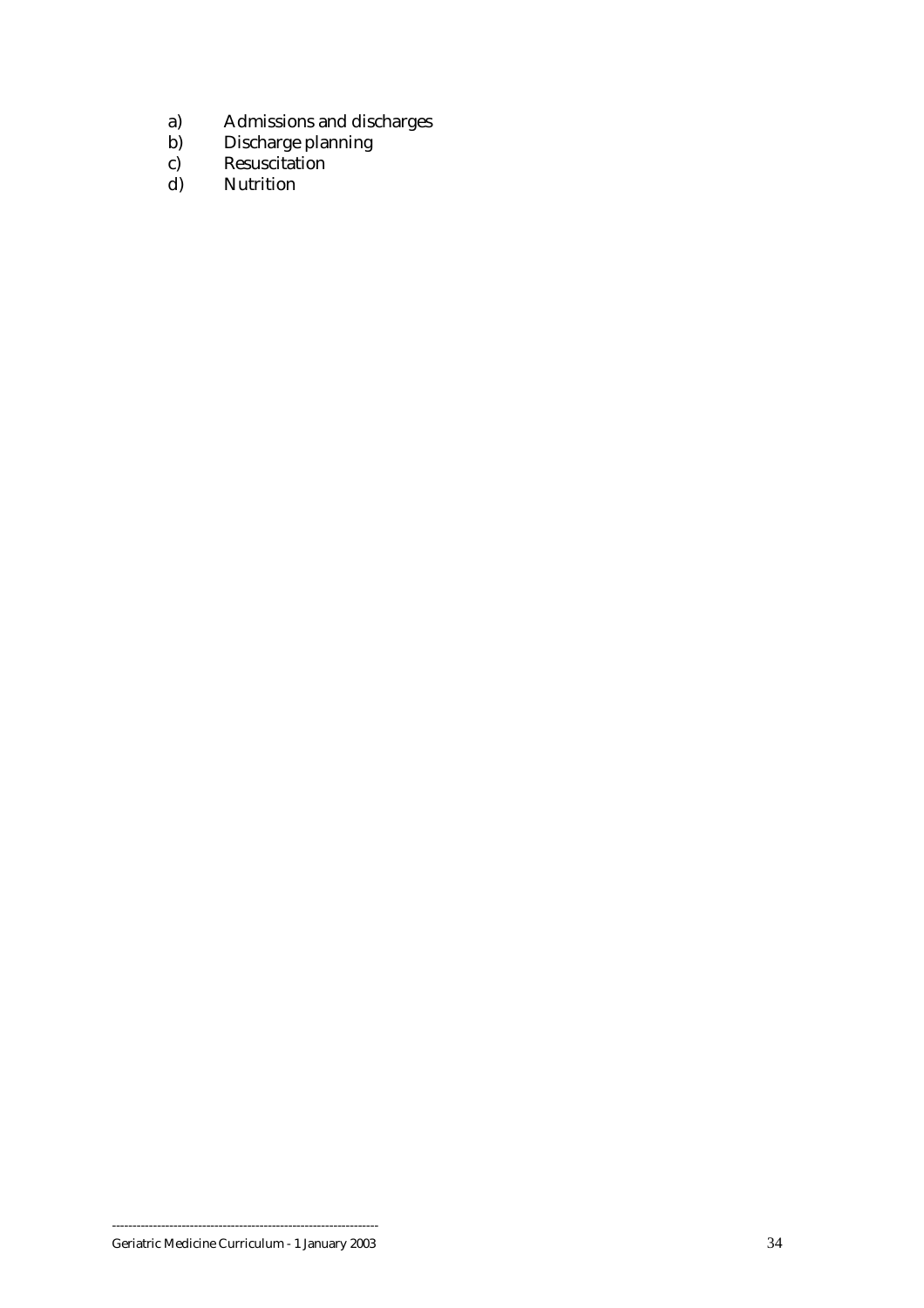#### **1. GOOD CLINICAL CARE**

## **A) HISTORY, EXAMINATION, INVESTIGATIONS, TREATMENT [THERAPEUTICS] & NOTEKEEPING SKILLS:**

|                                | Objective: To be able to carry out specialist assessment of patients by means of clinical history taking and physical examination and use of relevant |
|--------------------------------|-------------------------------------------------------------------------------------------------------------------------------------------------------|
| treatments and investigations. |                                                                                                                                                       |

| <b>Subject</b>        | Knowledge                     | <b>Skills</b>                                        | <b>Attitudes</b>                                     |
|-----------------------|-------------------------------|------------------------------------------------------|------------------------------------------------------|
| (i) History           | Define the patterns of        | Be able to take and analyse a clinical history in a  | Show empathy with patients.                          |
|                       | symptoms found in patients    | relevant succinct and logical manner.                | Appreciate the importance of psychological           |
|                       | presenting with disease.      | Be able to overcome difficulties of language,        | factors of patients and relatives.                   |
|                       |                               | physical and mental impairment.                      | Appreciate the interaction of social factors and the |
|                       |                               | Use interpreters and advocates appropriately.        | patient's illness.                                   |
|                       |                               |                                                      |                                                      |
| (ii) Examination      | Define the                    | Be able to perform a reliable and appropriate        | Respect patients' dignity and confidentiality.       |
|                       | pathophysiological basis of   | examination.                                         | Acknowledge cultural issues.                         |
|                       | physical signs.               |                                                      | Appropriately involve relatives.                     |
|                       | Define the clinical signs     |                                                      | Appreciate the need for a chaperone.                 |
|                       | found in diseases.            |                                                      |                                                      |
| (iii)                 | Define the                    | Ability to interpret the results of investigations.  | Understand the importance of working with other      |
| <b>Investigations</b> | pathophysiological basis of   | Ability to perform investigations competently        | health care professionals and team working.          |
| including             | investigations.               | where relevant.                                      | Show a willingness to provide explanation to         |
| imaging               | Define the indications for    | Ability to liaise and discuss investigations with    | patient as to rationale for investigations, and      |
|                       | investigations.               | colleagues and to order them appropriately.          | possible unwanted effects.                           |
|                       | Define the risks and benefits |                                                      |                                                      |
|                       | of investigations.            |                                                      |                                                      |
|                       | Know the cost effectiveness   |                                                      |                                                      |
|                       | of individual investigation.  |                                                      |                                                      |
| (iv) Treatment        | Explain the scientific theory | Ability to accurately assess the patients needs.     | Show appropriate attitudes towards patients and      |
| (Therapeutics)        | relating to Pharmacology and  | Ability to initiate the appropriate prescription of  | their symptoms and be conscious of religious or      |
|                       | the pathophysiology of pain.  | analgesia, blood products and medication.            | other philosophical contexts particularly in the     |
|                       |                               | Ability to manage transfusion reactions and side-    | arena of blood products.                             |
|                       |                               | effects.                                             | Clearly and openly explain treatments and side       |
|                       |                               |                                                      | effects of drugs.                                    |
| (v)                   | Be able to write discharge    | Record concisely, accurately, confidentially and     | Appreciate the importance of timely dictation cost   |
| Note keeping,         | summaries, discharge letters, | legibly the appropriate elements of the history,     | effective use of medical secretaries and the         |
| letters etc           | outpatient letters, medico-   | examination, results of investigations, differential | growing use of electronic communication.             |

Geriatric Medicine Curriculum - 1 January 2003 35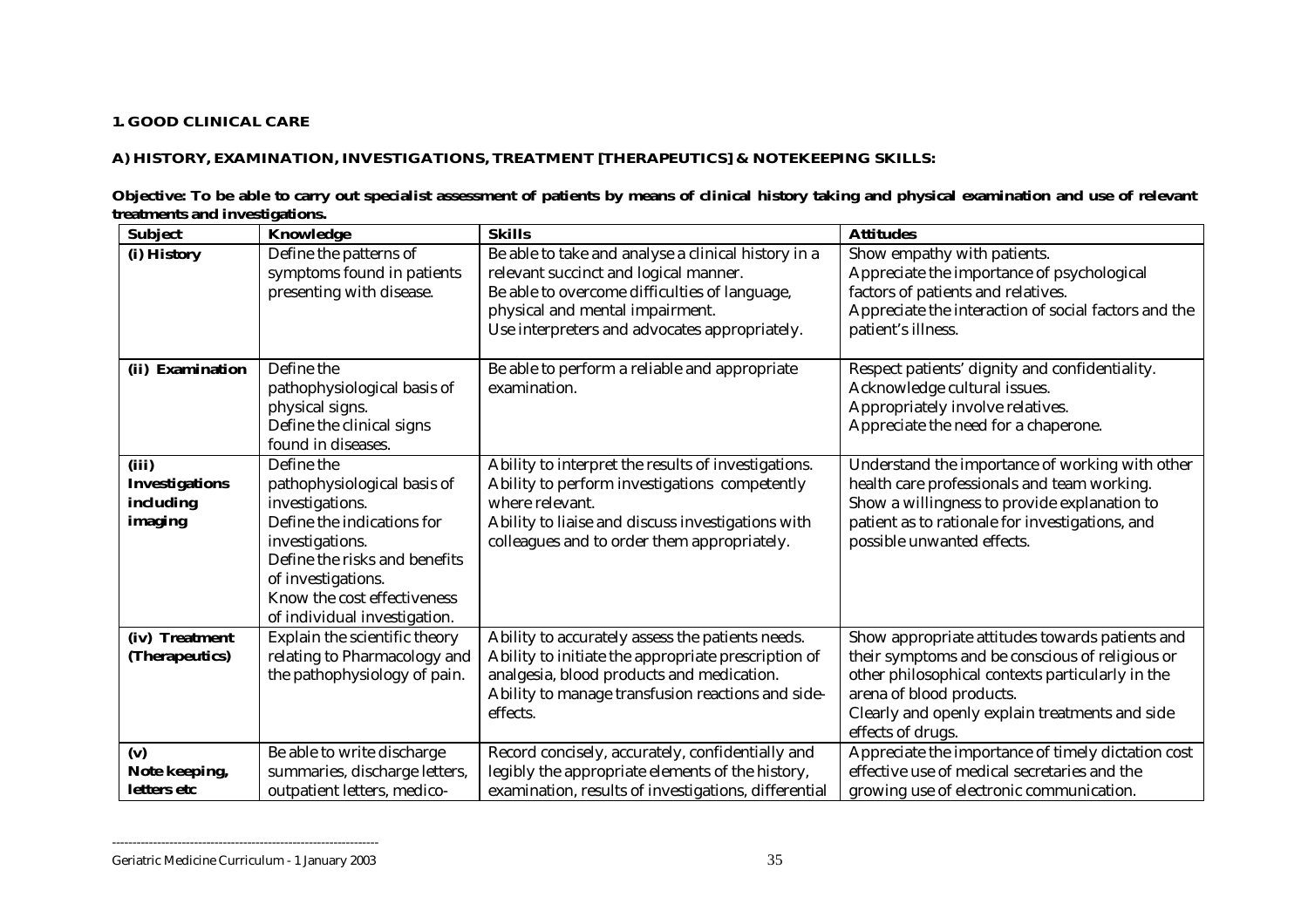| legal reports.                 | diagnosis and management plan. | Be aware of the need for prompt and accurate  |
|--------------------------------|--------------------------------|-----------------------------------------------|
| Use of email, internet and the | Date and sign all records.     | communication with primary care and other     |
| telephone.                     |                                | agencies.                                     |
| Define the structure, function |                                | Show courtesy towards medical secretaries and |
| and legal implications of      |                                | clerical staff.                               |
| medical records & medico-      |                                |                                               |
| legal reports.                 |                                |                                               |
| Know the relevance of the      |                                |                                               |
| data protection pertaining to  |                                |                                               |
| patient confidentiality.       |                                |                                               |
|                                |                                |                                               |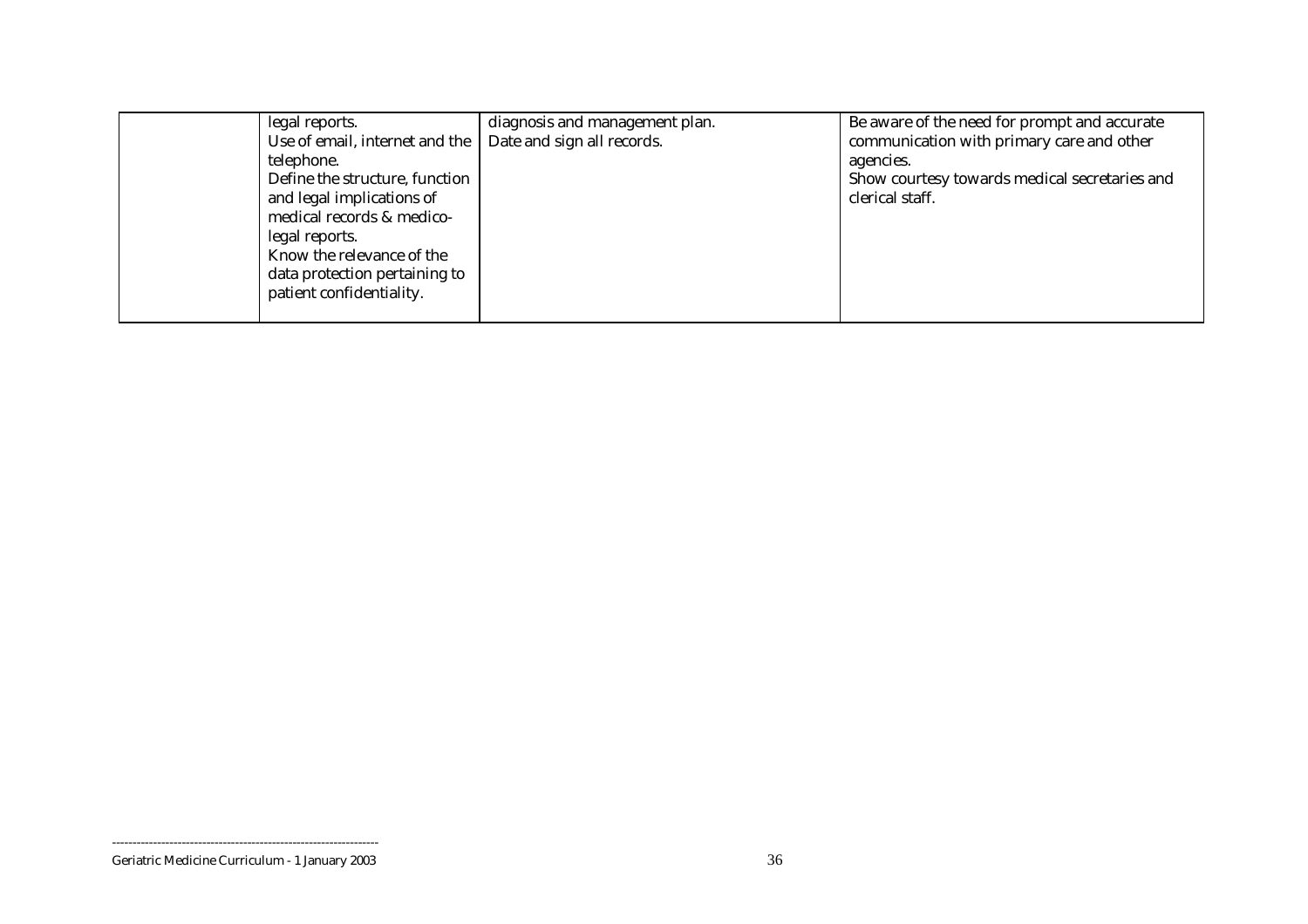## **B) MANAGING CHRONIC DISEASE**

|                        | Objective: To be able to carry out specialist assessment and treatment of patients with chronic disease and to demonstrate effective management of |  |  |  |  |
|------------------------|----------------------------------------------------------------------------------------------------------------------------------------------------|--|--|--|--|
| chronic disease states |                                                                                                                                                    |  |  |  |  |

| <b>Subject</b>       | Knowledge                     | <b>Skills</b>                                        | <b>Attitudes</b>                                    |
|----------------------|-------------------------------|------------------------------------------------------|-----------------------------------------------------|
| <b>Management of</b> | Define the clinical           | Maintain hope whilst setting long term realistic     | Treating each patient as an individual.             |
| chronic disease.     | presentation and natural      | goals.                                               | Appreciate the effects of chronic disease states on |
|                      | history of patients with      | Develop long term management plans.                  | patients and their relatives.                       |
|                      | chronic disease.              | Act as patient advocate in negotiations with         | Develop and sustain supportive relationships        |
|                      | Define the role of            | support services.                                    | with patients with chronic disease.                 |
|                      | rehabilitation services, pain | Have skills in palliative care including care of the | Appreciate the impact of chronic disease on         |
|                      | control and palliative care.  | dying.                                               | patients and their relatives.                       |
|                      | Define the concept of quality |                                                      | Appreciate the importance of co-operation with      |
|                      | of life and how it can be     |                                                      | primary care.                                       |
|                      | measured.                     |                                                      |                                                     |

## **C) TIME MANAGEMENT AND DECISION MAKING:**

|  |  |  | Objective: To demonstrate that the trainee has the knowledge, skills and attitudes to manage time and problems effectively. |
|--|--|--|-----------------------------------------------------------------------------------------------------------------------------|
|  |  |  |                                                                                                                             |

| <b>Subject</b> | Knowledge                    | <b>Skills</b>                                     | <b>Attitudes</b>                                   |
|----------------|------------------------------|---------------------------------------------------|----------------------------------------------------|
| (i)Time        | Know which patients/tasks    | Start with the most important tasks.              | Have realistic expectations of tasks to be         |
| management     | take priority.               | Work more efficiently as clinical skills develop. | completed by self and others.                      |
|                |                              | Recognise when he/she is falling behind and re-   | Willingness to consult and work as part of a team. |
|                |                              | prioritise or call for help.                      |                                                    |
| (ii) Decision  | Understand clinical          | Analyse and manage clinical problems.             | Be flexible and willing to change in the light of  |
| making         | priorities for investigation |                                                   | changing conditions.                               |
|                | and management.              |                                                   | Be willing to ask for help.                        |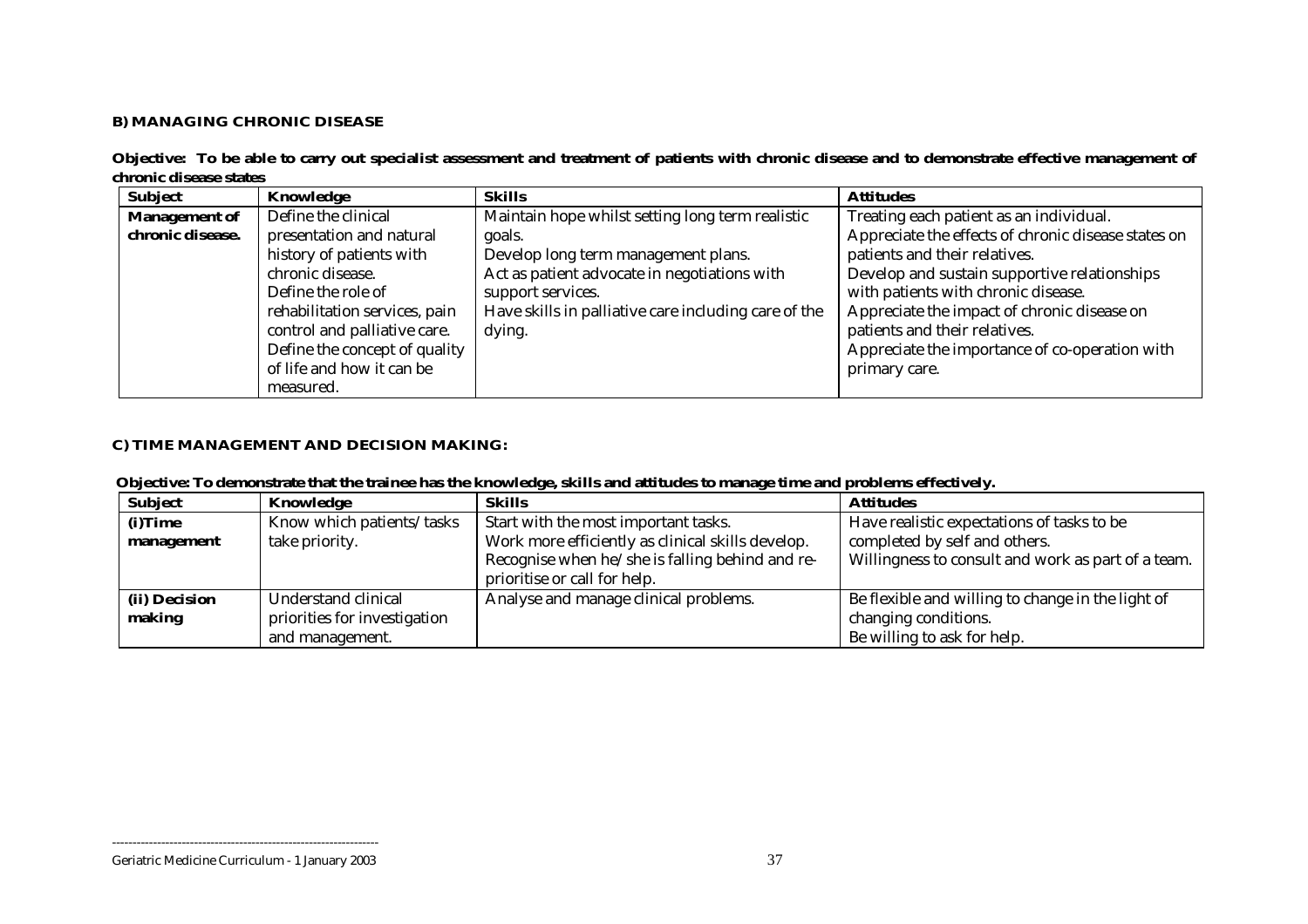#### **2. COMMUNICATION SKILLS:**

**Objective: Demonstrate effective communication with patients, relatives and colleagues in the circumstances outlined below.** 

| <b>Circumstance</b> | Knowledge                                             | <b>Skills</b>                                                            | <b>Attitudes</b>                                 |
|---------------------|-------------------------------------------------------|--------------------------------------------------------------------------|--------------------------------------------------|
| (i) Within a        | Know how to structure the                             | Listen.                                                                  | Demonstrate an understanding of the need         |
| consultation        | interview to identify the                             | Use open questions followed by appropriate closed                        | for:                                             |
|                     | patient's:                                            | questions.                                                               | Involving patients in decisions<br>$\bullet$     |
|                     | Concerns / problem list                               | Avoid jargon and use familiar language.                                  | offering choices                                 |
|                     | $/$ priorities                                        | Be able to communicate both verbally and in                              | respecting patients views                        |
|                     | Expectations<br>$\bullet$                             | writing to patients whose first language may not                         | dress and appearance should be                   |
|                     | Understanding                                         | be English in a manner that they understand.                             | appropriate to the clinical situation and        |
|                     | Acceptance<br>$\bullet$                               | Communicate effectively with the deaf and<br>cognitively impaired        | patient sensibility                              |
|                     |                                                       | Use interpreters appropriately.                                          |                                                  |
|                     |                                                       | Give clear information and feedback to patients                          |                                                  |
|                     |                                                       | and share information with relatives when                                |                                                  |
|                     |                                                       | appropriate                                                              |                                                  |
|                     |                                                       | Reassure 'worried well' patients.                                        |                                                  |
| (ii) Breaking bad   | Know how to structure the                             | Be able to break bad news in steps appropriate to                        | Act with empathy, honesty and sensitivity.       |
| news                | interview and where it                                | the understanding of the individual and be able to                       |                                                  |
|                     | should take place.                                    | support distress.                                                        |                                                  |
|                     | Be aware of the normal                                | Avoid jargon and use familiar language.                                  |                                                  |
|                     | bereavement process and                               | Encourage questions.                                                     |                                                  |
|                     | behaviour.                                            | Maintain appropriate hope whilst avoiding                                |                                                  |
|                     | Have awareness of organ                               | inappropriate optimism.                                                  |                                                  |
|                     | donation procedures/role of                           |                                                                          |                                                  |
|                     | local transplant co-                                  |                                                                          |                                                  |
|                     | ordinators.                                           |                                                                          |                                                  |
| (iii) Complaints    | Have awareness of the local                           | Manage dissatisfied patients / relatives.                                | Act with honesty and sensitivity and             |
|                     | complaints procedures.<br>Have an wareness of         | Anticipate potential problems.                                           | promptly.                                        |
|                     |                                                       |                                                                          | Be prepared to accept responsibility.            |
|                     | systems of independent<br>review.                     |                                                                          |                                                  |
| (iv)                | Know:                                                 |                                                                          |                                                  |
| Communication       |                                                       | Use appropriate language.<br>Select an appropriate communication method. | Be prompt and respond courteously and<br>fairly. |
| with Colleagues     | how to write a problem<br>orientated letter/discharge |                                                                          |                                                  |
|                     | summary                                               |                                                                          |                                                  |

Geriatric Medicine Curriculum - 1 January 2003 38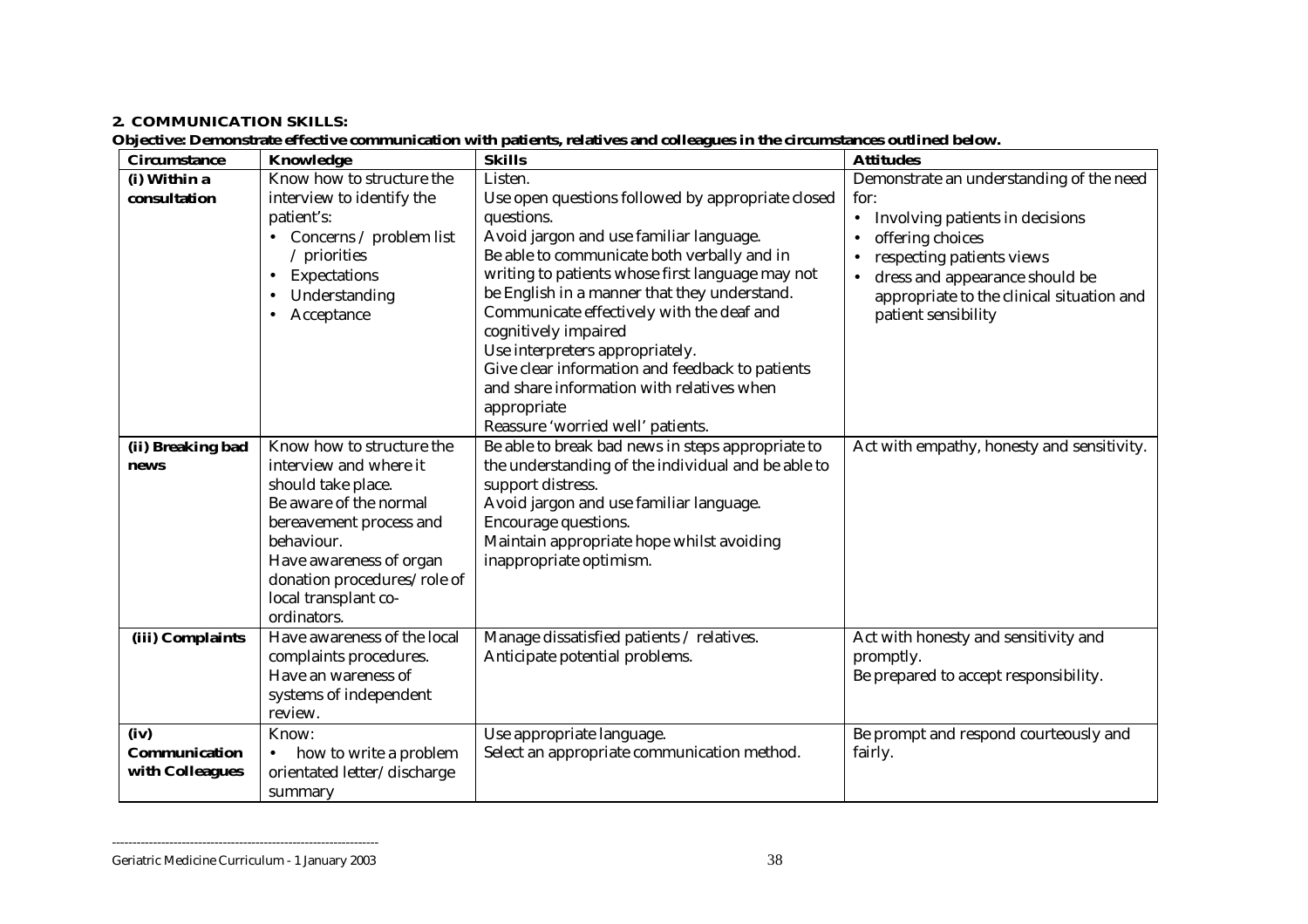| how to communicate<br>with members of the MDT<br>when to phone a GP |  |
|---------------------------------------------------------------------|--|
| when to phone a patient                                             |  |
| at home                                                             |  |

#### **3. MAINTAINING GOOD MEDICAL PRACTICE**

## **A) LEARNING:**

## **Objective: To inculcate the habit of life long learning**

| <b>Subject</b>   | Knowledge                 | <b>Skills</b>                                       | <b>Attitudes</b>                      |
|------------------|---------------------------|-----------------------------------------------------|---------------------------------------|
| <b>Life long</b> | Define continuing         | Recognise and use learning opportunities.           | Be:                                   |
| learning         | professional development. | To use the potential of study leave to keep oneself | Self motivated.                       |
|                  |                           | up to date.                                         | Eager to learn,                       |
|                  |                           |                                                     | Show:                                 |
|                  |                           |                                                     | Willingness to learn from colleagues. |
|                  |                           |                                                     | willingness to accept criticism.      |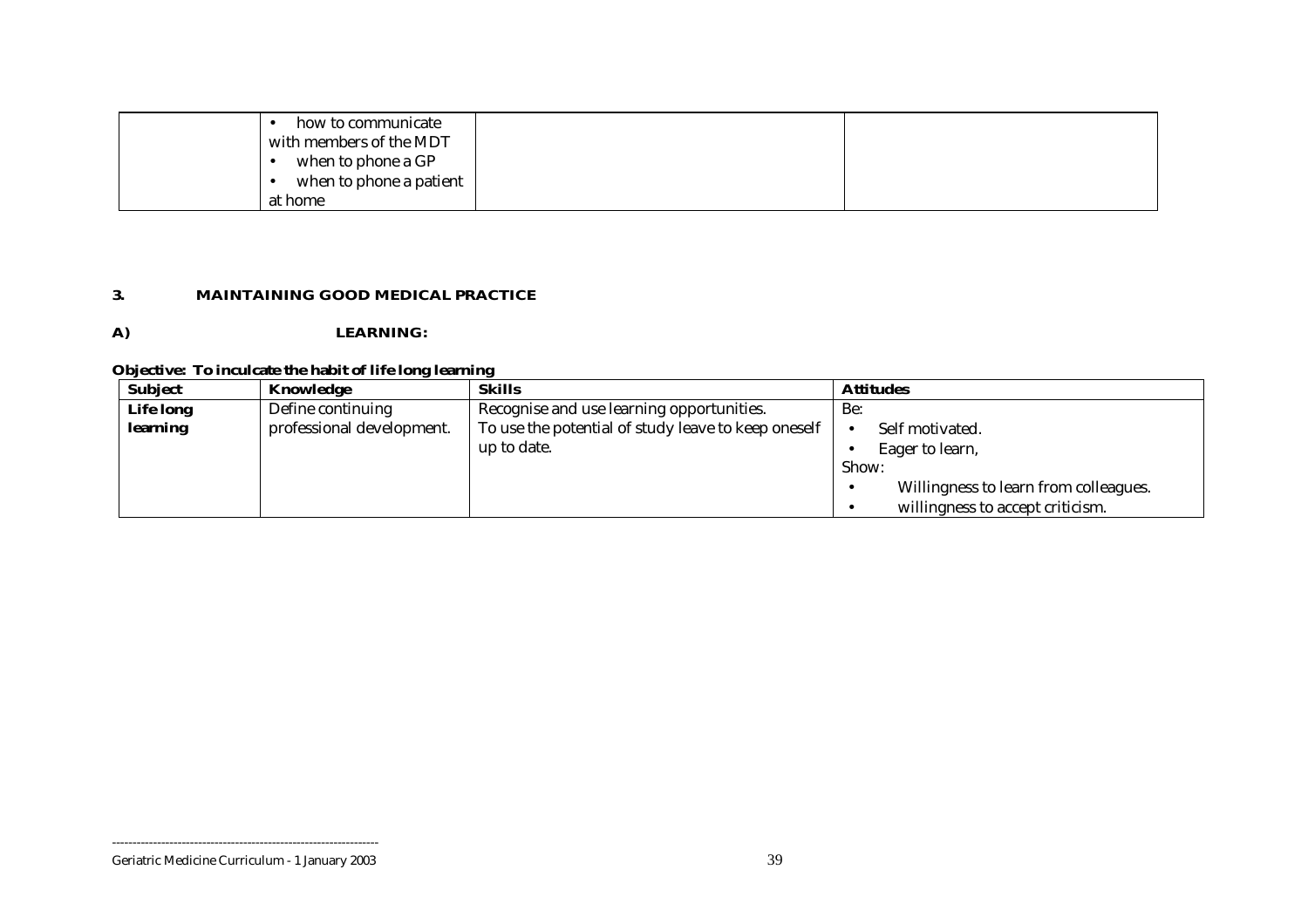#### **4. MAINTAINING TRUST**

## A) PROFESSIONAL BEHAVIOUR:

|  |  |  |  |  | Objective: To ensure that the trainee has the knowledge, skills and attitudes to act in a professional manner at all times. |  |
|--|--|--|--|--|-----------------------------------------------------------------------------------------------------------------------------|--|
|  |  |  |  |  |                                                                                                                             |  |

| <b>Subject</b>    | Knowledge                       | <b>Skills</b>                                         | <b>Attitudes</b>                                        |
|-------------------|---------------------------------|-------------------------------------------------------|---------------------------------------------------------|
| (i) Continuity of | Understand the relevance of     | Ensure satisfactory completion of reasonable tasks    | Recognise the importance of:                            |
| care              | continuity of care.             | at the end of the shift/day with appropriate          | punctuality                                             |
|                   |                                 | handover                                              | attention to detail.                                    |
|                   |                                 | Documentation of/for handover.                        |                                                         |
|                   |                                 | Make adequate arrangements to cover leave.            |                                                         |
| (ii) Doctor-      | Understand all aspects of a     | Help the patient appreciate the importance of         | Adopt a non-discriminatory attitude to all patients     |
| patient           | professional relationship.      | cooperation between patient and doctor.               | and recognise their needs as individuals.               |
| relationship      | Establish the limiting          | Develop the relationship that facilitates solutions   | Seek to identify the health care belief of the patient. |
|                   | boundaries surrounding the      | to patient's problems.                                | Acknowledge patient rights to accept or reject          |
|                   | consultation.                   | Deal appropriately with behaviour falling outside     | advice.                                                 |
|                   | Deal with challenging           | the boundary of the agreed doctor patient             | Secure equity of access to health care resources for    |
|                   | behaviour in patients which     | relationship. in patients, e.g. aggression, violence, | minority groups.                                        |
|                   | transgress those boundaries,    | sexual harassment.                                    |                                                         |
|                   | eg aggression, violence,        |                                                       |                                                         |
|                   | racism and sexual               |                                                       |                                                         |
|                   | harassment.                     |                                                       |                                                         |
| (iii) Recognises  | Know the extent of one's        |                                                       | Be willing to consult. and to admit mistakes.           |
| own limitations   | own limitations and know        |                                                       |                                                         |
|                   | when to ask for advice.         |                                                       |                                                         |
| (iv) Stress       | Know the effects of stress      | Develop appropriate coping mechanisms for             | Recognise the manifestations of stress on self &        |
|                   | Have a knowledge of             | stress and ability to seek help if appropriate.       | others.                                                 |
|                   | support facilities for doctors. |                                                       |                                                         |
|                   |                                 |                                                       |                                                         |
|                   |                                 |                                                       |                                                         |
| (v) Relevance of  | Have an understanding od        | Recognise situations when appropriate to involve      | Be open to constructive criticism.                      |
| outside bodies    | the relevance to professional   | these bodies/individuals.                             | Accept professional regulation.                         |
|                   | life of:                        |                                                       |                                                         |
|                   | The Royal Colleges              |                                                       |                                                         |
|                   | <b>GMC</b><br>$\bullet$         |                                                       |                                                         |
|                   |                                 |                                                       |                                                         |

Geriatric Medicine Curriculum - 1 January 2003 40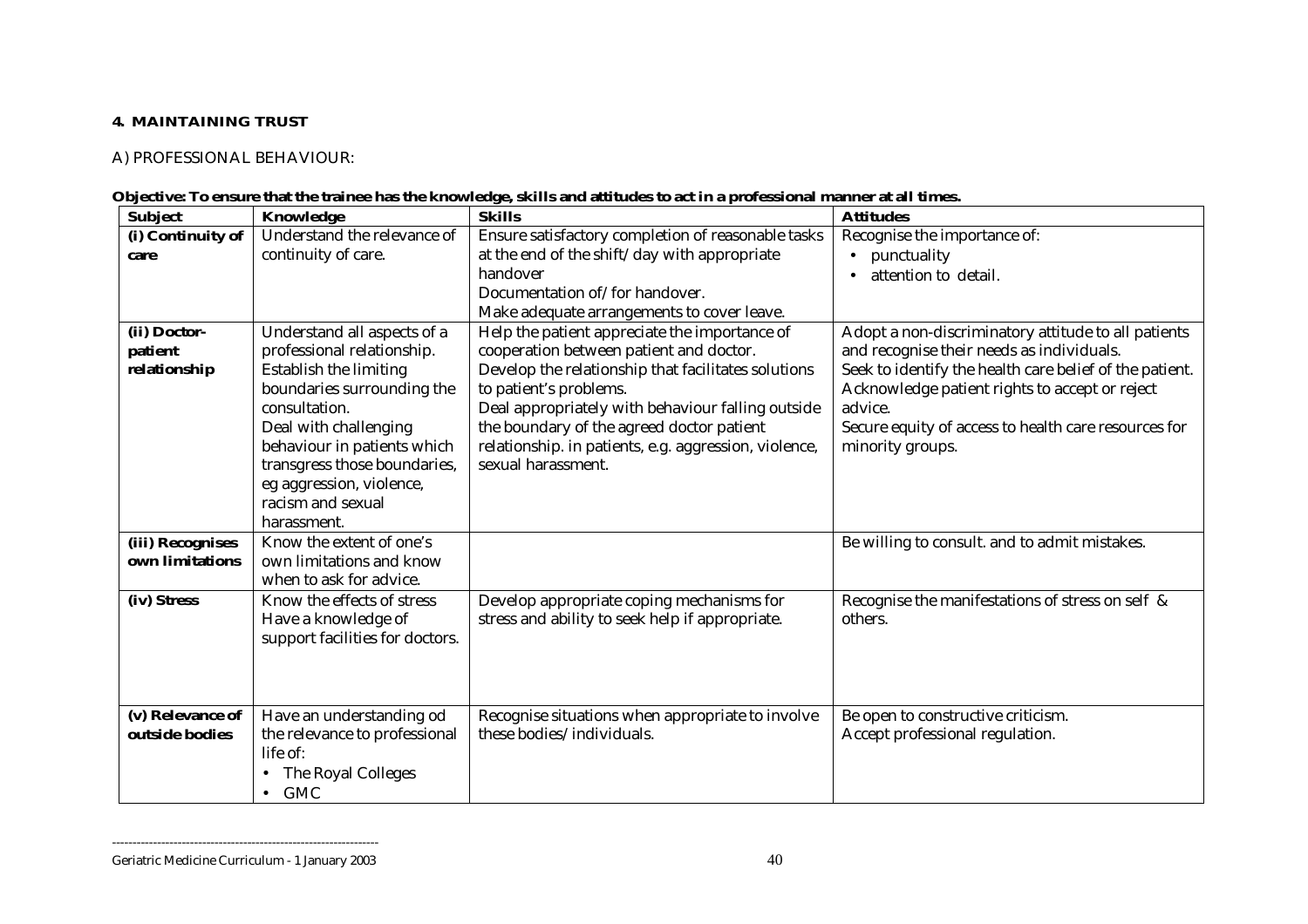|                         | Postgraduate Dean<br>Defence unions<br>BMA<br><b>Specialist Societies</b>                                                                     |                                                                                                                        |                                                  |
|-------------------------|-----------------------------------------------------------------------------------------------------------------------------------------------|------------------------------------------------------------------------------------------------------------------------|--------------------------------------------------|
| (vi) Personal<br>health | Know of occupational health<br>services.<br>Know of one's<br>responsibilities to the public.<br>Know not to treat oneself or<br>one's family. | Recognise when personal health takes priority<br>over work pressures and to be able to take the<br>necessary time off. | Recognise personal health as an important issue. |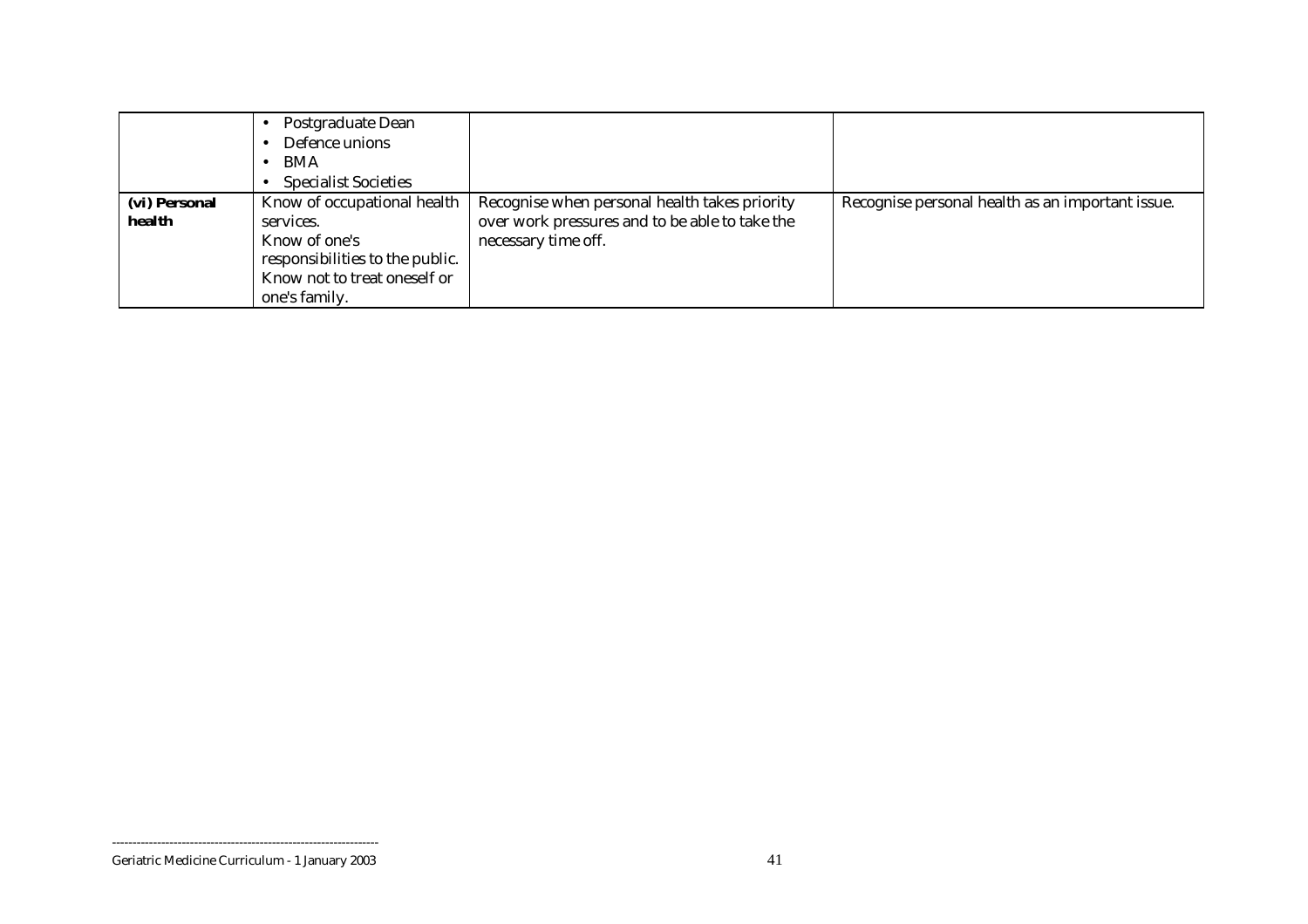### **B) ETHICS AND LEGAL ISSUES:**

| <b>Subject</b>           | Knowledge                      | <b>Skills</b>                                    | <b>Attitudes</b>                                    |
|--------------------------|--------------------------------|--------------------------------------------------|-----------------------------------------------------|
| (i) Informed             | Know the process for           | Give appropriate information in a manner         | Consider the patient's needs as an individual       |
| consent                  | gaining informed consent       | patients understand and be able to gain informed |                                                     |
|                          | Understand appropriateness     | consent from patients                            |                                                     |
|                          | of consent to post mortem.     |                                                  |                                                     |
|                          | How to gain consent for a      | Appropriate use of written material              |                                                     |
|                          | research project               |                                                  |                                                     |
| (ii)                     | Be aware of relevant           | Use and share all information appropriately      | Respect the right to confidentiality.               |
| Confidentiality          | strategies to ensure           |                                                  |                                                     |
|                          | confidentiality.               | Avoid discussing one patient in front of another |                                                     |
|                          | Be aware of situations when    |                                                  |                                                     |
|                          | confidentiality might be       | Be prepared to seek patients wishes before       |                                                     |
|                          | broken                         | disclosing information                           |                                                     |
| (iii) Legal issues,      | Know the legal                 | Completion of death certificates.                | Show attention to detail and recognise pressures of |
| particularly             | responsibilities of            | Liaison with the Coroner/Procurator Fiscal.      | time.                                               |
| those relating to:       | completing death               | Check whether the patient has an advance         | Respect living wills and advance directives.        |
| $\bullet$ death          | certificates.                  | directive or living will.                        | Act with compassion at all times.                   |
| certification            | Know the types of deaths       | Able to obtain suitable evidence or know whom to |                                                     |
| role of the<br>$\bullet$ | that should be referred to the | consult if in doubt.                             |                                                     |
| Coroner/                 | Coroner/ Procurator Fiscal.    | Assessment of mental incompetence                |                                                     |
| Procurator               | Know the indications for       |                                                  |                                                     |
| Fiscal                   | section under the mental       |                                                  |                                                     |
| mental illness           | health act.                    |                                                  |                                                     |
| advance                  | Know the conditions that       |                                                  |                                                     |
| directives               | patients should report to the  |                                                  |                                                     |
| and living               | DVLA.                          |                                                  |                                                     |
| wills                    | Know responsibilities in       |                                                  |                                                     |
| <b>DVLA</b>              | serious criminal matters.      |                                                  |                                                     |

#### **Objective: To ensure the trainee has the knowledge and skills to cope with ethical and legal issues which occur during the management of patients with general medical problems.**

#### Geriatric Medicine Curriculum - 1 January 2003 42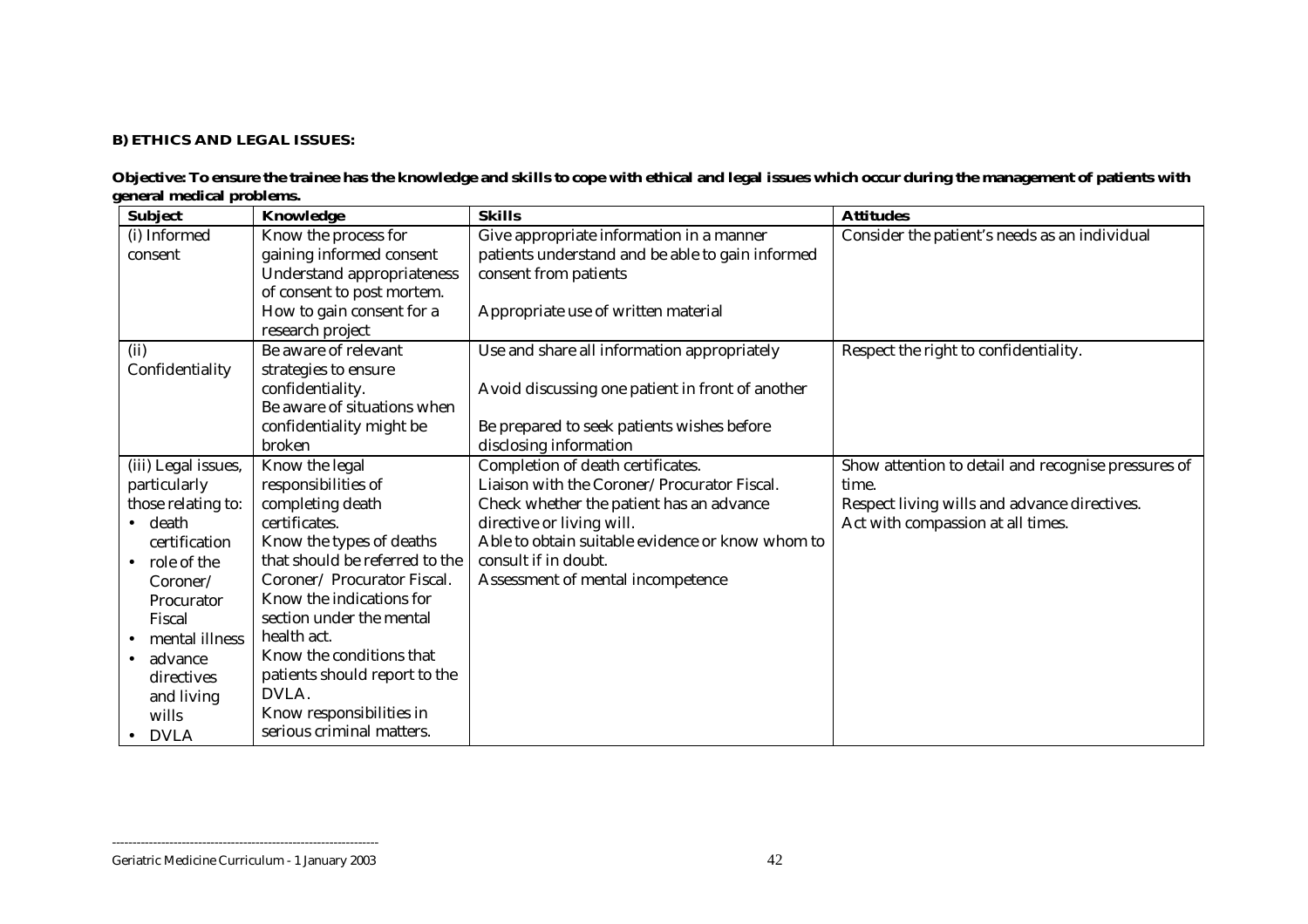#### **C) PATIENT EDUCATION AND DISEASE PREVENTION:**

| <b>Subject</b>                                                                                         | Knowledge                                                                                                                                                                      | Objective: To ensure that the trainee has the knowledge, skills and attitudes to be able to educate patients effectively.<br><b>Skills</b>                                                                                                             | <b>Attitudes</b>                                                                                                                                                        |
|--------------------------------------------------------------------------------------------------------|--------------------------------------------------------------------------------------------------------------------------------------------------------------------------------|--------------------------------------------------------------------------------------------------------------------------------------------------------------------------------------------------------------------------------------------------------|-------------------------------------------------------------------------------------------------------------------------------------------------------------------------|
| (i) Educating<br>patients about:<br>disease<br>$\bullet$<br>investigation<br>S<br>therapy<br>$\bullet$ | Know investigation<br>procedures including<br>possible alternatives /<br>choices.<br>Be aware of strategies to<br>improve adherence to<br>therapies.                           | Give information to patients clearly in a manner<br>that they can understand including written<br>information.<br>Encourage questions.<br>Negotiate individual treatment plans including<br>action to be taken if patient deteriorates or<br>improves. | Consider involving patients in developing<br>mutually acceptable investigation plans.<br>Encourage patients to access:<br>further information<br>patient support groups |
| (ii)<br>Environmental<br>& lifestyle risk<br>factors                                                   | Understand the risk factors<br>for disease including:<br>$\bullet$ diet<br>exercise<br>social deprivation<br>occupation<br>٠<br>substance abuse<br>٠<br>behaviour<br>$\bullet$ | Advise on lifestyle changes.<br>Involve other health care workers as appropriate.                                                                                                                                                                      | Suppress any display of personal judgement.                                                                                                                             |
| (iii) Smoking                                                                                          | Know:<br>Effects of smoking on<br>$\bullet$<br>health<br>Implications of addiction<br>$\bullet$<br>Smoking cessation<br>$\bullet$<br>strategies                                | To be able to advise on smoking cessation and<br>supportive measures.<br>Identify 'ready to quit' smokers.                                                                                                                                             | Consider the importance of support during<br>smoking cessation.                                                                                                         |
| (iv) Alcohol                                                                                           | Understand the effects of<br>alcohol on health and<br>psychosocial well-being.                                                                                                 | Advise on drinking cessation.                                                                                                                                                                                                                          | Suggest patient support groups as appropriate.<br>Suppress any display of personal judgement.                                                                           |

#### **Objective: To ensure that the trainee has the knowledge, skills and attitudes to be able to educate patients effectively.**

Know of local support groups /agencies. (v) Illicit Drugs | Know the effects of common illicitly taken drugs. Legislation and Support Services. What to do if a patient takes an overdose of drugs. Be able to use detoxification services. Understand prevention policies and liaise with psychiatric services. Deal with other prevention and liaison services. Provide sympathetic help. Suppress any display of personal judgement.

<sup>-----------------------------------------------------------------</sup> Geriatric Medicine Curriculum - 1 January 2003 43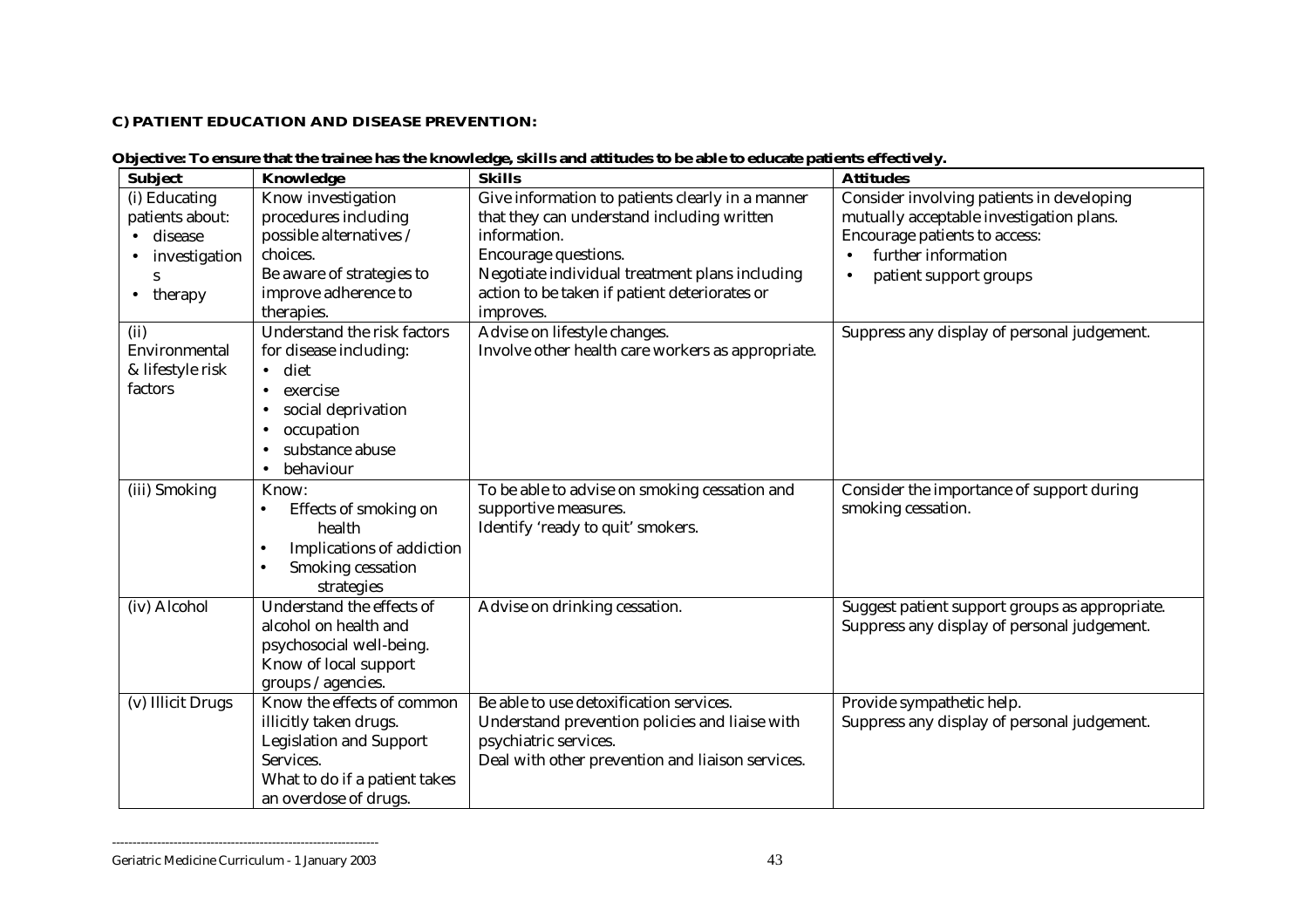| (vi)           | Know the methods of data                | Assess an individual patient's risk factors.   | Consider the:                             |
|----------------|-----------------------------------------|------------------------------------------------|-------------------------------------------|
| Epidemiology & | collection and their                    | Encourage participation in appropriate disease | Positive & negative aspects of prevention |
| screening      | limitations.                            | prevention or screening programmes.            | importance of patient confidentiality     |
|                | Know diseases that are                  |                                                | Respect patient choice.                   |
|                | notifiable.                             |                                                |                                           |
|                | Know principles of $1^\circ \& 2^\circ$ |                                                |                                           |
|                | prevention & screening.                 |                                                |                                           |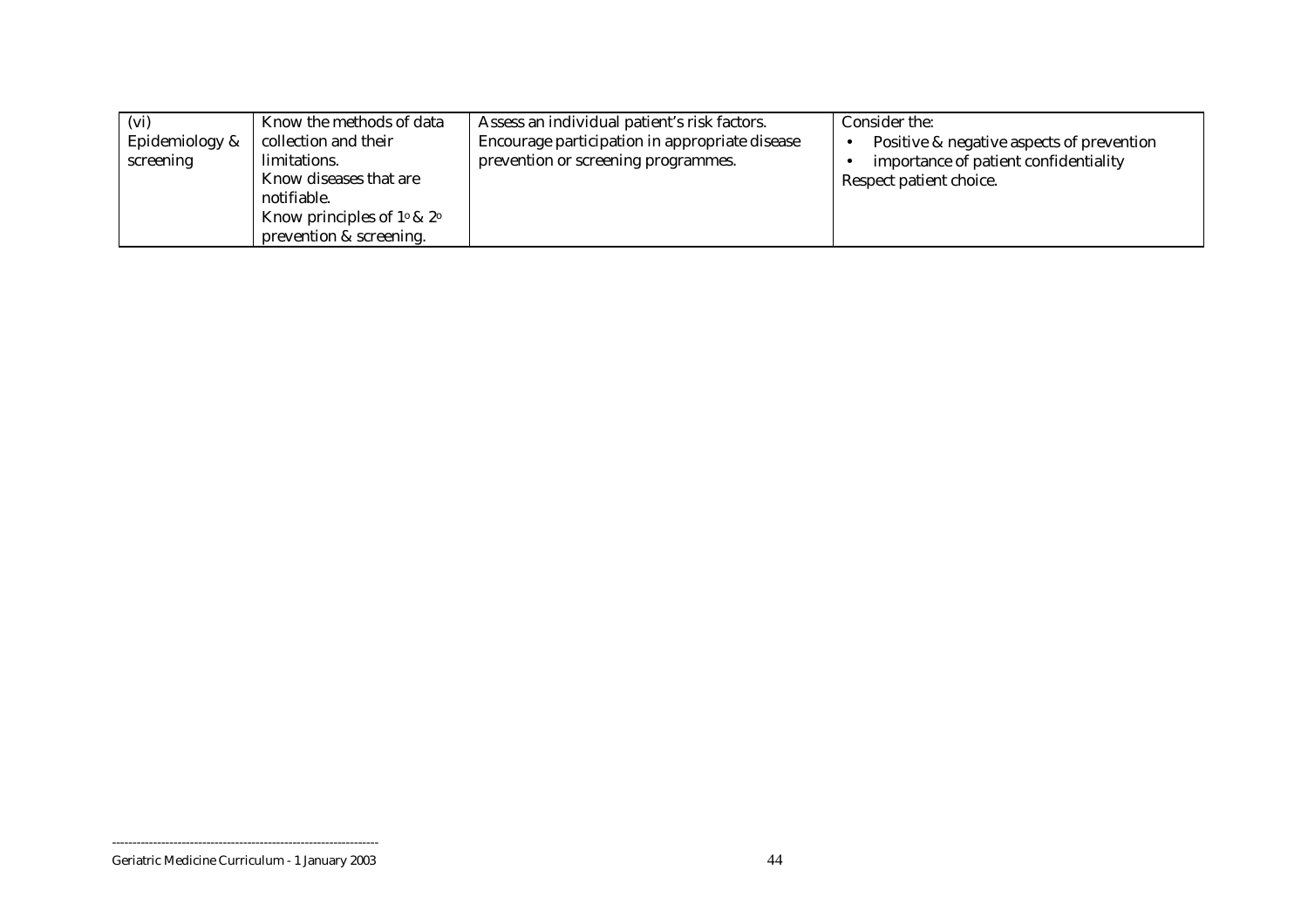#### **5. WORKING WITH COLLEAGUES:**

| <b>Subject</b>   | Knowledge                      | <b>Skills</b>                                     | <b>Attitudes</b>                          |
|------------------|--------------------------------|---------------------------------------------------|-------------------------------------------|
| (i) Interactions | Know the roles and             | Delegate, show leadership and supervise safely    | Show respect for others opinions.         |
| between:         | responsibilities of team       | Be able to communicate effectively.               | Be conscientious and work co-operatively. |
| hospital &       | members.                       | Handover safely.                                  | Respect colleagues, including non medical |
| GP               | Know how a team works          | Seek advice if unsure.                            | professionals, and recognise good advice. |
| hospital &       | effectively.                   | Recognise when input from another specialty is    | Recognise own limitations.                |
| other            | Know the roles of other        | required for individual patients.                 |                                           |
| agencies e.g.    | clinical specialties and their | Be able to work effectively with GPs, other       |                                           |
| social           | limitations.                   | medical and surgical specialists and other health |                                           |
| services         | Know the role of surgery       | care professionals.                               |                                           |
| medical and      | and its limitations.           |                                                   |                                           |
| surgical         |                                |                                                   |                                           |
| specialties      |                                |                                                   |                                           |

**Objective: To demonstrate good working relationships with Colleagues**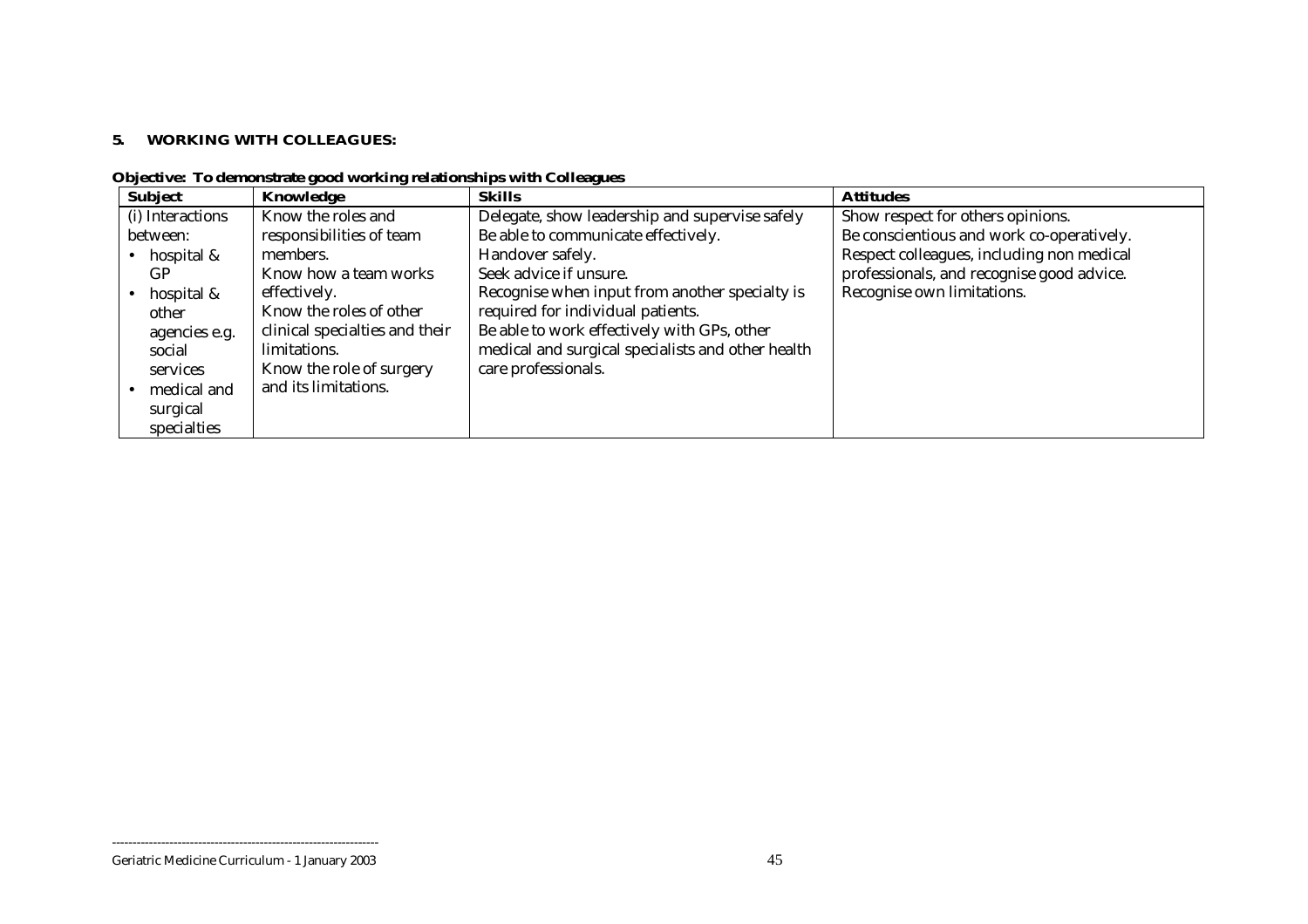#### **6. TEAM WORKING & LEADERSHIP SKILLS**

| <b>Subject</b>  | Knowledge                     | <b>Skills</b>                                       | <b>Attitudes</b>                               |
|-----------------|-------------------------------|-----------------------------------------------------|------------------------------------------------|
| Clinical teams. | Roles & responsibilities of   | Respect skills and contribution of colleagues to be | Recognise own limitations.                     |
|                 | team members.                 | conscientious and work constructively.              | Enthusiasm; integrity; courage of convictions; |
| Respect others  | How a team works.             | Respect for others opinion.                         | imagination; determination; energy; and        |
| opinion         | <b>Ensuring colleagues</b>    | To recognise your own limitations                   | professional credibility.                      |
|                 | understand the individual     | Objective setting; Lateral thinking; Planning;      |                                                |
|                 | roles and responsibilities of | Motivating; Organising; Setting example;            |                                                |
| Effective       | each team member.             | Negotiation skills.                                 |                                                |
| leadership      | Own professional status and   |                                                     |                                                |
| skills          | specialty                     |                                                     |                                                |
|                 | A knowledge of the field.     |                                                     |                                                |
|                 | The capacity to perceive the  |                                                     |                                                |
|                 | need for action and initiate  |                                                     |                                                |
|                 | that action                   |                                                     |                                                |

**Objective: To demonstrate the ability to work in clinical teams and to have the necessary leadership skills**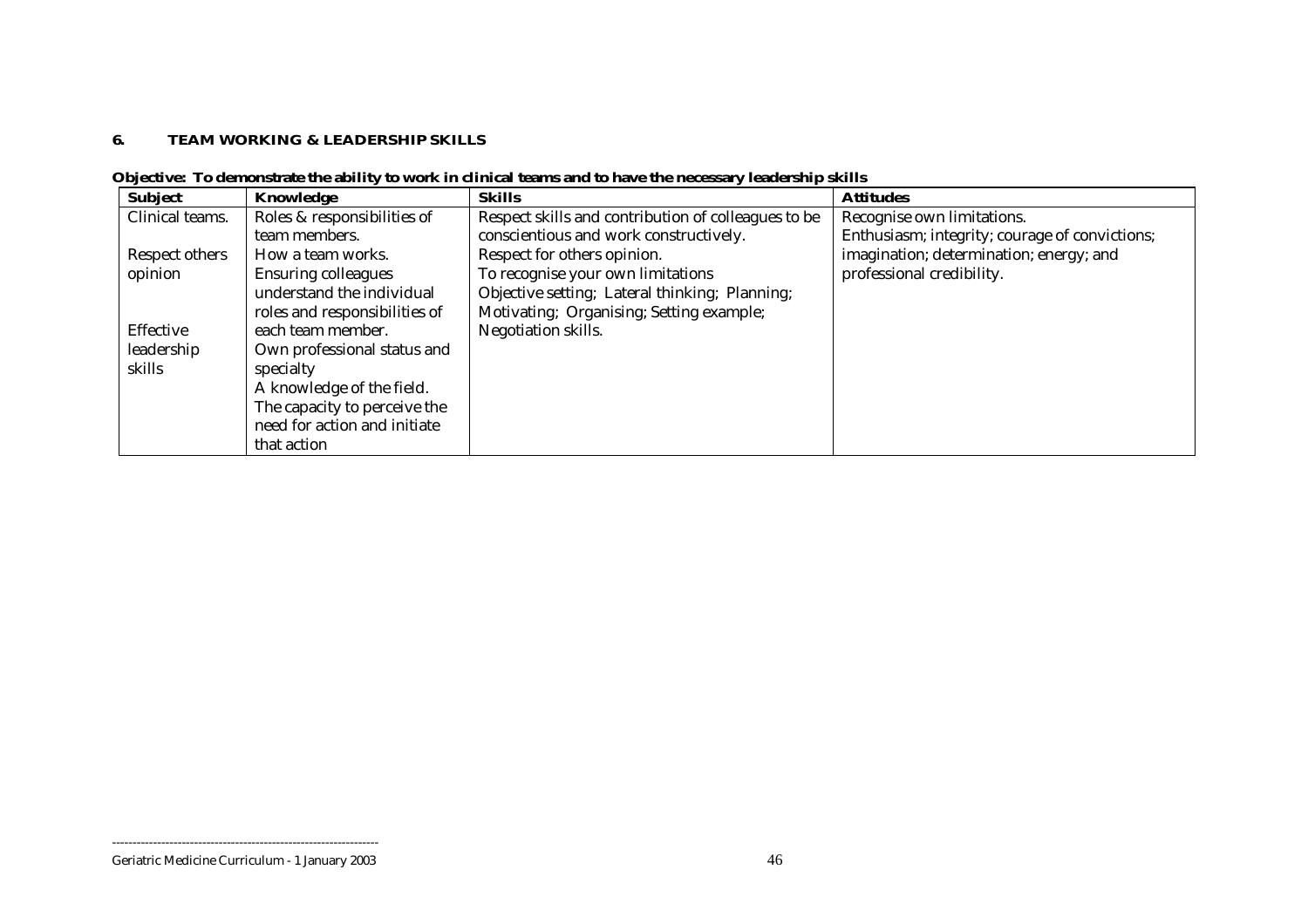#### **7. TEACHING AND EDUCATIONAL SUPERVISION:**

| <b>Subject</b>    | Knowledge                   | <b>Skills</b>                                   | <b>Attitudes</b>                             |
|-------------------|-----------------------------|-------------------------------------------------|----------------------------------------------|
| (i) To have the   | Identify adult learning     | Facilitate learning process.                    | Demonstrate a willingness and enthusiasm to  |
| skills, attitudes | principles.                 | Identify learning outcomes.                     | teach.                                       |
| and practices of  | Identify learner needs.     | Construct educational objectives.               | Show respect for the learner.                |
| a competent       | Structure of a teaching     | Design and deliver an effective teaching event. | Demonstrate a professional attitude towards  |
| teacher           | activity.                   | Communicate effectively with the learners.      | teaching.                                    |
|                   | Varied teaching strategies. | Use effective questioning techniques.           | Show commitment to teach.                    |
|                   | Identify learning styles.   | Teach large and small groups effectively.       | Demonstrate a learner centred approach to    |
|                   | Principles of evaluation.   | Select and use appropriate teaching resources.  | teaching.                                    |
|                   |                             | Give constructive effective feedback.           |                                              |
|                   |                             | Evaluate programmes and events                  |                                              |
|                   |                             | Use different media for teaching that are       |                                              |
|                   |                             | appropriate to the teaching setting.            |                                              |
| (ii) Assessment   | Know the principles of      | Use appropriate assessment methods              | Be honest and objective when assessing       |
|                   | assessment                  | Give constructive, effective feedback           | performance.                                 |
|                   | Know different assessment   |                                                 |                                              |
|                   | methods                     |                                                 |                                              |
|                   | Define formative and        |                                                 |                                              |
|                   | summative assessment        |                                                 |                                              |
|                   |                             |                                                 |                                              |
|                   |                             |                                                 |                                              |
| (iii) Appraisal   | Know the principles of      | Conduct effective appraisals                    | Show respect for the person being appraised. |
|                   | appraisal                   |                                                 |                                              |
|                   | Know the structure of the   |                                                 |                                              |
|                   | appraisal interview         |                                                 |                                              |

| Objective: To demonstrate the knowledge, skills and attitudes to provide appropriate teaching, learning and assessment opportunities for |  |  |  |
|------------------------------------------------------------------------------------------------------------------------------------------|--|--|--|
|                                                                                                                                          |  |  |  |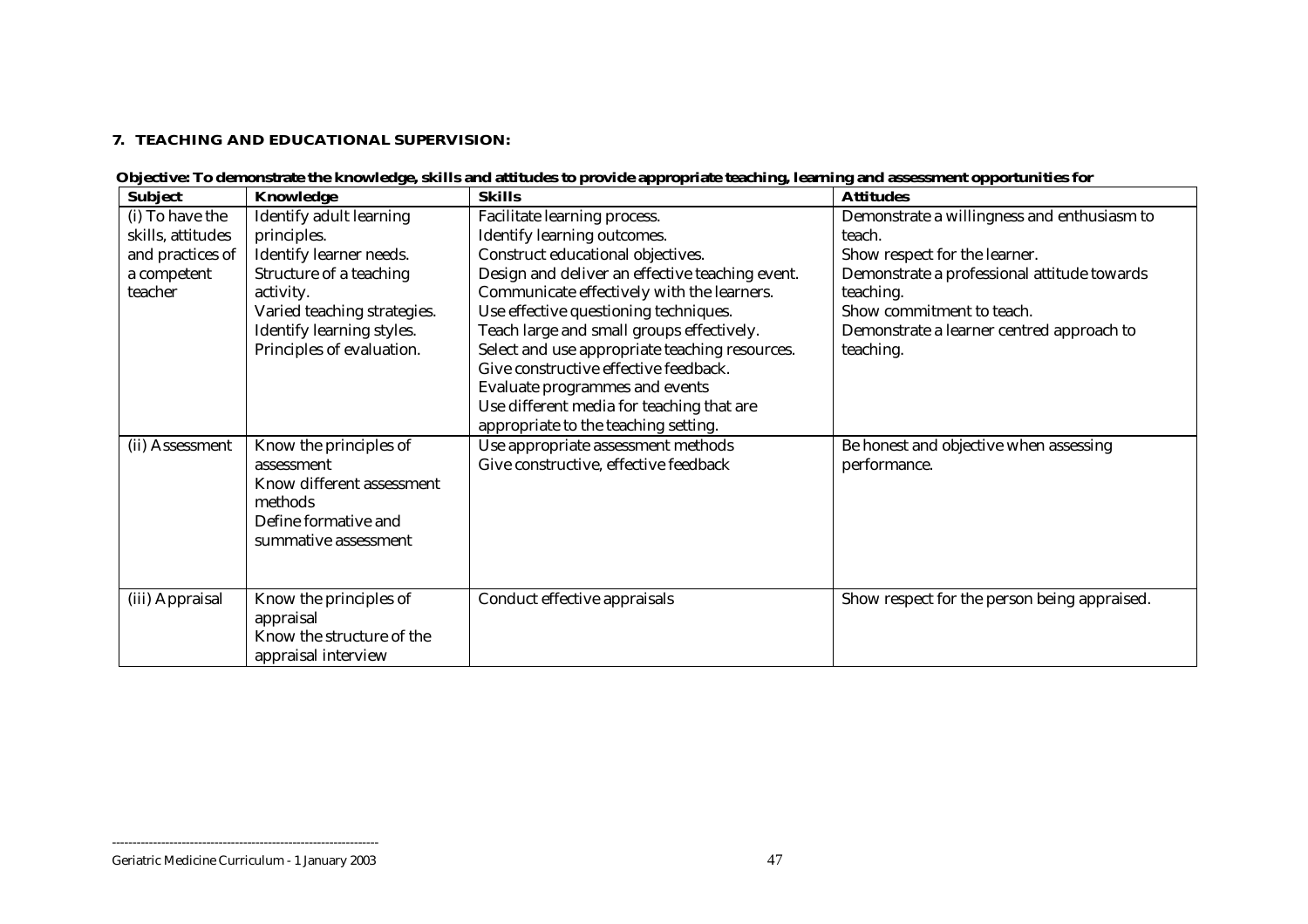#### **8. RESEARCH**

#### **Trainees are encouraged to undertake a period of full time research and have a good knowledge of research methodology. There should be active involvement with research projects throughout the training period.**

| <b>Subject</b> | Knowledge                    | <b>Skills</b>                                      | <b>Attitudes</b>                                        |
|----------------|------------------------------|----------------------------------------------------|---------------------------------------------------------|
| To be able to  | Know how to design a         | Undertake systematic critical review of scientific | Demonstrate curiosity and a critical spirit of enquiry. |
| plan and       | research study.              | literature.                                        | Ensure patient confidentiality.                         |
| analyse a      | Know how to use appropriate  | Ability to frame questions to be answered by a     | Demonstrate a knowledge of the importance of            |
| research       | statistical methods.         | research project.                                  | ethical approval and patient consent for clinical       |
| project.       | Know the principles of       | Develop protocols and methods for research.        | research.                                               |
|                | research ethics.             | Be able to use databases.                          | Humility.                                               |
|                | Know how to write a          | Be able to accurately analyse data.                |                                                         |
|                | scientific paper.            | Be able to write a scientific paper.               |                                                         |
|                | Sources of research funding. | Have good written and verbal presentation skills.  |                                                         |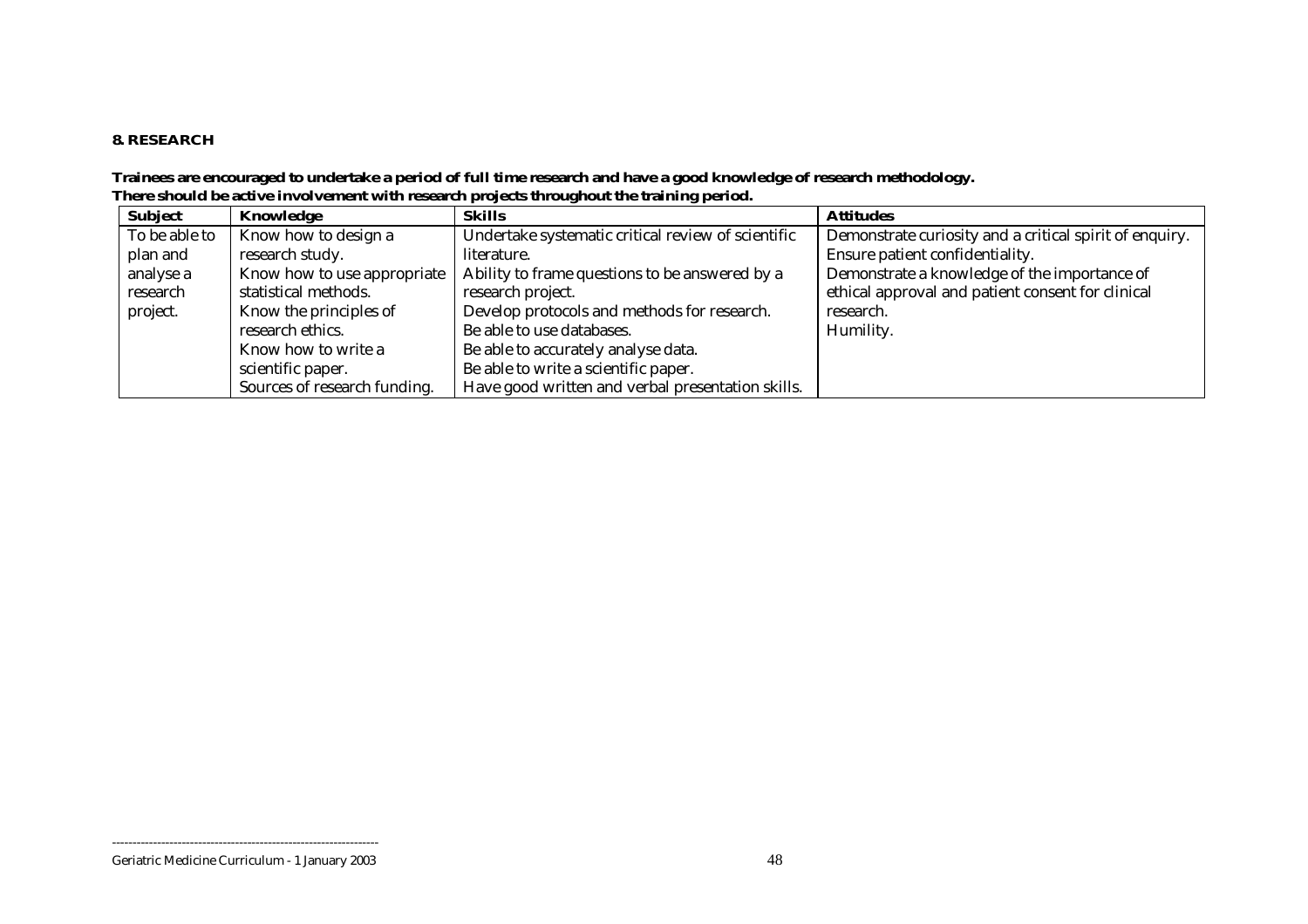#### **9. CLINICAL GOVERNANCE**

| Objective: Demonstrate an understanding of the context, the meaning and the implementation of Clinical Governance. |  |  |
|--------------------------------------------------------------------------------------------------------------------|--|--|
|                                                                                                                    |  |  |

| <b>Subject</b>     | Knowledge                           | <b>Skills</b>                                         | <b>Attitudes</b>                                       |
|--------------------|-------------------------------------|-------------------------------------------------------|--------------------------------------------------------|
| (i) The            | Define<br>the<br>important          | Be an active partaker in clinical governance.         | Make the care of your patient your first concern.      |
| organisational     |                                     | Be able to undertake medical and clinical audit. Be   | Respect patients privacy, dignity and confidentiality. |
| framework for      | Clinical<br>of<br>aspects           | actively involved in audit cycles.                    | Be prepared to learn from mistakes, errors and         |
| Clinical           |                                     | Be active in research and development.                | complaints.                                            |
| Governance at      | Governance.                         | Critically appraise medical data research. Practice   | Recognise the importance of team work.                 |
| local, health      |                                     | evidence based medicine.                              | Share best practice with others.                       |
| authority and      | Medical and clinical<br>$\bullet$   | Aim for clinical effectiveness (best practice) at all |                                                        |
| national levels.   | audit.                              | times.                                                |                                                        |
|                    | Research and<br>$\bullet$           | Educate self, colleagues and other health care        |                                                        |
| Understanding of   | Development.                        | professionals.                                        |                                                        |
| the benefits a     | Integrated care<br>$\bullet$        | Be able to handle and deal with complaints in a       |                                                        |
| patient might      | pathways.                           | focused and constructive manner. Learn from           |                                                        |
| reasonably expect  | <b>Evidenced based</b><br>$\bullet$ | complaints.                                           |                                                        |
| from Clinical      | practice.                           | Develop and institute clinical guidelines and         |                                                        |
| Governance.        | Clinical<br>$\bullet$               | integrated care pathways. Be aware of advantages      |                                                        |
|                    | effectiveness.                      | and disadvantages of guidelines.                      |                                                        |
| Creating an        | Clinical risk                       | Report and investigate critical incidents.            |                                                        |
| environment        | systems.                            | Take appropriate action if you suspect you or a       |                                                        |
| where mistakes     | To define the<br>$\bullet$          | colleague may not be fit to practice.                 |                                                        |
| and                | procedures and the                  |                                                       |                                                        |
| mismanagement      | effective action                    |                                                       |                                                        |
| of patients can be | when things go                      |                                                       |                                                        |
| openly discussed   | wrong in own                        |                                                       |                                                        |
| and learned from   | practice or that of                 |                                                       |                                                        |
|                    | others.                             |                                                       |                                                        |
|                    | Complaints                          |                                                       |                                                        |
|                    | Procedures                          |                                                       |                                                        |
|                    |                                     |                                                       |                                                        |
| (ii) Risk          | Knowledge of such                   | Confidently and authoritatively discuss risks with    | Willingness to respect and accept patients views and   |
| management         | matters as H&S policy,              | patients and to obtain informed consent.              | choices                                                |
|                    | policies on needlestick             | Able to balance risks and benefits with patients.     | Willingness to be truthful and to admit error to       |
|                    | injuries, note keeping,             |                                                       | patients, relatives and colleagues.                    |

Geriatric Medicine Curriculum - 1 January 2003 49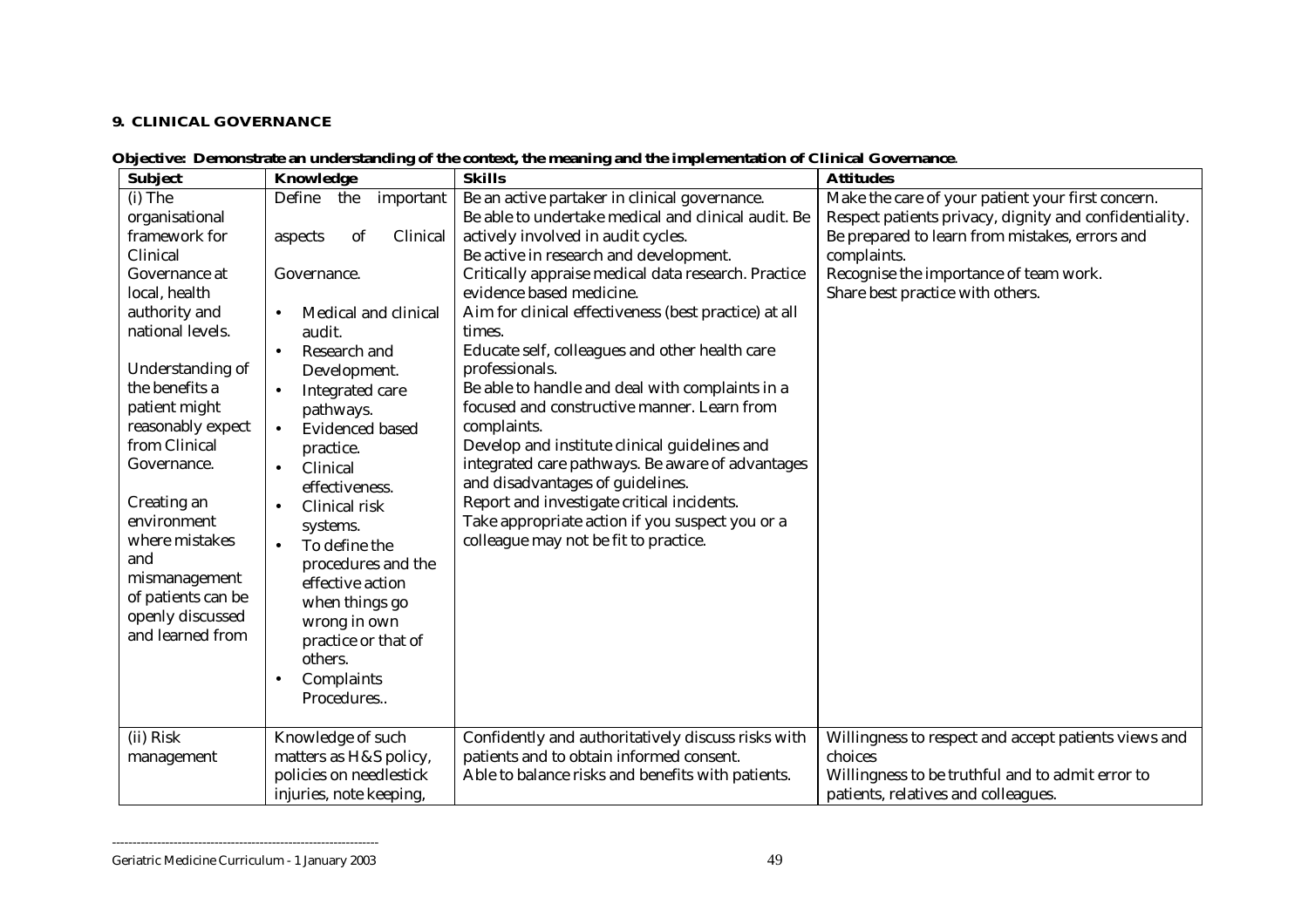|                | communications and<br>staffing numbers. |                                                  |                                                      |
|----------------|-----------------------------------------|--------------------------------------------------|------------------------------------------------------|
|                | Knowledge of risk                       |                                                  |                                                      |
|                | assessment, perception                  |                                                  |                                                      |
|                | and relative risk                       |                                                  |                                                      |
|                | Know the complications                  |                                                  |                                                      |
|                | and side effects of                     |                                                  |                                                      |
|                | treatments.                             |                                                  |                                                      |
| (iii) Evidence | Know & understand:                      | Able to critically appraise evidence.            | Display a keenness to use evidence in the support of |
|                | the principles of                       | Ability to be competent in the use of databases, | patient care and own decisions therein.              |
|                | evidence based                          | libraries and the internet.                      |                                                      |
|                | medicine                                | Able to discuss the relevance of evidence with   |                                                      |
|                | the types of                            | individual patients                              |                                                      |
|                | clinical trial                          |                                                  |                                                      |
|                | the types of                            |                                                  |                                                      |
|                | evidence                                |                                                  |                                                      |
| (iv) Audit     | Know & understand:                      | Involvement in on-going audit.                   | Consider the relevance of audit to:                  |
|                | the audit cycle                         | Undertake at least one audit project             | benefit patient care                                 |
|                | data sources                            |                                                  | clinical governance                                  |
|                | data                                    |                                                  |                                                      |
|                | confidentiality                         |                                                  |                                                      |
| (v) Guidelines | Know the advantages                     | Ability to utilise guidelines                    | Show regard for individual patient needs when using  |
|                | and disadvantages of                    | Be involved in guideline generation, evaluation, | guidelines                                           |
|                | guidelines                              | review and updating.                             | Willingness to use guidelines as appropriate         |
|                | Methods of determining                  |                                                  |                                                      |
|                | best practice                           |                                                  |                                                      |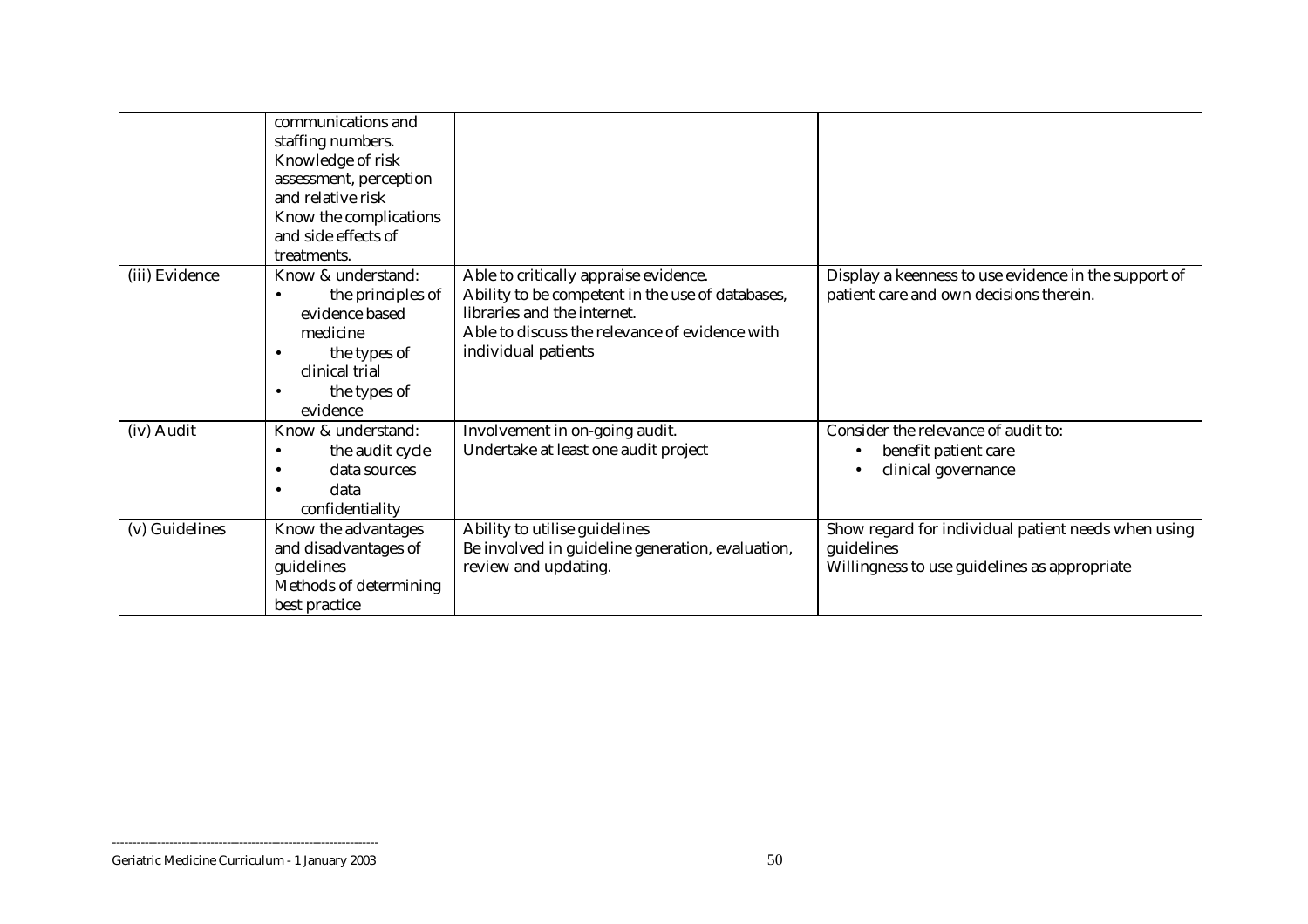#### **10. STRUCTURE OF THE NHS AND THE PRINCIPLES OF MANAGEMENT**

| <b>Subject</b>          | Knowledge                     | <b>Skills</b>                                  | <b>Attitudes</b>                                  |
|-------------------------|-------------------------------|------------------------------------------------|---------------------------------------------------|
| <b>Structure of the</b> | Know the structure of         | Develop skills in managing change and managing | Show an awareness of equity in health care access |
| <b>NHS</b> and the      | the NHS, primary care         | people.                                        | and delivery.                                     |
| principles of           | groups, Trusts and            | Develop interviewing techniques and those      | Demonstrate an understanding of the importance of |
| management              | <b>Hospital Trusts.</b>       | required for performance reviews.              | a health service for the population.              |
|                         | Know the local Trusts         | Be able to build a business plan.              | Show respect for others, ensuring equal           |
|                         | structure including           |                                                | opportunities.                                    |
|                         | Chief Executives,             |                                                |                                                   |
|                         | <b>Medical Directors,</b>     |                                                |                                                   |
|                         | <b>Clinical Directors and</b> |                                                |                                                   |
|                         | others. Know the role of      |                                                |                                                   |
|                         | postgraduate deaneries,       |                                                |                                                   |
|                         | specialist societies, the     |                                                |                                                   |
|                         | royal colleges and the        |                                                |                                                   |
|                         | general medical council.      |                                                |                                                   |
|                         | Know finance issues in        |                                                |                                                   |
|                         | general in the Health         |                                                |                                                   |
|                         | Service, especially           |                                                |                                                   |
|                         | budgetary management          |                                                |                                                   |
|                         | Know the appointments         |                                                |                                                   |
|                         | procedures and the            |                                                |                                                   |
|                         | importance of equal           |                                                |                                                   |
|                         | opportunities.                |                                                |                                                   |
|                         | <b>Know of Central</b>        |                                                |                                                   |
|                         | Government health             |                                                |                                                   |
|                         | regulatory agencies (eg       |                                                |                                                   |
|                         | NICE, CHI, NCAA)              |                                                |                                                   |

**Objective: To display a knowledge of the structure and organisation of the NHS Nationally and locally.**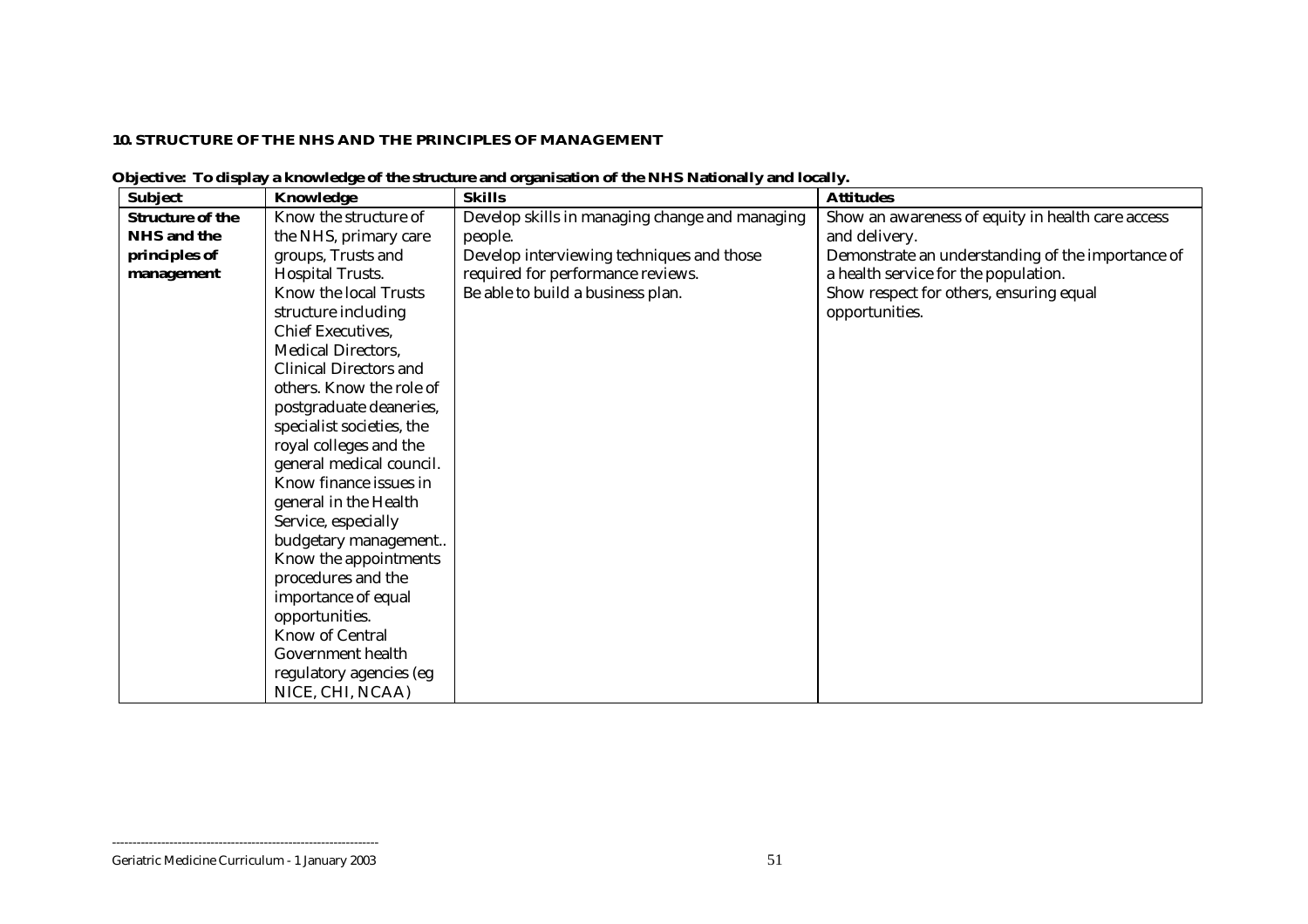#### **11. INFORMATION USE AND MANAGEMENT**

| <b>Subject</b>   | Knowledge                  | <b>Skills</b>                                        | <b>Attitudes</b>                                    |
|------------------|----------------------------|------------------------------------------------------|-----------------------------------------------------|
| To demonstrate   | Define how to retrieve     | Demonstrate competent use of database, word          | Demonstrate the acquisition of new attitudes in     |
| good use of      | and utilize data           | processing and statistics programmes.                | patient consultations in order to make maximum use  |
| information      | recorded in clinical       | Define how to undertake searches and access web      | of information technology.                          |
| technology for   | systems.                   | sites and health related databases.                  | Demonstrate appropriate techniques to be able to    |
| patient care and | Define main local and      | To critically appraise available software            | share information on computer with the patient in a |
| for own personal | national projects and      | To apply the principles of confidentiality and their | constructive manner                                 |
| development.     | initiatives in information | implementation in terms of clinical practice in the  | Adopt proactive and enquiring attitude to new       |
|                  | technology and its         | context of information technology.                   | technology.                                         |
|                  | applications.              |                                                      |                                                     |
|                  | Define the stages of       |                                                      |                                                     |
|                  | evaluation that new        |                                                      |                                                     |
|                  | technology needs to go     |                                                      |                                                     |
|                  | through.                   |                                                      |                                                     |
|                  | Demonstrate an             |                                                      |                                                     |
|                  | understanding of the       |                                                      |                                                     |
|                  | range of possible uses     |                                                      |                                                     |
|                  | for clinical data and      |                                                      |                                                     |
|                  | information and            |                                                      |                                                     |
|                  | appreciate the dangers     |                                                      |                                                     |
|                  | and benefits of            |                                                      |                                                     |
|                  | aggregating clinical       |                                                      |                                                     |
|                  | data.                      |                                                      |                                                     |
|                  | Define the main            |                                                      |                                                     |
|                  | features, responsibilities |                                                      |                                                     |
|                  | and liabilities in the UK  |                                                      |                                                     |
|                  | and Europe pertaining      |                                                      |                                                     |
|                  | to confidentiality         |                                                      |                                                     |

 **Objective: Demonstrate competence in the use and management of health information**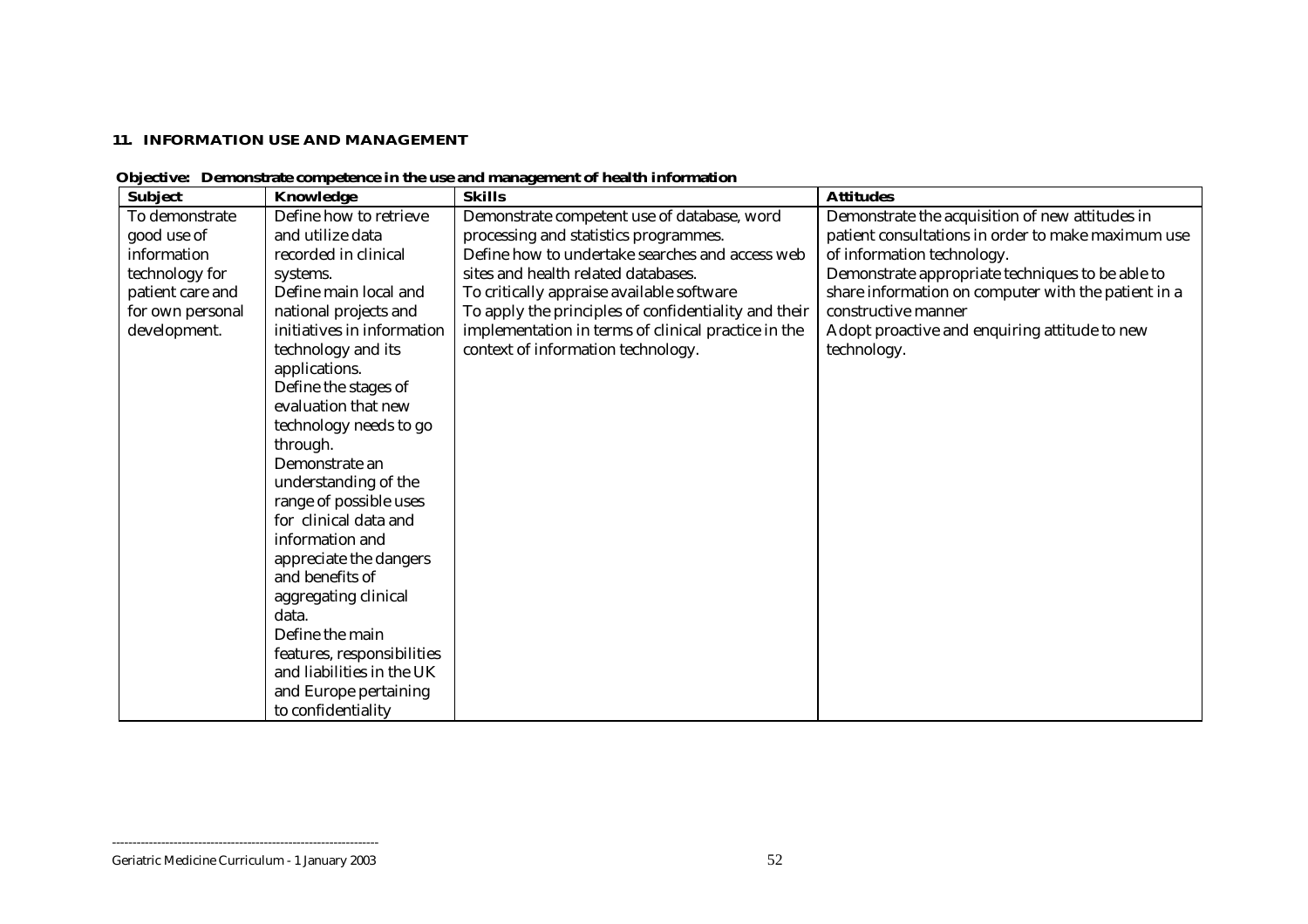#### **12. CROSS-SPECIALTY TOPICS**

## **A. Admissions and Discharges**

## **Management of the 'take'**

| <b>Subject</b> | Knowledge                  | <b>Skills</b>                                  | <b>Attitudes</b>                                  |
|----------------|----------------------------|------------------------------------------------|---------------------------------------------------|
| (i) 'Take'     | Medical indications for    | Ability to prioritise                          | Sympathetic handling of acutely ill patients.     |
| management     | urgent investigation and   | Interact effectively with other health care    | Aware of the pressures on other members of staff. |
|                | therapy                    | professionals                                  |                                                   |
|                | Skills and capabilities of | Keep patients and relatives informed           |                                                   |
|                | members of the 'on-take'   | Receive referrals appropriately                |                                                   |
|                | team                       | Cope with stress                               |                                                   |
|                | When to seek help or       | Delegate effectively and safely                |                                                   |
|                | refer to other specialties | Keep an accurate patient list                  |                                                   |
|                | Knowledge of support       | Handover safely with appropriate documentation |                                                   |
|                | available in the           |                                                |                                                   |
|                | community                  |                                                |                                                   |

|  |  |  |  |  |  | Objective: To provide the trainee with the knowledge and skills to be able to safely manage the general medical 'take'. |  |
|--|--|--|--|--|--|-------------------------------------------------------------------------------------------------------------------------|--|
|  |  |  |  |  |  |                                                                                                                         |  |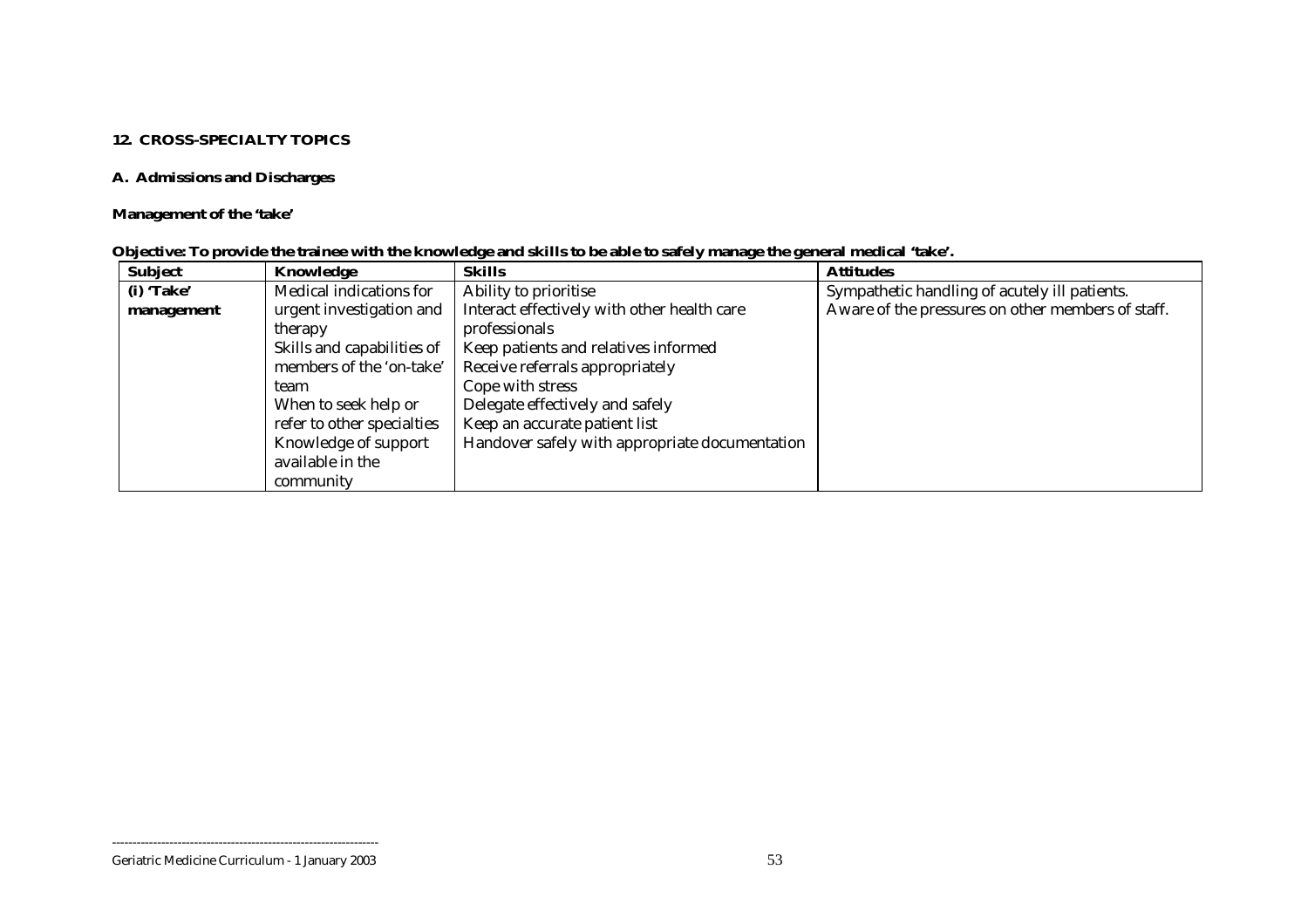## **B. Discharge Planning**

## **Objective: To provide the trainee with the knowledge and skills to be able to plan difficult discharges for patients, particularly the elderly.**

| <b>Subject</b>   | Knowledge                 | <b>Skills</b>                                  | <b>Attitudes</b>                                  |
|------------------|---------------------------|------------------------------------------------|---------------------------------------------------|
| <b>Discharge</b> | Impact of physical        | Recognise when in-patient care is not required | Display empathy.                                  |
| planning         | problems on activities of | Effective contribution to discharge planning   | Show an awareness of family dynamics and socio-   |
|                  | daily living.             | meetings.                                      | economic factors influencing success of discharge |
|                  | Roles and skills of       | Liaison and communication with patient, family |                                                   |
|                  | members of the            | and primary care.                              |                                                   |
|                  | multidisciplinary team    | Write reports for appropriate bodies.          |                                                   |
|                  | including nurses, OTs,    |                                                |                                                   |
|                  | Physio's, speech          |                                                |                                                   |
|                  | therapists and            |                                                |                                                   |
|                  | psychologists discharge   |                                                |                                                   |
|                  | co-ordinators and social  |                                                |                                                   |
|                  | workers.                  |                                                |                                                   |
|                  | Impact of unnecessary     |                                                |                                                   |
|                  | hospitalisation           |                                                |                                                   |
|                  | Available support in      |                                                |                                                   |
|                  | primary care.             |                                                |                                                   |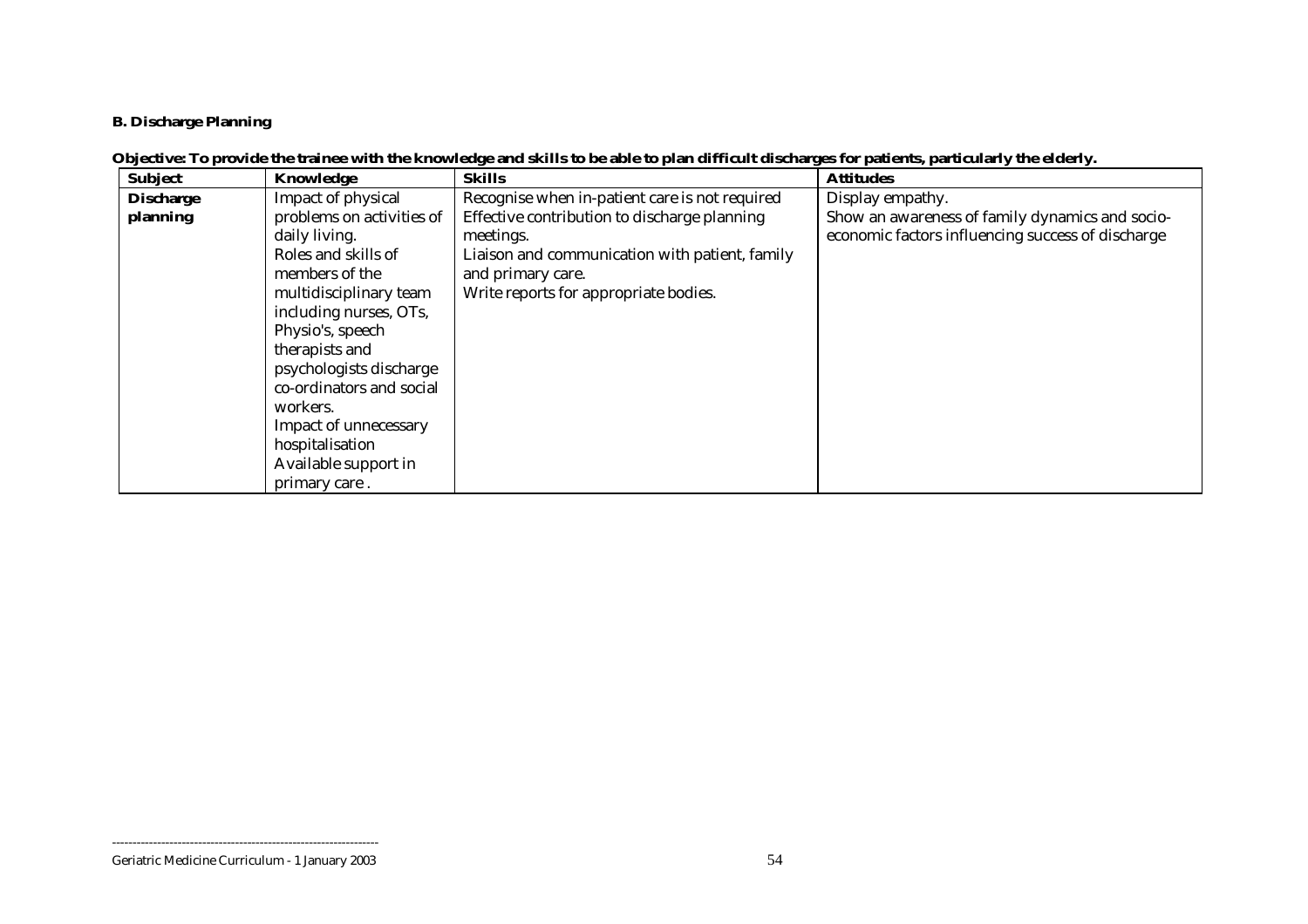#### **C. Resuscitation**

**Objective: To provide the trainee with the knowledge and skills to be able to recognise critically ill patients, take part in advanced life support, feel confident to lead a resuscitation team under supervision and use the local protocol for deciding when not to resuscitate patients.** 

| <b>Subject</b>                 | Knowledge                 | <b>Skills</b>                                   | <b>Attitudes</b>                             |
|--------------------------------|---------------------------|-------------------------------------------------|----------------------------------------------|
| (i) Recognise when a           | Know how life             | Perform initial assessment                      | Keep calm                                    |
| patient is critically ill.     | threatening emergencies   |                                                 | Recognise priorities.                        |
|                                | present and how to treat  | Manage life threatening emergencies             | Recognise the dignity of patients.           |
|                                | them.                     |                                                 | Keep relatives informed.                     |
|                                |                           | Recognise when to call for help from seniors or |                                              |
|                                |                           | other specialties e.g. ITU                      |                                              |
| (ii) Advanced life support     | Advanced life support     | Recognise cardiac arrhythmias.                  | Display a calm and confident demeanour       |
|                                | algorithms.               | Perform emergency defibrillation.               |                                              |
|                                | Role and side effects of  | Perform emergency endo-tracheal intubation.     |                                              |
|                                | commonly used anti-       |                                                 |                                              |
|                                | arrhythmics and cardiac   |                                                 |                                              |
|                                | support drugs.            |                                                 |                                              |
| (iii) Lead a cardiac arrest    | Role and responsibilities | Safe and effective communication and delegation | Be calm and realistic                        |
| team                           | of the team leader.       |                                                 |                                              |
| (iv) Do not resuscitate orders | Know local and national   | Support patients and families.                  | Ability to empathise with relatives and to   |
| (DNR)                          | protocols for DNR         |                                                 | explain the consequences of DNR orders       |
|                                | orders.                   |                                                 | with compassion and without giving undue     |
|                                | Know legal and ethical    |                                                 | hope                                         |
|                                | considerations.           |                                                 | Act with empathy and sensitivity.            |
|                                |                           |                                                 | Respect living wills and advance directives. |
|                                |                           |                                                 |                                              |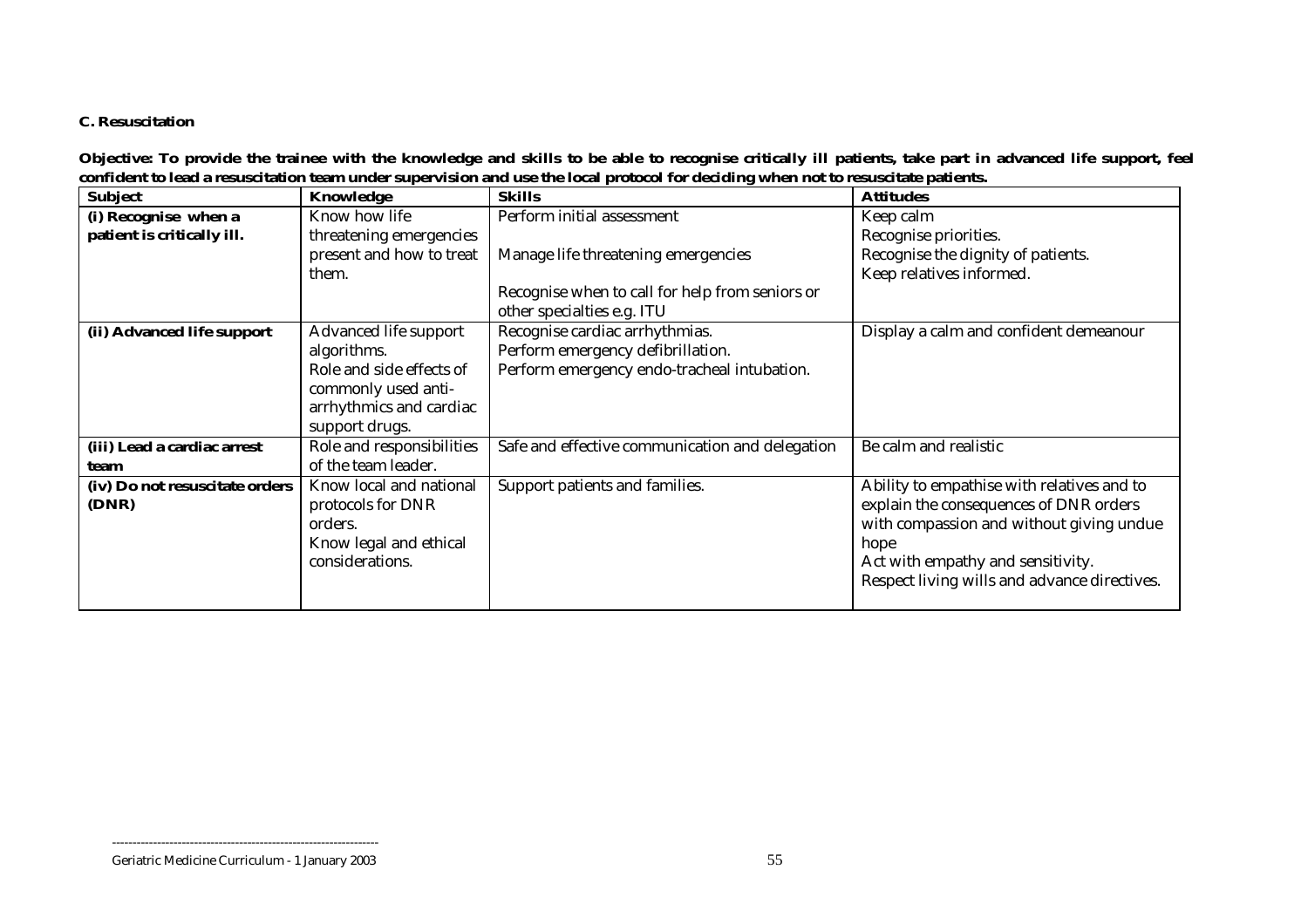#### **D. Nutrition**

| <b>Subject</b>         | Knowledge                 | <b>Skills</b>                    | <b>Attitudes</b>                             |
|------------------------|---------------------------|----------------------------------|----------------------------------------------|
| (i) Nutritional status | Impact of:                | Assessment of nutritional status | Recognise cultural and religious             |
|                        | disease on nutritional    |                                  | issues                                       |
|                        | status                    |                                  |                                              |
|                        | malnutrition on           |                                  |                                              |
|                        | clinical outcomes         |                                  |                                              |
| (ii) Nutrition support | Principles and routes of  | Naso-gastric intubation          | Identify those needing nutrition support or  |
|                        | nutrition support         | Central venous access            | advice and the significance of the doctor in |
|                        | Role of nutrition support |                                  | providing such advice.                       |
|                        | team (NST)                |                                  | Recognise:                                   |
|                        | Indications and           |                                  | the skills of others e.g. specialist         |
|                        | arrangement of PEG        |                                  | nurses, pharmacist, dieticians               |
|                        | tubes                     |                                  | when to consult NST                          |

## **Objective: To provide the trainee with the knowledge and skills in the nutritional issues listed below.**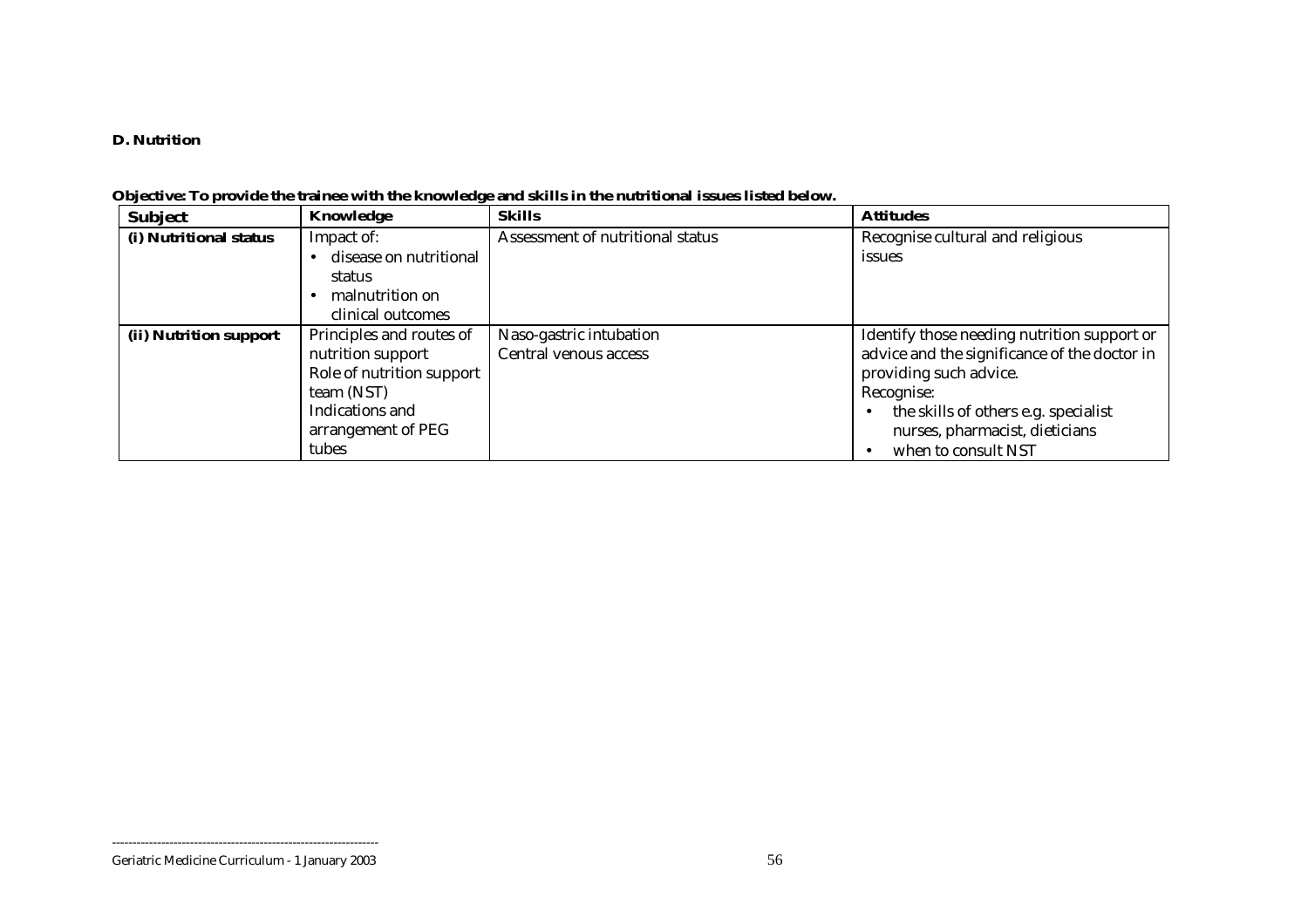## <span id="page-56-0"></span>**APPENDIX 3**

## **Useful Internet addresses relevant to Geriatric Medicine**

| http://www.rcp-london.co.uk/jchmt/                                         | <b>JCHMT</b>                             |
|----------------------------------------------------------------------------|------------------------------------------|
| http://www.bgs.org.uk/                                                     | <b>BGS</b>                               |
| http://www.bgs.org./links.htm                                              | <b>BGS</b> links site                    |
| http://www.gmc-uk.org/                                                     | <b>GMC</b>                               |
| http://www.bma.org.uk/                                                     | <b>BMA</b>                               |
| http://www.mailbase.ac.uk/lists/bgs-training/                              | <b>BGS</b> training                      |
| http://www.ucht.cwc.net/uchtweb/downloads/bgscomp.zip                      | <b>BGS</b> compendium                    |
| http://ageing.oupjournals.org/                                             | Age and Ageing                           |
| http://www.ace.org.uk/                                                     | Age Concern                              |
| http://www.merck.com/pubs/mm_geriatrics/                                   | Merck manual                             |
| http://www.kcl.ac.uk/kis/schools/life_sciences/health/gerontology/top.html | Age Concern<br>Gerontology               |
| http://www.soc.surrey.ac.uk/bsg/welcome.html                               | <b>British Society of</b><br>Gerontology |
| http://www.americangeriatrics.org/                                         | <b>AGS</b>                               |
| http://www.asgm.org.au/                                                    | <b>AUSGS</b>                             |
| http://www.amgeriatrics.com/                                               | <b>JAGS</b>                              |
| http://www.cochrane.co.uk                                                  | Cochrane database                        |
| http://www.nejm.org.                                                       | New England Journal                      |
| http://www.thelancet.com                                                   | Lancet                                   |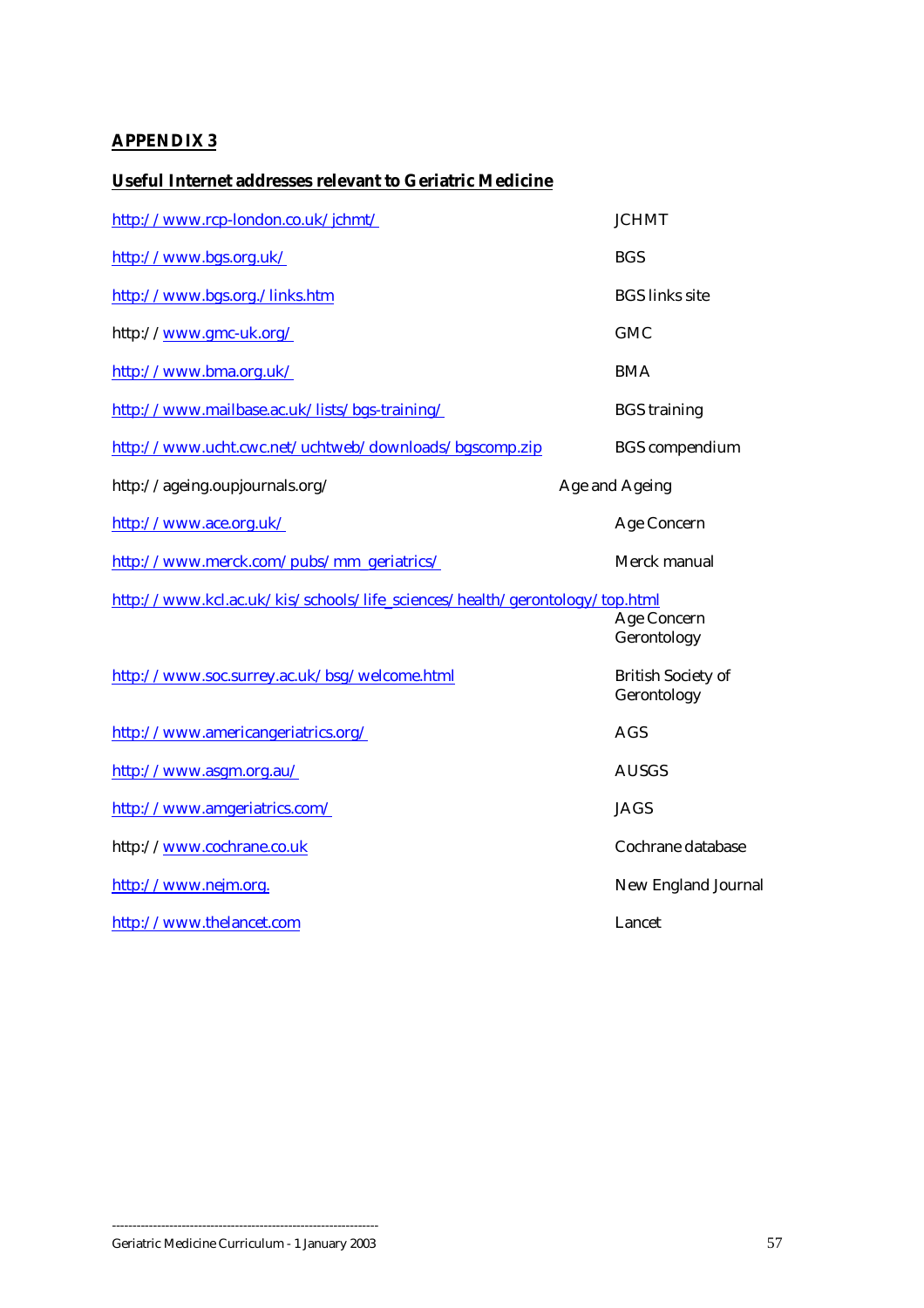#### <span id="page-57-0"></span>**APPENDIX 4**

#### **Recommended Reading List**

#### **Journals**

*Age & Ageing Gerontology International Journal of Geriatric Psychiatry Journal of the American Geriatrics Society Journal of Geriatric Psychiatry and Neurology Journal of Gerontology Geriatric Medicine CME Reviews in Clinical Gerontology*

#### **Textbooks** (General)

**Brocklehurst Textbook of Geriatric Medicine and Gerontology:** Tallis. 5th edition 1998. ISBN 0-443-053707.

 *Oxford Textbook of Geriatric Medicine:* Grimley Evans 2000. ISBN 0192628305.

**Principles and Practice of Geriatric Medicine**: Pathy 3rd edition 1998. ISBN 0-471963488.

**Principles of Geriatric Medicine and Gerontology**: Hazzar D.W. Et al 4<sup>th</sup> edition 1999 ISBN 007 0275025

*Merck Manual of Geriatrics:* Abrams 3rd edition 2000. ISBN 0911910883

 *Acute Emergencies and Critical Care of the Geriatric Patient:* Yoshikawa. Norman. Marcel Dekker. ISBN 0824703456

#### **General Introduction For Undergraduates**

*Lecture Notes in Geriatrics:* Coni, Webster 5th edition *1998.* ISBN 086542750X

*Essentials of Clinical Geriatrics*: Kane et al 4th edition 1999. ISBN 0070344582

*Essentials of Health Care of the Elderly:* Bennett & Ibrahim 2nd edition 1995 ISBN 0340545593

*Physiological basis of Ageing and Geriatrics:* Timiras 2nd edition 1995 ISBN 084938979-8

*Medicine in Old Age:* Allen 1998 ISBN 0443057788

*Acute Medical Illness in Old Age:* Sinclair, Woodhouse 1995. ISBN 0412569205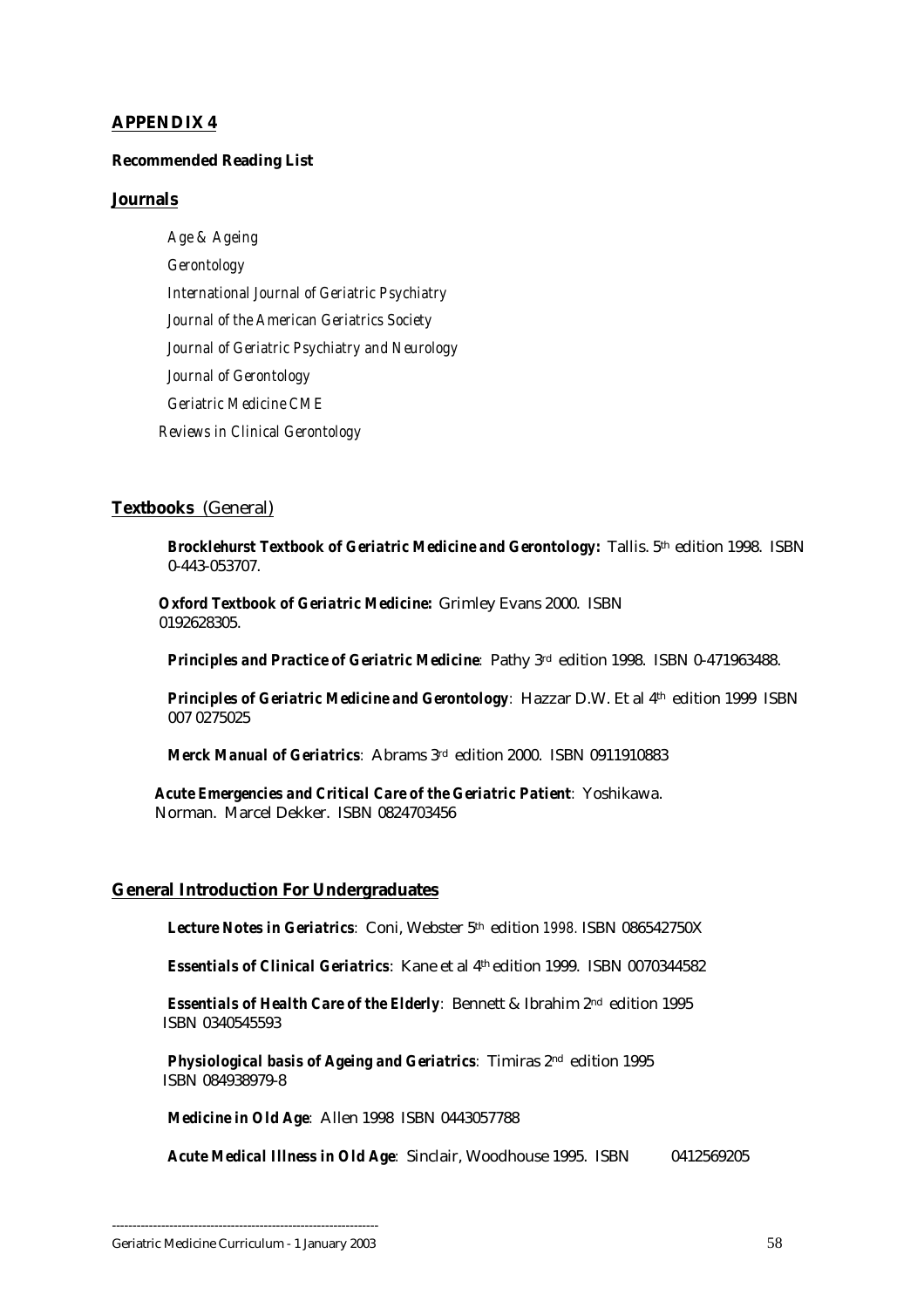#### <span id="page-58-0"></span>**Books In Specialist Areas**

*Neurodegenerative Diseases*: Caine. ISBN 0721643493

*Principles and Practice of Geriatric Psychiatry*: Copeland 2nd edition 2001. ISBN 0471981974

**Psychiatry in the Elderly**: Jacoby, Oppenheimer 2<sup>nd</sup> edition 1996. ISBN 0192627880

**Diagnosis and Management of Dementia**: Wilcock, Bucks, Rockwood 1998 OUP ISBN 0192628224

**Parkinson's Disease in the Older Patient**: Playfer, Hindle. 2000. ISBN 0340759143

*Parkinson's Disease - Parkinsonism in Elderly*: Meara, Koller. CUP 2000 ISBN 0521628849

*Skin Disease in Old Age:* Marks 1998. ISBN 1853172278

*Textbook on Diagnostic Imaging in the Elderly*: Impallomeni, et al 1999 ISBN 1899066888

*Clinical Cardiology in the Elderly***:** Chester 1999. ISBN 0879934212

*Respiratory Disease in the Elderly Patient*: Connolly M 1996. Chapman Hall ISBN 0412568306

*Cancer in the Elderly*: Hunter, Johnson. Muss 2000. ISBN 0824702786

*Infections in Elderly People*: W. MacLennan. ISBN 0340559330

*Assessing Elderly Patients*: I. Philp. ISBN 1850830347

*Diabetes in Old Age*: AJ Sinclair, P Finucane 2nd edition 2001. ISBN 0471490105

*Care of the Long Stay Elderly Patient*: Denham 3rd edition 1996. ISBN 0412606704

*Falls in Older Persons: Prevention - Management.* R Tideiksaar. Health Professions Press ISBN 1878812440

*Preventative Care for Elderly People*: Kennie D. Cambridge University Press 1993 ISBN 0521430445

*Epidemiology of Old Age***:** Ebrahim and Kalache. BMJ Publishing Group, 1996; ISBN 0-7279-0948-7

#### **Reports in Specialist Areas**

Department of Health. *National Service Framework for Older People.* London: DOH, 2001. <http://www.doh.gov.uk/nsf/olderpeople.htm>

Topic Working Group. Report to the NHS R&D strategic review. *Ageing and age-associated disease and disability*. London: NHS Executive, 1999. [http://www.doh.gov.uk/research/documents/rd3/ageing\\_final\\_report.pdf](http://www.doh.gov.uk/research/documents/rd3/ageing_final_report.pdf)

<sup>-----------------------------------------------------------------</sup>  Geriatric Medicine Curriculum - 1 January 2003 59